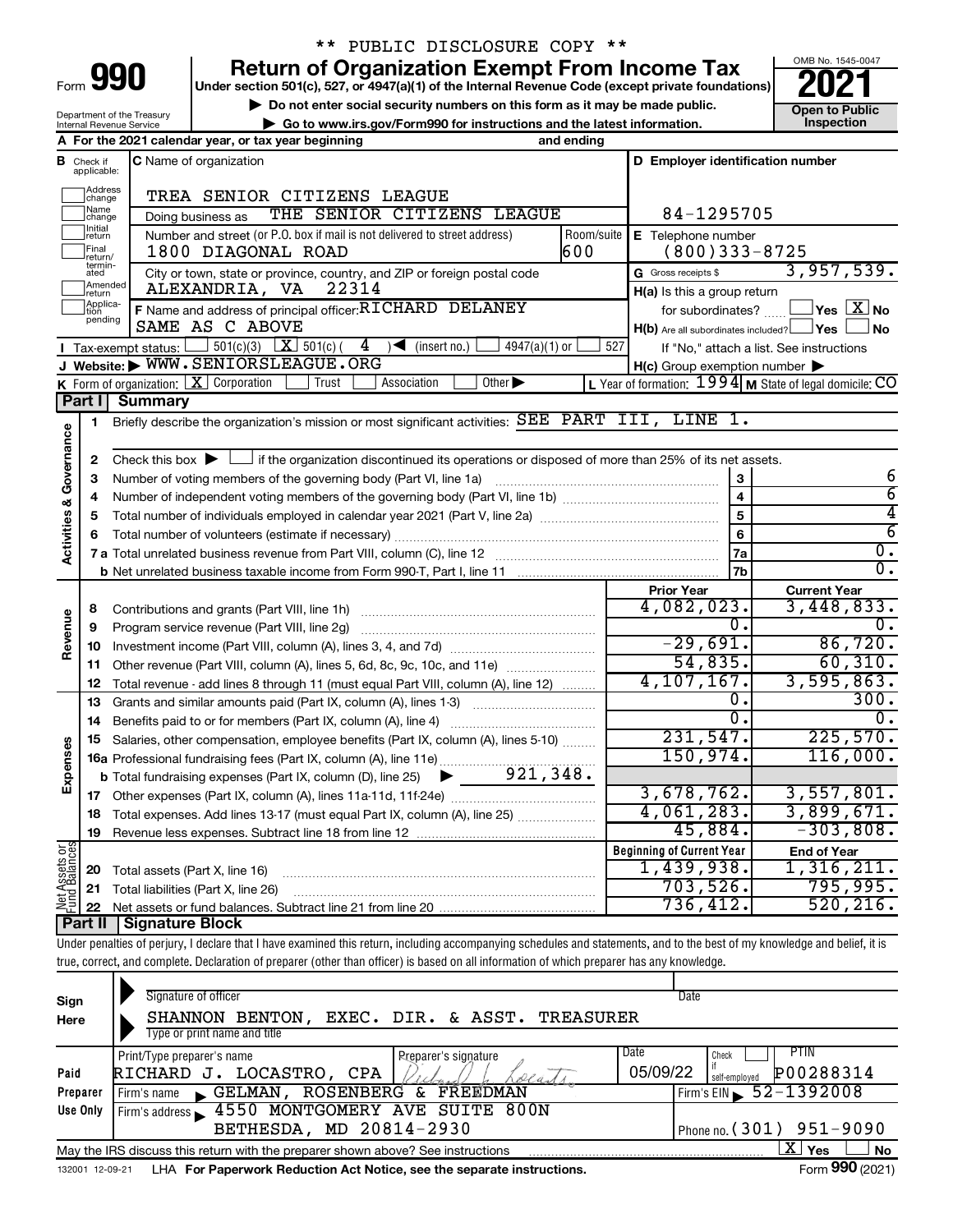|              | Form 990 (2021)                                                                                                                                                                                                                                                                                                                                                                                                                                                                                                                                                                                                                                                                                                            |                                                                                                                                                                                                                                                                                                                                                                                                                                                                                                                                                                                                                                                                                                                                                                                                                                                                                                                                                                                                                                                                                                                                                                                                                                                                                                                                                                                                                    | 84-1295705<br>Page 2                                   |
|--------------|----------------------------------------------------------------------------------------------------------------------------------------------------------------------------------------------------------------------------------------------------------------------------------------------------------------------------------------------------------------------------------------------------------------------------------------------------------------------------------------------------------------------------------------------------------------------------------------------------------------------------------------------------------------------------------------------------------------------------|--------------------------------------------------------------------------------------------------------------------------------------------------------------------------------------------------------------------------------------------------------------------------------------------------------------------------------------------------------------------------------------------------------------------------------------------------------------------------------------------------------------------------------------------------------------------------------------------------------------------------------------------------------------------------------------------------------------------------------------------------------------------------------------------------------------------------------------------------------------------------------------------------------------------------------------------------------------------------------------------------------------------------------------------------------------------------------------------------------------------------------------------------------------------------------------------------------------------------------------------------------------------------------------------------------------------------------------------------------------------------------------------------------------------|--------------------------------------------------------|
|              |                                                                                                                                                                                                                                                                                                                                                                                                                                                                                                                                                                                                                                                                                                                            |                                                                                                                                                                                                                                                                                                                                                                                                                                                                                                                                                                                                                                                                                                                                                                                                                                                                                                                                                                                                                                                                                                                                                                                                                                                                                                                                                                                                                    |                                                        |
|              |                                                                                                                                                                                                                                                                                                                                                                                                                                                                                                                                                                                                                                                                                                                            |                                                                                                                                                                                                                                                                                                                                                                                                                                                                                                                                                                                                                                                                                                                                                                                                                                                                                                                                                                                                                                                                                                                                                                                                                                                                                                                                                                                                                    |                                                        |
| 1.           | Briefly describe the organization's mission:                                                                                                                                                                                                                                                                                                                                                                                                                                                                                                                                                                                                                                                                               |                                                                                                                                                                                                                                                                                                                                                                                                                                                                                                                                                                                                                                                                                                                                                                                                                                                                                                                                                                                                                                                                                                                                                                                                                                                                                                                                                                                                                    |                                                        |
|              |                                                                                                                                                                                                                                                                                                                                                                                                                                                                                                                                                                                                                                                                                                                            |                                                                                                                                                                                                                                                                                                                                                                                                                                                                                                                                                                                                                                                                                                                                                                                                                                                                                                                                                                                                                                                                                                                                                                                                                                                                                                                                                                                                                    |                                                        |
|              |                                                                                                                                                                                                                                                                                                                                                                                                                                                                                                                                                                                                                                                                                                                            |                                                                                                                                                                                                                                                                                                                                                                                                                                                                                                                                                                                                                                                                                                                                                                                                                                                                                                                                                                                                                                                                                                                                                                                                                                                                                                                                                                                                                    |                                                        |
|              |                                                                                                                                                                                                                                                                                                                                                                                                                                                                                                                                                                                                                                                                                                                            |                                                                                                                                                                                                                                                                                                                                                                                                                                                                                                                                                                                                                                                                                                                                                                                                                                                                                                                                                                                                                                                                                                                                                                                                                                                                                                                                                                                                                    |                                                        |
| $\mathbf{2}$ | prior Form 990 or 990-EZ?                                                                                                                                                                                                                                                                                                                                                                                                                                                                                                                                                                                                                                                                                                  |                                                                                                                                                                                                                                                                                                                                                                                                                                                                                                                                                                                                                                                                                                                                                                                                                                                                                                                                                                                                                                                                                                                                                                                                                                                                                                                                                                                                                    | $\sqrt{}$ Yes $\sqrt{}$ $\overline{\rm X}$ No          |
| З            |                                                                                                                                                                                                                                                                                                                                                                                                                                                                                                                                                                                                                                                                                                                            |                                                                                                                                                                                                                                                                                                                                                                                                                                                                                                                                                                                                                                                                                                                                                                                                                                                                                                                                                                                                                                                                                                                                                                                                                                                                                                                                                                                                                    |                                                        |
|              |                                                                                                                                                                                                                                                                                                                                                                                                                                                                                                                                                                                                                                                                                                                            |                                                                                                                                                                                                                                                                                                                                                                                                                                                                                                                                                                                                                                                                                                                                                                                                                                                                                                                                                                                                                                                                                                                                                                                                                                                                                                                                                                                                                    |                                                        |
| 4            |                                                                                                                                                                                                                                                                                                                                                                                                                                                                                                                                                                                                                                                                                                                            |                                                                                                                                                                                                                                                                                                                                                                                                                                                                                                                                                                                                                                                                                                                                                                                                                                                                                                                                                                                                                                                                                                                                                                                                                                                                                                                                                                                                                    |                                                        |
|              |                                                                                                                                                                                                                                                                                                                                                                                                                                                                                                                                                                                                                                                                                                                            |                                                                                                                                                                                                                                                                                                                                                                                                                                                                                                                                                                                                                                                                                                                                                                                                                                                                                                                                                                                                                                                                                                                                                                                                                                                                                                                                                                                                                    |                                                        |
| 4a           | (Expenses \$<br>(Code:                                                                                                                                                                                                                                                                                                                                                                                                                                                                                                                                                                                                                                                                                                     | including grants of \$                                                                                                                                                                                                                                                                                                                                                                                                                                                                                                                                                                                                                                                                                                                                                                                                                                                                                                                                                                                                                                                                                                                                                                                                                                                                                                                                                                                             | ) (Revenue \$                                          |
|              |                                                                                                                                                                                                                                                                                                                                                                                                                                                                                                                                                                                                                                                                                                                            |                                                                                                                                                                                                                                                                                                                                                                                                                                                                                                                                                                                                                                                                                                                                                                                                                                                                                                                                                                                                                                                                                                                                                                                                                                                                                                                                                                                                                    |                                                        |
|              |                                                                                                                                                                                                                                                                                                                                                                                                                                                                                                                                                                                                                                                                                                                            | TREA SENIOR CITIZENS LEAGUE<br>THE SENIOR CITIZEN LEAGUE'S MISSION IS TO PROMOTE AND ASSIST MEMBERS<br>AND SUPPORTERS, TO EDUCATE AND ALERT SENIOR CITIZENS ABOUT THEIR<br>RIGHTS AND FREEDOMS AS U.S. CITIZENS, AND TO PROTECT AND DEFEND THE<br>Describe the organization's program service accomplishments for each of its three largest program services, as measured by expenses.<br>Section 501(c)(3) and 501(c)(4) organizations are required to report the amount of grants and allocations to others, the total expenses, and<br>1,874,385.<br>PUBLIC EDUCATION - DEVELOPED EDUCATIONAL MATERIALS DESIGNED TO EXPLAIN<br>TO SENIOR CITIZENS THEIR RIGHTS AS U.S. CITIZENS AND RAISE THE LEVEL OF<br>INDIVIDUALS, THE MEDIA, ACADEMIA, AND GOVERNMENT OFFICIALS. CONDUCTED<br>POLLS AND DISTRIBUTED HANDBOOKS AND PAMPHLETS, PROVIDED INFORMATION AND<br>LEADERSHIP ON VETERANS ISSUES, AND PUBLISHED AN INFORMATIONAL<br>841,035.<br>$\overline{300}$ . ) (Revenue \$<br>including grants of \$<br>(Expenses \$<br>GOVERNMENT AFFAIRS - MONITORED DEVELOPMENTS IN GOVERNMENT AND THE<br>COUNTRY AT LARGE WITH RESPECT TO THE INTERESTS OF SENIOR CITIZENS AND<br>DEFENDED THOSE INTERESTS BEFORE GOVERNMENT, INCLUDING THE U.S.<br>THROUGH DIRECT & GRASSROOTS LOBBYING EFFORTS.<br>) (Expenses \$<br>including grants of \$<br>) (Revenue \$<br>including grants of \$<br>(Revenue \$<br>2,715,420.<br>2 | INCLUDING                                              |
|              |                                                                                                                                                                                                                                                                                                                                                                                                                                                                                                                                                                                                                                                                                                                            |                                                                                                                                                                                                                                                                                                                                                                                                                                                                                                                                                                                                                                                                                                                                                                                                                                                                                                                                                                                                                                                                                                                                                                                                                                                                                                                                                                                                                    |                                                        |
|              |                                                                                                                                                                                                                                                                                                                                                                                                                                                                                                                                                                                                                                                                                                                            |                                                                                                                                                                                                                                                                                                                                                                                                                                                                                                                                                                                                                                                                                                                                                                                                                                                                                                                                                                                                                                                                                                                                                                                                                                                                                                                                                                                                                    |                                                        |
|              |                                                                                                                                                                                                                                                                                                                                                                                                                                                                                                                                                                                                                                                                                                                            |                                                                                                                                                                                                                                                                                                                                                                                                                                                                                                                                                                                                                                                                                                                                                                                                                                                                                                                                                                                                                                                                                                                                                                                                                                                                                                                                                                                                                    |                                                        |
|              |                                                                                                                                                                                                                                                                                                                                                                                                                                                                                                                                                                                                                                                                                                                            |                                                                                                                                                                                                                                                                                                                                                                                                                                                                                                                                                                                                                                                                                                                                                                                                                                                                                                                                                                                                                                                                                                                                                                                                                                                                                                                                                                                                                    |                                                        |
|              |                                                                                                                                                                                                                                                                                                                                                                                                                                                                                                                                                                                                                                                                                                                            |                                                                                                                                                                                                                                                                                                                                                                                                                                                                                                                                                                                                                                                                                                                                                                                                                                                                                                                                                                                                                                                                                                                                                                                                                                                                                                                                                                                                                    |                                                        |
|              |                                                                                                                                                                                                                                                                                                                                                                                                                                                                                                                                                                                                                                                                                                                            |                                                                                                                                                                                                                                                                                                                                                                                                                                                                                                                                                                                                                                                                                                                                                                                                                                                                                                                                                                                                                                                                                                                                                                                                                                                                                                                                                                                                                    |                                                        |
|              |                                                                                                                                                                                                                                                                                                                                                                                                                                                                                                                                                                                                                                                                                                                            |                                                                                                                                                                                                                                                                                                                                                                                                                                                                                                                                                                                                                                                                                                                                                                                                                                                                                                                                                                                                                                                                                                                                                                                                                                                                                                                                                                                                                    |                                                        |
|              |                                                                                                                                                                                                                                                                                                                                                                                                                                                                                                                                                                                                                                                                                                                            |                                                                                                                                                                                                                                                                                                                                                                                                                                                                                                                                                                                                                                                                                                                                                                                                                                                                                                                                                                                                                                                                                                                                                                                                                                                                                                                                                                                                                    |                                                        |
|              |                                                                                                                                                                                                                                                                                                                                                                                                                                                                                                                                                                                                                                                                                                                            |                                                                                                                                                                                                                                                                                                                                                                                                                                                                                                                                                                                                                                                                                                                                                                                                                                                                                                                                                                                                                                                                                                                                                                                                                                                                                                                                                                                                                    |                                                        |
| 4b           |                                                                                                                                                                                                                                                                                                                                                                                                                                                                                                                                                                                                                                                                                                                            |                                                                                                                                                                                                                                                                                                                                                                                                                                                                                                                                                                                                                                                                                                                                                                                                                                                                                                                                                                                                                                                                                                                                                                                                                                                                                                                                                                                                                    |                                                        |
|              |                                                                                                                                                                                                                                                                                                                                                                                                                                                                                                                                                                                                                                                                                                                            |                                                                                                                                                                                                                                                                                                                                                                                                                                                                                                                                                                                                                                                                                                                                                                                                                                                                                                                                                                                                                                                                                                                                                                                                                                                                                                                                                                                                                    |                                                        |
|              |                                                                                                                                                                                                                                                                                                                                                                                                                                                                                                                                                                                                                                                                                                                            |                                                                                                                                                                                                                                                                                                                                                                                                                                                                                                                                                                                                                                                                                                                                                                                                                                                                                                                                                                                                                                                                                                                                                                                                                                                                                                                                                                                                                    |                                                        |
|              |                                                                                                                                                                                                                                                                                                                                                                                                                                                                                                                                                                                                                                                                                                                            |                                                                                                                                                                                                                                                                                                                                                                                                                                                                                                                                                                                                                                                                                                                                                                                                                                                                                                                                                                                                                                                                                                                                                                                                                                                                                                                                                                                                                    |                                                        |
|              |                                                                                                                                                                                                                                                                                                                                                                                                                                                                                                                                                                                                                                                                                                                            |                                                                                                                                                                                                                                                                                                                                                                                                                                                                                                                                                                                                                                                                                                                                                                                                                                                                                                                                                                                                                                                                                                                                                                                                                                                                                                                                                                                                                    |                                                        |
|              |                                                                                                                                                                                                                                                                                                                                                                                                                                                                                                                                                                                                                                                                                                                            |                                                                                                                                                                                                                                                                                                                                                                                                                                                                                                                                                                                                                                                                                                                                                                                                                                                                                                                                                                                                                                                                                                                                                                                                                                                                                                                                                                                                                    |                                                        |
|              |                                                                                                                                                                                                                                                                                                                                                                                                                                                                                                                                                                                                                                                                                                                            |                                                                                                                                                                                                                                                                                                                                                                                                                                                                                                                                                                                                                                                                                                                                                                                                                                                                                                                                                                                                                                                                                                                                                                                                                                                                                                                                                                                                                    |                                                        |
|              |                                                                                                                                                                                                                                                                                                                                                                                                                                                                                                                                                                                                                                                                                                                            |                                                                                                                                                                                                                                                                                                                                                                                                                                                                                                                                                                                                                                                                                                                                                                                                                                                                                                                                                                                                                                                                                                                                                                                                                                                                                                                                                                                                                    | $\vert$ Yes $\vert$ $\overline{\mathrm{X}}$ $\vert$ No |
|              |                                                                                                                                                                                                                                                                                                                                                                                                                                                                                                                                                                                                                                                                                                                            | 2021.03041 TREA SENIOR CITIZENS LEAGUE 29479_1                                                                                                                                                                                                                                                                                                                                                                                                                                                                                                                                                                                                                                                                                                                                                                                                                                                                                                                                                                                                                                                                                                                                                                                                                                                                                                                                                                     |                                                        |
|              |                                                                                                                                                                                                                                                                                                                                                                                                                                                                                                                                                                                                                                                                                                                            |                                                                                                                                                                                                                                                                                                                                                                                                                                                                                                                                                                                                                                                                                                                                                                                                                                                                                                                                                                                                                                                                                                                                                                                                                                                                                                                                                                                                                    |                                                        |
|              |                                                                                                                                                                                                                                                                                                                                                                                                                                                                                                                                                                                                                                                                                                                            |                                                                                                                                                                                                                                                                                                                                                                                                                                                                                                                                                                                                                                                                                                                                                                                                                                                                                                                                                                                                                                                                                                                                                                                                                                                                                                                                                                                                                    |                                                        |
| 4с           | (Code:                                                                                                                                                                                                                                                                                                                                                                                                                                                                                                                                                                                                                                                                                                                     |                                                                                                                                                                                                                                                                                                                                                                                                                                                                                                                                                                                                                                                                                                                                                                                                                                                                                                                                                                                                                                                                                                                                                                                                                                                                                                                                                                                                                    |                                                        |
|              |                                                                                                                                                                                                                                                                                                                                                                                                                                                                                                                                                                                                                                                                                                                            |                                                                                                                                                                                                                                                                                                                                                                                                                                                                                                                                                                                                                                                                                                                                                                                                                                                                                                                                                                                                                                                                                                                                                                                                                                                                                                                                                                                                                    |                                                        |
|              |                                                                                                                                                                                                                                                                                                                                                                                                                                                                                                                                                                                                                                                                                                                            |                                                                                                                                                                                                                                                                                                                                                                                                                                                                                                                                                                                                                                                                                                                                                                                                                                                                                                                                                                                                                                                                                                                                                                                                                                                                                                                                                                                                                    |                                                        |
|              |                                                                                                                                                                                                                                                                                                                                                                                                                                                                                                                                                                                                                                                                                                                            |                                                                                                                                                                                                                                                                                                                                                                                                                                                                                                                                                                                                                                                                                                                                                                                                                                                                                                                                                                                                                                                                                                                                                                                                                                                                                                                                                                                                                    |                                                        |
|              |                                                                                                                                                                                                                                                                                                                                                                                                                                                                                                                                                                                                                                                                                                                            |                                                                                                                                                                                                                                                                                                                                                                                                                                                                                                                                                                                                                                                                                                                                                                                                                                                                                                                                                                                                                                                                                                                                                                                                                                                                                                                                                                                                                    |                                                        |
|              |                                                                                                                                                                                                                                                                                                                                                                                                                                                                                                                                                                                                                                                                                                                            |                                                                                                                                                                                                                                                                                                                                                                                                                                                                                                                                                                                                                                                                                                                                                                                                                                                                                                                                                                                                                                                                                                                                                                                                                                                                                                                                                                                                                    |                                                        |
|              |                                                                                                                                                                                                                                                                                                                                                                                                                                                                                                                                                                                                                                                                                                                            |                                                                                                                                                                                                                                                                                                                                                                                                                                                                                                                                                                                                                                                                                                                                                                                                                                                                                                                                                                                                                                                                                                                                                                                                                                                                                                                                                                                                                    |                                                        |
|              |                                                                                                                                                                                                                                                                                                                                                                                                                                                                                                                                                                                                                                                                                                                            |                                                                                                                                                                                                                                                                                                                                                                                                                                                                                                                                                                                                                                                                                                                                                                                                                                                                                                                                                                                                                                                                                                                                                                                                                                                                                                                                                                                                                    |                                                        |
|              |                                                                                                                                                                                                                                                                                                                                                                                                                                                                                                                                                                                                                                                                                                                            |                                                                                                                                                                                                                                                                                                                                                                                                                                                                                                                                                                                                                                                                                                                                                                                                                                                                                                                                                                                                                                                                                                                                                                                                                                                                                                                                                                                                                    |                                                        |
| 4d           |                                                                                                                                                                                                                                                                                                                                                                                                                                                                                                                                                                                                                                                                                                                            |                                                                                                                                                                                                                                                                                                                                                                                                                                                                                                                                                                                                                                                                                                                                                                                                                                                                                                                                                                                                                                                                                                                                                                                                                                                                                                                                                                                                                    |                                                        |
|              | (Expenses \$                                                                                                                                                                                                                                                                                                                                                                                                                                                                                                                                                                                                                                                                                                               |                                                                                                                                                                                                                                                                                                                                                                                                                                                                                                                                                                                                                                                                                                                                                                                                                                                                                                                                                                                                                                                                                                                                                                                                                                                                                                                                                                                                                    |                                                        |
| 4e           | Total program service expenses                                                                                                                                                                                                                                                                                                                                                                                                                                                                                                                                                                                                                                                                                             |                                                                                                                                                                                                                                                                                                                                                                                                                                                                                                                                                                                                                                                                                                                                                                                                                                                                                                                                                                                                                                                                                                                                                                                                                                                                                                                                                                                                                    |                                                        |
|              | Part III   Statement of Program Service Accomplishments<br>BENEFITS SENIOR CITIZENS HAVE EARNED AND PAID FOR.<br>Did the organization undertake any significant program services during the year which were not listed on the<br>If "Yes," describe these new services on Schedule O.<br>Did the organization cease conducting, or make significant changes in how it conducts, any program services?<br>If "Yes," describe these changes on Schedule O.<br>revenue, if any, for each program service reported.<br>PUBLIC AWARENESS OF SENIORS ISSUES THROUGHOUT THE COUNTRY,<br>NEWSLETTER FOR TSCL MEMBERS AND SUPPORTERS.<br>(Code:<br>CONGRESS,<br>Other program services (Describe on Schedule O.)<br>132002 12-09-21 | Form 990 (2021)                                                                                                                                                                                                                                                                                                                                                                                                                                                                                                                                                                                                                                                                                                                                                                                                                                                                                                                                                                                                                                                                                                                                                                                                                                                                                                                                                                                                    |                                                        |
|              |                                                                                                                                                                                                                                                                                                                                                                                                                                                                                                                                                                                                                                                                                                                            |                                                                                                                                                                                                                                                                                                                                                                                                                                                                                                                                                                                                                                                                                                                                                                                                                                                                                                                                                                                                                                                                                                                                                                                                                                                                                                                                                                                                                    |                                                        |
|              | 15340509 745960 29479                                                                                                                                                                                                                                                                                                                                                                                                                                                                                                                                                                                                                                                                                                      |                                                                                                                                                                                                                                                                                                                                                                                                                                                                                                                                                                                                                                                                                                                                                                                                                                                                                                                                                                                                                                                                                                                                                                                                                                                                                                                                                                                                                    |                                                        |
|              |                                                                                                                                                                                                                                                                                                                                                                                                                                                                                                                                                                                                                                                                                                                            |                                                                                                                                                                                                                                                                                                                                                                                                                                                                                                                                                                                                                                                                                                                                                                                                                                                                                                                                                                                                                                                                                                                                                                                                                                                                                                                                                                                                                    |                                                        |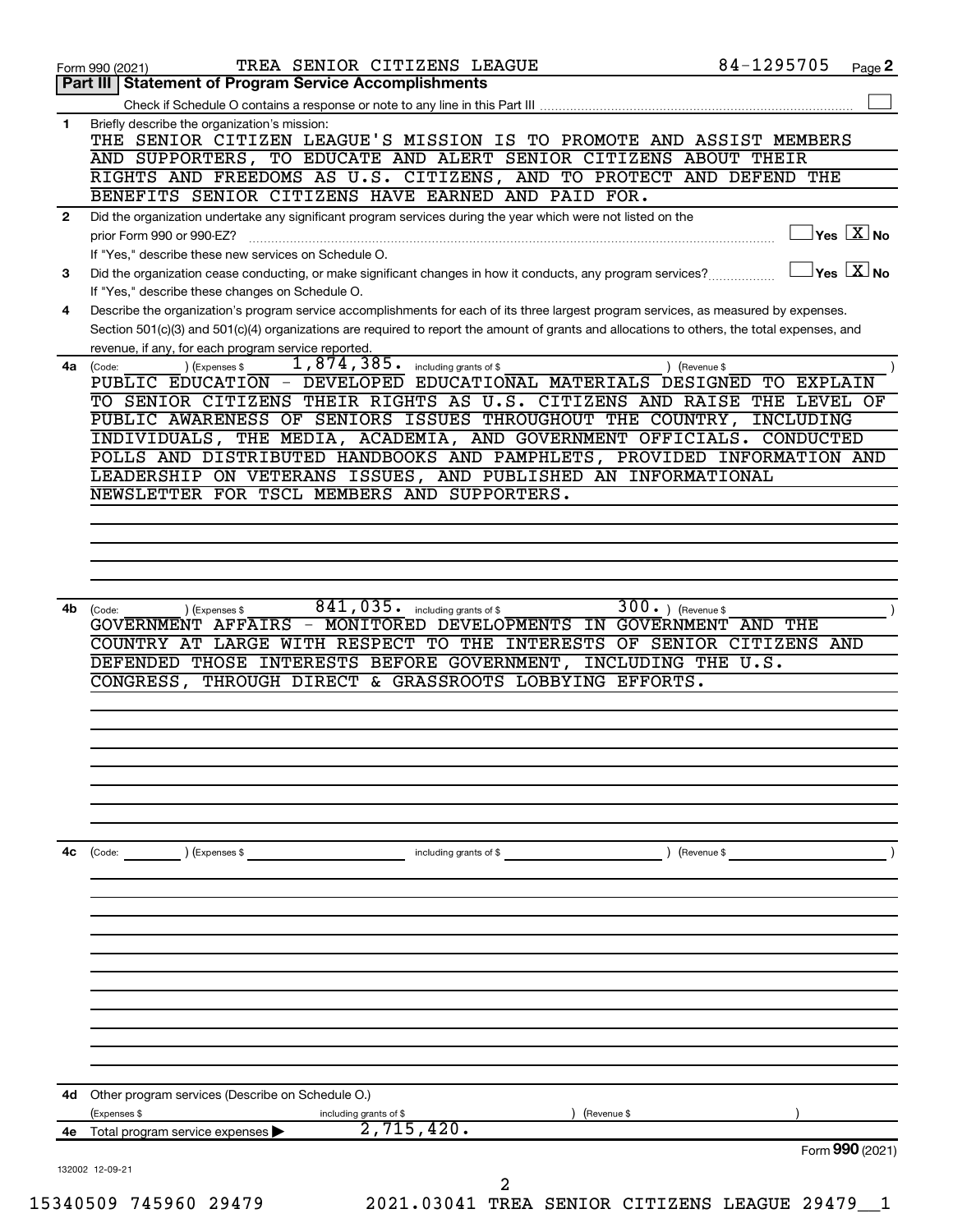|  | Form 990 (2021) |
|--|-----------------|

Form 990 (2021) Page TREA SENIOR CITIZENS LEAGUE 84-1295705 **Part IV Checklist of Required Schedules**

|          |                                                                                                                                       |                        | Yes | No                      |
|----------|---------------------------------------------------------------------------------------------------------------------------------------|------------------------|-----|-------------------------|
| 1.       | Is the organization described in section 501(c)(3) or 4947(a)(1) (other than a private foundation)?                                   |                        |     |                         |
|          | If "Yes," complete Schedule A                                                                                                         | 1                      |     | x.                      |
| 2        |                                                                                                                                       | $\mathbf{2}$           |     | X                       |
| З        | Did the organization engage in direct or indirect political campaign activities on behalf of or in opposition to candidates for       |                        |     |                         |
|          | public office? If "Yes," complete Schedule C, Part I                                                                                  | 3                      |     | x                       |
| 4        | Section 501(c)(3) organizations. Did the organization engage in lobbying activities, or have a section 501(h) election in effect      |                        | N/R |                         |
|          |                                                                                                                                       | 4                      |     |                         |
| 5        | Is the organization a section 501(c)(4), 501(c)(5), or 501(c)(6) organization that receives membership dues, assessments, or          | 5                      |     | x.                      |
| 6        | Did the organization maintain any donor advised funds or any similar funds or accounts for which donors have the right to             |                        |     |                         |
|          | provide advice on the distribution or investment of amounts in such funds or accounts? If "Yes," complete Schedule D, Part I          | 6                      |     | x                       |
| 7        | Did the organization receive or hold a conservation easement, including easements to preserve open space,                             |                        |     |                         |
|          | the environment, historic land areas, or historic structures? If "Yes," complete Schedule D, Part II                                  | $\overline{7}$         |     | x                       |
| 8        | Did the organization maintain collections of works of art, historical treasures, or other similar assets? If "Yes," complete          |                        |     |                         |
|          |                                                                                                                                       | 8                      |     | x                       |
| 9        | Did the organization report an amount in Part X, line 21, for escrow or custodial account liability, serve as a custodian for         |                        |     |                         |
|          | amounts not listed in Part X; or provide credit counseling, debt management, credit repair, or debt negotiation services?             |                        |     |                         |
|          |                                                                                                                                       | 9                      |     | х                       |
| 10       | Did the organization, directly or through a related organization, hold assets in donor-restricted endowments                          |                        |     |                         |
|          |                                                                                                                                       | 10                     |     | x.                      |
| 11       | If the organization's answer to any of the following questions is "Yes," then complete Schedule D, Parts VI, VII, VIII, IX, or X,     |                        |     |                         |
|          | as applicable.                                                                                                                        |                        |     |                         |
|          | a Did the organization report an amount for land, buildings, and equipment in Part X, line 10? If "Yes," complete Schedule D,         |                        |     | x                       |
|          | Part VI                                                                                                                               | 11a                    |     |                         |
|          | <b>b</b> Did the organization report an amount for investments - other securities in Part X, line 12, that is 5% or more of its total | 11b                    |     | x.                      |
|          | c Did the organization report an amount for investments - program related in Part X, line 13, that is 5% or more of its total         |                        |     |                         |
|          |                                                                                                                                       | 11c                    |     | x.                      |
|          | d Did the organization report an amount for other assets in Part X, line 15, that is 5% or more of its total assets reported in       |                        |     |                         |
|          |                                                                                                                                       | 11d                    |     | x.                      |
|          |                                                                                                                                       | 11e                    |     | X                       |
| f        | Did the organization's separate or consolidated financial statements for the tax year include a footnote that addresses               |                        |     |                         |
|          | the organization's liability for uncertain tax positions under FIN 48 (ASC 740)? If "Yes," complete Schedule D, Part X                | 11f                    | x   |                         |
|          | 12a Did the organization obtain separate, independent audited financial statements for the tax year? If "Yes," complete               |                        |     |                         |
|          | Schedule D, Parts XI and XII                                                                                                          | 12a                    | x   |                         |
|          | <b>b</b> Was the organization included in consolidated, independent audited financial statements for the tax year?                    |                        |     | х                       |
|          | If "Yes," and if the organization answered "No" to line 12a, then completing Schedule D, Parts XI and XII is optional                 | 12 <sub>b</sub>        |     | $\overline{\texttt{x}}$ |
| 13       |                                                                                                                                       | 13                     |     | x                       |
| 14a<br>b | Did the organization have aggregate revenues or expenses of more than \$10,000 from grantmaking, fundraising, business,               | 14a                    |     |                         |
|          | investment, and program service activities outside the United States, or aggregate foreign investments valued at \$100,000            |                        |     |                         |
|          |                                                                                                                                       | 14b                    |     | х                       |
| 15       | Did the organization report on Part IX, column (A), line 3, more than \$5,000 of grants or other assistance to or for any             |                        |     |                         |
|          |                                                                                                                                       | 15                     |     | х                       |
| 16       | Did the organization report on Part IX, column (A), line 3, more than \$5,000 of aggregate grants or other assistance to              |                        |     |                         |
|          |                                                                                                                                       | 16                     |     | x                       |
| 17       | Did the organization report a total of more than \$15,000 of expenses for professional fundraising services on Part IX,               |                        |     |                         |
|          |                                                                                                                                       | 17                     | х   |                         |
| 18       | Did the organization report more than \$15,000 total of fundraising event gross income and contributions on Part VIII, lines          |                        |     |                         |
|          |                                                                                                                                       | 18                     |     | X.                      |
| 19       | Did the organization report more than \$15,000 of gross income from gaming activities on Part VIII, line 9a? If "Yes,"                |                        |     |                         |
|          |                                                                                                                                       | 19                     |     | x<br>х                  |
|          |                                                                                                                                       | 20a<br>20 <sub>b</sub> |     |                         |
| 21       | Did the organization report more than \$5,000 of grants or other assistance to any domestic organization or                           |                        |     |                         |
|          |                                                                                                                                       | 21                     |     | x                       |
|          | 132003 12-09-21                                                                                                                       |                        |     | Form 990 (2021)         |

3

15340509 745960 29479 2021.03041 TREA SENIOR CITIZENS LEAGUE 29479\_\_1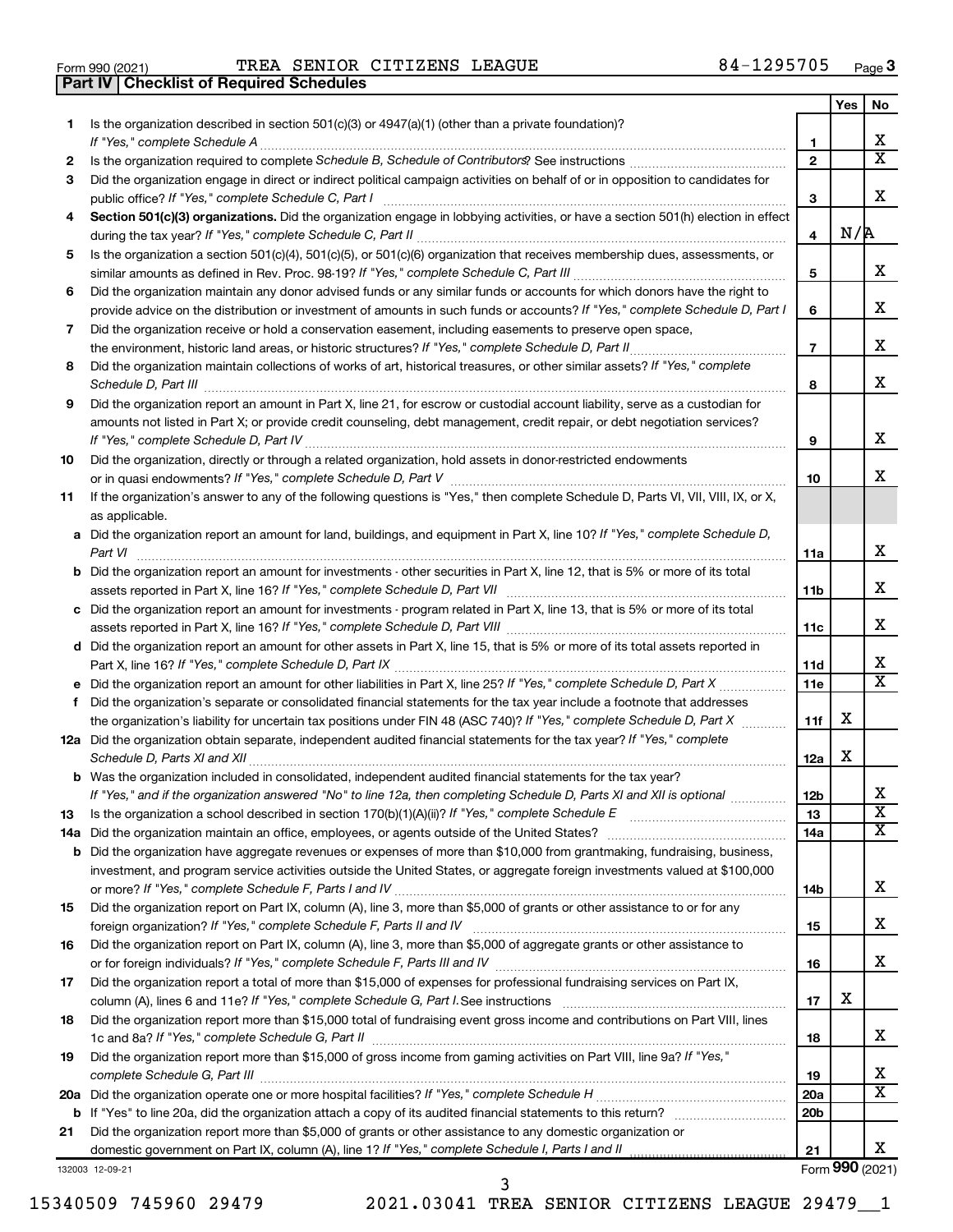|  | Form 990 (2021) |
|--|-----------------|
|  |                 |

Form 990 (2021) Page TREA SENIOR CITIZENS LEAGUE 84-1295705

*(continued)* **Part IV Checklist of Required Schedules**

|                                                                                                                                                                                                                                                                                                                                                                                                                                                                                                                                                                                                                                                                                                                                                                                                                                                                                                                                                                                                                                                                                                                                                                                                                                                                                                                                                                                                                                                                                                                                                                                                                                                                                                                                                                                                                                                                                                                                                                                                                                                                                                                                                                                                                                                                                                                                                          |                                                                                                                             |                 | Yes | No                           |
|----------------------------------------------------------------------------------------------------------------------------------------------------------------------------------------------------------------------------------------------------------------------------------------------------------------------------------------------------------------------------------------------------------------------------------------------------------------------------------------------------------------------------------------------------------------------------------------------------------------------------------------------------------------------------------------------------------------------------------------------------------------------------------------------------------------------------------------------------------------------------------------------------------------------------------------------------------------------------------------------------------------------------------------------------------------------------------------------------------------------------------------------------------------------------------------------------------------------------------------------------------------------------------------------------------------------------------------------------------------------------------------------------------------------------------------------------------------------------------------------------------------------------------------------------------------------------------------------------------------------------------------------------------------------------------------------------------------------------------------------------------------------------------------------------------------------------------------------------------------------------------------------------------------------------------------------------------------------------------------------------------------------------------------------------------------------------------------------------------------------------------------------------------------------------------------------------------------------------------------------------------------------------------------------------------------------------------------------------------|-----------------------------------------------------------------------------------------------------------------------------|-----------------|-----|------------------------------|
| 22                                                                                                                                                                                                                                                                                                                                                                                                                                                                                                                                                                                                                                                                                                                                                                                                                                                                                                                                                                                                                                                                                                                                                                                                                                                                                                                                                                                                                                                                                                                                                                                                                                                                                                                                                                                                                                                                                                                                                                                                                                                                                                                                                                                                                                                                                                                                                       | Did the organization report more than \$5,000 of grants or other assistance to or for domestic individuals on               |                 |     |                              |
|                                                                                                                                                                                                                                                                                                                                                                                                                                                                                                                                                                                                                                                                                                                                                                                                                                                                                                                                                                                                                                                                                                                                                                                                                                                                                                                                                                                                                                                                                                                                                                                                                                                                                                                                                                                                                                                                                                                                                                                                                                                                                                                                                                                                                                                                                                                                                          |                                                                                                                             | 22              |     | х                            |
| 23                                                                                                                                                                                                                                                                                                                                                                                                                                                                                                                                                                                                                                                                                                                                                                                                                                                                                                                                                                                                                                                                                                                                                                                                                                                                                                                                                                                                                                                                                                                                                                                                                                                                                                                                                                                                                                                                                                                                                                                                                                                                                                                                                                                                                                                                                                                                                       | Did the organization answer "Yes" to Part VII, Section A, line 3, 4, or 5, about compensation of the organization's current |                 |     |                              |
|                                                                                                                                                                                                                                                                                                                                                                                                                                                                                                                                                                                                                                                                                                                                                                                                                                                                                                                                                                                                                                                                                                                                                                                                                                                                                                                                                                                                                                                                                                                                                                                                                                                                                                                                                                                                                                                                                                                                                                                                                                                                                                                                                                                                                                                                                                                                                          | and former officers, directors, trustees, key employees, and highest compensated employees? If "Yes," complete              |                 |     |                              |
|                                                                                                                                                                                                                                                                                                                                                                                                                                                                                                                                                                                                                                                                                                                                                                                                                                                                                                                                                                                                                                                                                                                                                                                                                                                                                                                                                                                                                                                                                                                                                                                                                                                                                                                                                                                                                                                                                                                                                                                                                                                                                                                                                                                                                                                                                                                                                          |                                                                                                                             | 23              |     | X                            |
|                                                                                                                                                                                                                                                                                                                                                                                                                                                                                                                                                                                                                                                                                                                                                                                                                                                                                                                                                                                                                                                                                                                                                                                                                                                                                                                                                                                                                                                                                                                                                                                                                                                                                                                                                                                                                                                                                                                                                                                                                                                                                                                                                                                                                                                                                                                                                          | 24a Did the organization have a tax-exempt bond issue with an outstanding principal amount of more than \$100,000 as of the |                 |     |                              |
|                                                                                                                                                                                                                                                                                                                                                                                                                                                                                                                                                                                                                                                                                                                                                                                                                                                                                                                                                                                                                                                                                                                                                                                                                                                                                                                                                                                                                                                                                                                                                                                                                                                                                                                                                                                                                                                                                                                                                                                                                                                                                                                                                                                                                                                                                                                                                          | last day of the year, that was issued after December 31, 2002? If "Yes," answer lines 24b through 24d and complete          |                 |     |                              |
|                                                                                                                                                                                                                                                                                                                                                                                                                                                                                                                                                                                                                                                                                                                                                                                                                                                                                                                                                                                                                                                                                                                                                                                                                                                                                                                                                                                                                                                                                                                                                                                                                                                                                                                                                                                                                                                                                                                                                                                                                                                                                                                                                                                                                                                                                                                                                          |                                                                                                                             | 24a             |     | x                            |
|                                                                                                                                                                                                                                                                                                                                                                                                                                                                                                                                                                                                                                                                                                                                                                                                                                                                                                                                                                                                                                                                                                                                                                                                                                                                                                                                                                                                                                                                                                                                                                                                                                                                                                                                                                                                                                                                                                                                                                                                                                                                                                                                                                                                                                                                                                                                                          |                                                                                                                             | 24b             |     |                              |
|                                                                                                                                                                                                                                                                                                                                                                                                                                                                                                                                                                                                                                                                                                                                                                                                                                                                                                                                                                                                                                                                                                                                                                                                                                                                                                                                                                                                                                                                                                                                                                                                                                                                                                                                                                                                                                                                                                                                                                                                                                                                                                                                                                                                                                                                                                                                                          |                                                                                                                             |                 |     |                              |
|                                                                                                                                                                                                                                                                                                                                                                                                                                                                                                                                                                                                                                                                                                                                                                                                                                                                                                                                                                                                                                                                                                                                                                                                                                                                                                                                                                                                                                                                                                                                                                                                                                                                                                                                                                                                                                                                                                                                                                                                                                                                                                                                                                                                                                                                                                                                                          |                                                                                                                             | 24c<br>24d      |     |                              |
|                                                                                                                                                                                                                                                                                                                                                                                                                                                                                                                                                                                                                                                                                                                                                                                                                                                                                                                                                                                                                                                                                                                                                                                                                                                                                                                                                                                                                                                                                                                                                                                                                                                                                                                                                                                                                                                                                                                                                                                                                                                                                                                                                                                                                                                                                                                                                          |                                                                                                                             |                 |     |                              |
|                                                                                                                                                                                                                                                                                                                                                                                                                                                                                                                                                                                                                                                                                                                                                                                                                                                                                                                                                                                                                                                                                                                                                                                                                                                                                                                                                                                                                                                                                                                                                                                                                                                                                                                                                                                                                                                                                                                                                                                                                                                                                                                                                                                                                                                                                                                                                          |                                                                                                                             | 25a             |     | x                            |
|                                                                                                                                                                                                                                                                                                                                                                                                                                                                                                                                                                                                                                                                                                                                                                                                                                                                                                                                                                                                                                                                                                                                                                                                                                                                                                                                                                                                                                                                                                                                                                                                                                                                                                                                                                                                                                                                                                                                                                                                                                                                                                                                                                                                                                                                                                                                                          |                                                                                                                             |                 |     |                              |
|                                                                                                                                                                                                                                                                                                                                                                                                                                                                                                                                                                                                                                                                                                                                                                                                                                                                                                                                                                                                                                                                                                                                                                                                                                                                                                                                                                                                                                                                                                                                                                                                                                                                                                                                                                                                                                                                                                                                                                                                                                                                                                                                                                                                                                                                                                                                                          |                                                                                                                             |                 |     |                              |
|                                                                                                                                                                                                                                                                                                                                                                                                                                                                                                                                                                                                                                                                                                                                                                                                                                                                                                                                                                                                                                                                                                                                                                                                                                                                                                                                                                                                                                                                                                                                                                                                                                                                                                                                                                                                                                                                                                                                                                                                                                                                                                                                                                                                                                                                                                                                                          |                                                                                                                             | 25b             |     | x                            |
|                                                                                                                                                                                                                                                                                                                                                                                                                                                                                                                                                                                                                                                                                                                                                                                                                                                                                                                                                                                                                                                                                                                                                                                                                                                                                                                                                                                                                                                                                                                                                                                                                                                                                                                                                                                                                                                                                                                                                                                                                                                                                                                                                                                                                                                                                                                                                          |                                                                                                                             |                 |     |                              |
|                                                                                                                                                                                                                                                                                                                                                                                                                                                                                                                                                                                                                                                                                                                                                                                                                                                                                                                                                                                                                                                                                                                                                                                                                                                                                                                                                                                                                                                                                                                                                                                                                                                                                                                                                                                                                                                                                                                                                                                                                                                                                                                                                                                                                                                                                                                                                          |                                                                                                                             |                 |     |                              |
|                                                                                                                                                                                                                                                                                                                                                                                                                                                                                                                                                                                                                                                                                                                                                                                                                                                                                                                                                                                                                                                                                                                                                                                                                                                                                                                                                                                                                                                                                                                                                                                                                                                                                                                                                                                                                                                                                                                                                                                                                                                                                                                                                                                                                                                                                                                                                          | controlled entity or family member of any of these persons? If "Yes," complete Schedule L, Part II                          | 26              |     | х                            |
| 27                                                                                                                                                                                                                                                                                                                                                                                                                                                                                                                                                                                                                                                                                                                                                                                                                                                                                                                                                                                                                                                                                                                                                                                                                                                                                                                                                                                                                                                                                                                                                                                                                                                                                                                                                                                                                                                                                                                                                                                                                                                                                                                                                                                                                                                                                                                                                       | Did the organization provide a grant or other assistance to any current or former officer, director, trustee, key employee, |                 |     |                              |
|                                                                                                                                                                                                                                                                                                                                                                                                                                                                                                                                                                                                                                                                                                                                                                                                                                                                                                                                                                                                                                                                                                                                                                                                                                                                                                                                                                                                                                                                                                                                                                                                                                                                                                                                                                                                                                                                                                                                                                                                                                                                                                                                                                                                                                                                                                                                                          | creator or founder, substantial contributor or employee thereof, a grant selection committee member, or to a 35% controlled |                 |     |                              |
|                                                                                                                                                                                                                                                                                                                                                                                                                                                                                                                                                                                                                                                                                                                                                                                                                                                                                                                                                                                                                                                                                                                                                                                                                                                                                                                                                                                                                                                                                                                                                                                                                                                                                                                                                                                                                                                                                                                                                                                                                                                                                                                                                                                                                                                                                                                                                          | entity (including an employee thereof) or family member of any of these persons? If "Yes," complete Schedule L, Part III    | 27              |     | х                            |
| 28                                                                                                                                                                                                                                                                                                                                                                                                                                                                                                                                                                                                                                                                                                                                                                                                                                                                                                                                                                                                                                                                                                                                                                                                                                                                                                                                                                                                                                                                                                                                                                                                                                                                                                                                                                                                                                                                                                                                                                                                                                                                                                                                                                                                                                                                                                                                                       | Was the organization a party to a business transaction with one of the following parties (see the Schedule L, Part IV,      |                 |     |                              |
|                                                                                                                                                                                                                                                                                                                                                                                                                                                                                                                                                                                                                                                                                                                                                                                                                                                                                                                                                                                                                                                                                                                                                                                                                                                                                                                                                                                                                                                                                                                                                                                                                                                                                                                                                                                                                                                                                                                                                                                                                                                                                                                                                                                                                                                                                                                                                          | instructions for applicable filing thresholds, conditions, and exceptions):                                                 |                 |     |                              |
|                                                                                                                                                                                                                                                                                                                                                                                                                                                                                                                                                                                                                                                                                                                                                                                                                                                                                                                                                                                                                                                                                                                                                                                                                                                                                                                                                                                                                                                                                                                                                                                                                                                                                                                                                                                                                                                                                                                                                                                                                                                                                                                                                                                                                                                                                                                                                          |                                                                                                                             |                 |     |                              |
|                                                                                                                                                                                                                                                                                                                                                                                                                                                                                                                                                                                                                                                                                                                                                                                                                                                                                                                                                                                                                                                                                                                                                                                                                                                                                                                                                                                                                                                                                                                                                                                                                                                                                                                                                                                                                                                                                                                                                                                                                                                                                                                                                                                                                                                                                                                                                          |                                                                                                                             | 28a             |     | х                            |
|                                                                                                                                                                                                                                                                                                                                                                                                                                                                                                                                                                                                                                                                                                                                                                                                                                                                                                                                                                                                                                                                                                                                                                                                                                                                                                                                                                                                                                                                                                                                                                                                                                                                                                                                                                                                                                                                                                                                                                                                                                                                                                                                                                                                                                                                                                                                                          |                                                                                                                             | 28 <sub>b</sub> |     | $\overline{\textbf{x}}$      |
|                                                                                                                                                                                                                                                                                                                                                                                                                                                                                                                                                                                                                                                                                                                                                                                                                                                                                                                                                                                                                                                                                                                                                                                                                                                                                                                                                                                                                                                                                                                                                                                                                                                                                                                                                                                                                                                                                                                                                                                                                                                                                                                                                                                                                                                                                                                                                          |                                                                                                                             |                 |     |                              |
|                                                                                                                                                                                                                                                                                                                                                                                                                                                                                                                                                                                                                                                                                                                                                                                                                                                                                                                                                                                                                                                                                                                                                                                                                                                                                                                                                                                                                                                                                                                                                                                                                                                                                                                                                                                                                                                                                                                                                                                                                                                                                                                                                                                                                                                                                                                                                          |                                                                                                                             | 28c             |     | х<br>$\overline{\texttt{x}}$ |
|                                                                                                                                                                                                                                                                                                                                                                                                                                                                                                                                                                                                                                                                                                                                                                                                                                                                                                                                                                                                                                                                                                                                                                                                                                                                                                                                                                                                                                                                                                                                                                                                                                                                                                                                                                                                                                                                                                                                                                                                                                                                                                                                                                                                                                                                                                                                                          |                                                                                                                             | 29              |     |                              |
|                                                                                                                                                                                                                                                                                                                                                                                                                                                                                                                                                                                                                                                                                                                                                                                                                                                                                                                                                                                                                                                                                                                                                                                                                                                                                                                                                                                                                                                                                                                                                                                                                                                                                                                                                                                                                                                                                                                                                                                                                                                                                                                                                                                                                                                                                                                                                          |                                                                                                                             |                 |     |                              |
|                                                                                                                                                                                                                                                                                                                                                                                                                                                                                                                                                                                                                                                                                                                                                                                                                                                                                                                                                                                                                                                                                                                                                                                                                                                                                                                                                                                                                                                                                                                                                                                                                                                                                                                                                                                                                                                                                                                                                                                                                                                                                                                                                                                                                                                                                                                                                          |                                                                                                                             | 30              |     | х<br>$\overline{\texttt{x}}$ |
|                                                                                                                                                                                                                                                                                                                                                                                                                                                                                                                                                                                                                                                                                                                                                                                                                                                                                                                                                                                                                                                                                                                                                                                                                                                                                                                                                                                                                                                                                                                                                                                                                                                                                                                                                                                                                                                                                                                                                                                                                                                                                                                                                                                                                                                                                                                                                          |                                                                                                                             | 31              |     |                              |
|                                                                                                                                                                                                                                                                                                                                                                                                                                                                                                                                                                                                                                                                                                                                                                                                                                                                                                                                                                                                                                                                                                                                                                                                                                                                                                                                                                                                                                                                                                                                                                                                                                                                                                                                                                                                                                                                                                                                                                                                                                                                                                                                                                                                                                                                                                                                                          |                                                                                                                             |                 |     | X                            |
|                                                                                                                                                                                                                                                                                                                                                                                                                                                                                                                                                                                                                                                                                                                                                                                                                                                                                                                                                                                                                                                                                                                                                                                                                                                                                                                                                                                                                                                                                                                                                                                                                                                                                                                                                                                                                                                                                                                                                                                                                                                                                                                                                                                                                                                                                                                                                          |                                                                                                                             | 32              |     |                              |
|                                                                                                                                                                                                                                                                                                                                                                                                                                                                                                                                                                                                                                                                                                                                                                                                                                                                                                                                                                                                                                                                                                                                                                                                                                                                                                                                                                                                                                                                                                                                                                                                                                                                                                                                                                                                                                                                                                                                                                                                                                                                                                                                                                                                                                                                                                                                                          |                                                                                                                             | 33              |     | х                            |
|                                                                                                                                                                                                                                                                                                                                                                                                                                                                                                                                                                                                                                                                                                                                                                                                                                                                                                                                                                                                                                                                                                                                                                                                                                                                                                                                                                                                                                                                                                                                                                                                                                                                                                                                                                                                                                                                                                                                                                                                                                                                                                                                                                                                                                                                                                                                                          |                                                                                                                             |                 |     |                              |
|                                                                                                                                                                                                                                                                                                                                                                                                                                                                                                                                                                                                                                                                                                                                                                                                                                                                                                                                                                                                                                                                                                                                                                                                                                                                                                                                                                                                                                                                                                                                                                                                                                                                                                                                                                                                                                                                                                                                                                                                                                                                                                                                                                                                                                                                                                                                                          |                                                                                                                             | 34              | х   |                              |
|                                                                                                                                                                                                                                                                                                                                                                                                                                                                                                                                                                                                                                                                                                                                                                                                                                                                                                                                                                                                                                                                                                                                                                                                                                                                                                                                                                                                                                                                                                                                                                                                                                                                                                                                                                                                                                                                                                                                                                                                                                                                                                                                                                                                                                                                                                                                                          |                                                                                                                             | 35a             |     | х                            |
|                                                                                                                                                                                                                                                                                                                                                                                                                                                                                                                                                                                                                                                                                                                                                                                                                                                                                                                                                                                                                                                                                                                                                                                                                                                                                                                                                                                                                                                                                                                                                                                                                                                                                                                                                                                                                                                                                                                                                                                                                                                                                                                                                                                                                                                                                                                                                          |                                                                                                                             |                 |     |                              |
|                                                                                                                                                                                                                                                                                                                                                                                                                                                                                                                                                                                                                                                                                                                                                                                                                                                                                                                                                                                                                                                                                                                                                                                                                                                                                                                                                                                                                                                                                                                                                                                                                                                                                                                                                                                                                                                                                                                                                                                                                                                                                                                                                                                                                                                                                                                                                          |                                                                                                                             | 35b             |     |                              |
| 36                                                                                                                                                                                                                                                                                                                                                                                                                                                                                                                                                                                                                                                                                                                                                                                                                                                                                                                                                                                                                                                                                                                                                                                                                                                                                                                                                                                                                                                                                                                                                                                                                                                                                                                                                                                                                                                                                                                                                                                                                                                                                                                                                                                                                                                                                                                                                       | Section 501(c)(3) organizations. Did the organization make any transfers to an exempt non-charitable related organization?  |                 |     |                              |
|                                                                                                                                                                                                                                                                                                                                                                                                                                                                                                                                                                                                                                                                                                                                                                                                                                                                                                                                                                                                                                                                                                                                                                                                                                                                                                                                                                                                                                                                                                                                                                                                                                                                                                                                                                                                                                                                                                                                                                                                                                                                                                                                                                                                                                                                                                                                                          |                                                                                                                             | 36              | N/R |                              |
| 37                                                                                                                                                                                                                                                                                                                                                                                                                                                                                                                                                                                                                                                                                                                                                                                                                                                                                                                                                                                                                                                                                                                                                                                                                                                                                                                                                                                                                                                                                                                                                                                                                                                                                                                                                                                                                                                                                                                                                                                                                                                                                                                                                                                                                                                                                                                                                       | Did the organization conduct more than 5% of its activities through an entity that is not a related organization            |                 |     |                              |
|                                                                                                                                                                                                                                                                                                                                                                                                                                                                                                                                                                                                                                                                                                                                                                                                                                                                                                                                                                                                                                                                                                                                                                                                                                                                                                                                                                                                                                                                                                                                                                                                                                                                                                                                                                                                                                                                                                                                                                                                                                                                                                                                                                                                                                                                                                                                                          |                                                                                                                             | 37              |     | х                            |
| 38                                                                                                                                                                                                                                                                                                                                                                                                                                                                                                                                                                                                                                                                                                                                                                                                                                                                                                                                                                                                                                                                                                                                                                                                                                                                                                                                                                                                                                                                                                                                                                                                                                                                                                                                                                                                                                                                                                                                                                                                                                                                                                                                                                                                                                                                                                                                                       | Did the organization complete Schedule O and provide explanations on Schedule O for Part VI, lines 11b and 19?              |                 |     |                              |
|                                                                                                                                                                                                                                                                                                                                                                                                                                                                                                                                                                                                                                                                                                                                                                                                                                                                                                                                                                                                                                                                                                                                                                                                                                                                                                                                                                                                                                                                                                                                                                                                                                                                                                                                                                                                                                                                                                                                                                                                                                                                                                                                                                                                                                                                                                                                                          |                                                                                                                             | 38              | х   |                              |
|                                                                                                                                                                                                                                                                                                                                                                                                                                                                                                                                                                                                                                                                                                                                                                                                                                                                                                                                                                                                                                                                                                                                                                                                                                                                                                                                                                                                                                                                                                                                                                                                                                                                                                                                                                                                                                                                                                                                                                                                                                                                                                                                                                                                                                                                                                                                                          |                                                                                                                             |                 |     |                              |
|                                                                                                                                                                                                                                                                                                                                                                                                                                                                                                                                                                                                                                                                                                                                                                                                                                                                                                                                                                                                                                                                                                                                                                                                                                                                                                                                                                                                                                                                                                                                                                                                                                                                                                                                                                                                                                                                                                                                                                                                                                                                                                                                                                                                                                                                                                                                                          |                                                                                                                             |                 |     |                              |
|                                                                                                                                                                                                                                                                                                                                                                                                                                                                                                                                                                                                                                                                                                                                                                                                                                                                                                                                                                                                                                                                                                                                                                                                                                                                                                                                                                                                                                                                                                                                                                                                                                                                                                                                                                                                                                                                                                                                                                                                                                                                                                                                                                                                                                                                                                                                                          |                                                                                                                             |                 | Yes | No                           |
|                                                                                                                                                                                                                                                                                                                                                                                                                                                                                                                                                                                                                                                                                                                                                                                                                                                                                                                                                                                                                                                                                                                                                                                                                                                                                                                                                                                                                                                                                                                                                                                                                                                                                                                                                                                                                                                                                                                                                                                                                                                                                                                                                                                                                                                                                                                                                          |                                                                                                                             |                 |     |                              |
|                                                                                                                                                                                                                                                                                                                                                                                                                                                                                                                                                                                                                                                                                                                                                                                                                                                                                                                                                                                                                                                                                                                                                                                                                                                                                                                                                                                                                                                                                                                                                                                                                                                                                                                                                                                                                                                                                                                                                                                                                                                                                                                                                                                                                                                                                                                                                          |                                                                                                                             |                 |     |                              |
|                                                                                                                                                                                                                                                                                                                                                                                                                                                                                                                                                                                                                                                                                                                                                                                                                                                                                                                                                                                                                                                                                                                                                                                                                                                                                                                                                                                                                                                                                                                                                                                                                                                                                                                                                                                                                                                                                                                                                                                                                                                                                                                                                                                                                                                                                                                                                          |                                                                                                                             |                 | х   |                              |
|                                                                                                                                                                                                                                                                                                                                                                                                                                                                                                                                                                                                                                                                                                                                                                                                                                                                                                                                                                                                                                                                                                                                                                                                                                                                                                                                                                                                                                                                                                                                                                                                                                                                                                                                                                                                                                                                                                                                                                                                                                                                                                                                                                                                                                                                                                                                                          |                                                                                                                             | 1c              |     | Form 990 (2021)              |
|                                                                                                                                                                                                                                                                                                                                                                                                                                                                                                                                                                                                                                                                                                                                                                                                                                                                                                                                                                                                                                                                                                                                                                                                                                                                                                                                                                                                                                                                                                                                                                                                                                                                                                                                                                                                                                                                                                                                                                                                                                                                                                                                                                                                                                                                                                                                                          |                                                                                                                             |                 |     |                              |
| c Did the organization maintain an escrow account other than a refunding escrow at any time during the year to defease<br>25a Section 501(c)(3), 501(c)(4), and 501(c)(29) organizations. Did the organization engage in an excess benefit<br><b>b</b> Is the organization aware that it engaged in an excess benefit transaction with a disqualified person in a prior year, and<br>that the transaction has not been reported on any of the organization's prior Forms 990 or 990-EZ? If "Yes," complete<br>Schedule L, Part I<br>Did the organization report any amount on Part X, line 5 or 22, for receivables from or payables to any current<br>26<br>or former officer, director, trustee, key employee, creator or founder, substantial contributor, or 35%<br>a A current or former officer, director, trustee, key employee, creator or founder, or substantial contributor? If<br>c A 35% controlled entity of one or more individuals and/or organizations described in line 28a or 28b?If<br>29<br>Did the organization receive contributions of art, historical treasures, or other similar assets, or qualified conservation<br>30<br>Did the organization liquidate, terminate, or dissolve and cease operations? If "Yes," complete Schedule N, Part I<br>31<br>Did the organization sell, exchange, dispose of, or transfer more than 25% of its net assets? If "Yes," complete<br>32<br>Schedule N, Part II <b>Markov Markov Alexander Schedule N, Part II</b> Markov Markov Markov Markov Markov Markov Markov Markov Markov Markov Markov Markov Markov Markov Markov Markov Markov Markov Markov Markov Markov Markov Ma<br>33<br>Did the organization own 100% of an entity disregarded as separate from the organization under Regulations<br>Was the organization related to any tax-exempt or taxable entity? If "Yes," complete Schedule R, Part II, III, or IV, and<br>34<br>Part V, line 1<br>b If "Yes" to line 35a, did the organization receive any payment from or engage in any transaction with a controlled entity<br>  Part V<br>1a<br>1 <sub>b</sub><br>c Did the organization comply with backup withholding rules for reportable payments to vendors and reportable gaming<br>(gambling) winnings to prize winners? www.communications.communications.communications.communications.com<br>132004 12-09-21<br>4 |                                                                                                                             |                 |     |                              |

<sup>15340509 745960 29479 2021.03041</sup> TREA SENIOR CITIZENS LEAGUE 29479\_\_1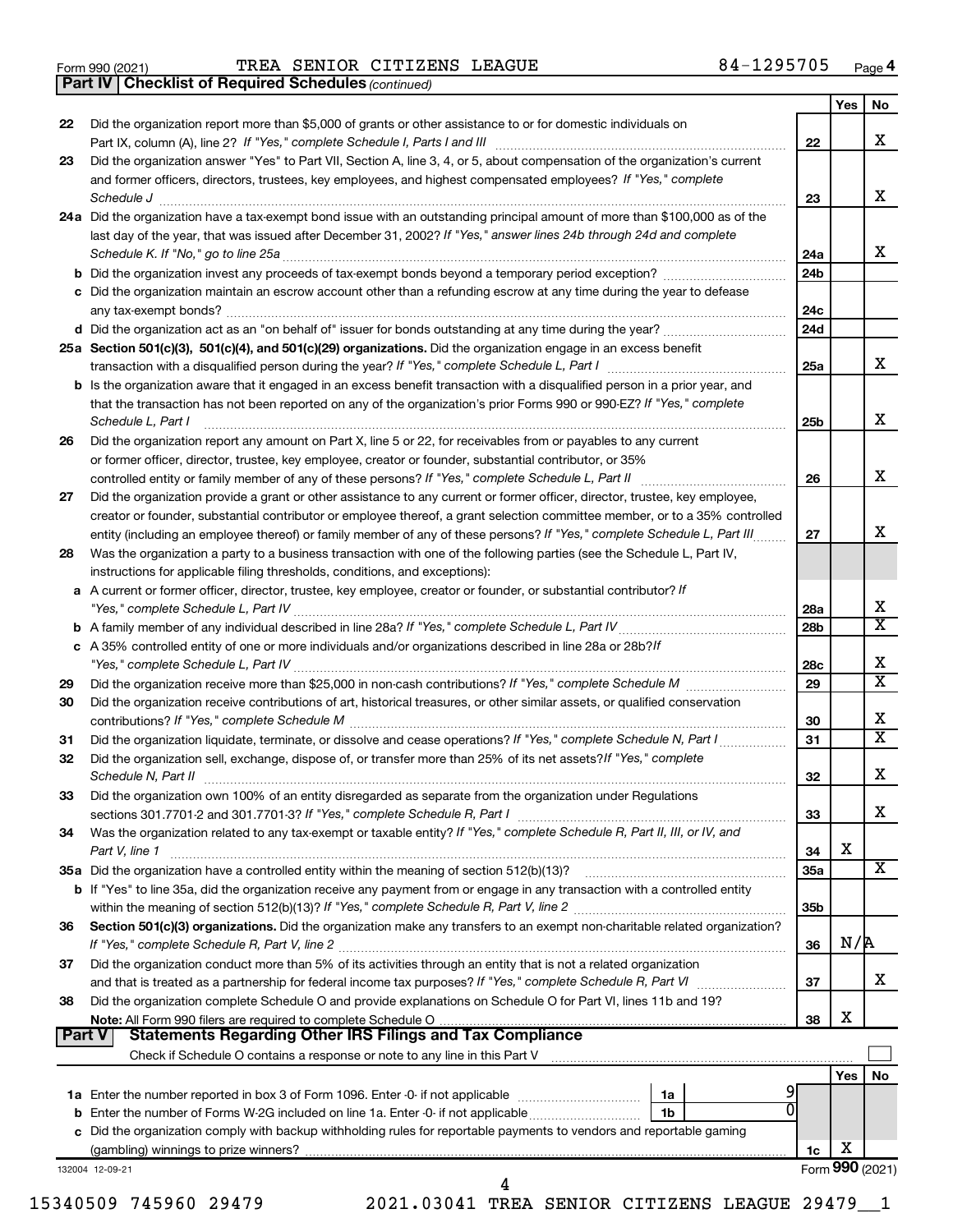|  | Form 990 (2021) |
|--|-----------------|
|  |                 |

**Part V Statements Regarding Other IRS Filings and Tax Compliance**

*(continued)*

|    | 2a Enter the number of employees reported on Form W-3, Transmittal of Wage and Tax Statements,                                                  |                |   |  |
|----|-------------------------------------------------------------------------------------------------------------------------------------------------|----------------|---|--|
|    | 2a<br>filed for the calendar year ending with or within the year covered by this return                                                         |                |   |  |
|    |                                                                                                                                                 | 2b             | х |  |
|    |                                                                                                                                                 |                |   |  |
|    | 3a Did the organization have unrelated business gross income of \$1,000 or more during the year?                                                | За             |   |  |
|    |                                                                                                                                                 | 3 <sub>b</sub> |   |  |
|    | 4a At any time during the calendar year, did the organization have an interest in, or a signature or other authority over, a                    |                |   |  |
|    | financial account in a foreign country (such as a bank account, securities account, or other financial account)?                                | 4a             |   |  |
|    | <b>b</b> If "Yes," enter the name of the foreign country $\triangleright$                                                                       |                |   |  |
|    | See instructions for filing requirements for FinCEN Form 114, Report of Foreign Bank and Financial Accounts (FBAR).                             |                |   |  |
|    |                                                                                                                                                 | 5a             |   |  |
|    |                                                                                                                                                 | 5 <sub>b</sub> |   |  |
|    |                                                                                                                                                 | 5c             |   |  |
|    | 6a Does the organization have annual gross receipts that are normally greater than \$100,000, and did the organization solicit                  |                |   |  |
|    | any contributions that were not tax deductible as charitable contributions?                                                                     | 6a             | х |  |
|    | b If "Yes," did the organization include with every solicitation an express statement that such contributions or gifts                          |                |   |  |
|    |                                                                                                                                                 | 6b             | х |  |
| 7  | N/A<br>Organizations that may receive deductible contributions under section 170(c).                                                            |                |   |  |
| а  | Did the organization receive a payment in excess of \$75 made partly as a contribution and partly for goods and services provided to the payor? | 7a             |   |  |
|    |                                                                                                                                                 | 7b             |   |  |
|    | c Did the organization sell, exchange, or otherwise dispose of tangible personal property for which it was required                             |                |   |  |
|    | to file Form 8282?                                                                                                                              | 7с             |   |  |
|    | 7d                                                                                                                                              |                |   |  |
|    | e Did the organization receive any funds, directly or indirectly, to pay premiums on a personal benefit contract?                               | 7е             |   |  |
| Ť. | Did the organization, during the year, pay premiums, directly or indirectly, on a personal benefit contract?                                    | 7f             |   |  |
| g  | If the organization received a contribution of qualified intellectual property, did the organization file Form 8899 as required?                | 7g             |   |  |
|    | h If the organization received a contribution of cars, boats, airplanes, or other vehicles, did the organization file a Form 1098-C?            | 7h             |   |  |
| 8  | Sponsoring organizations maintaining donor advised funds. Did a donor advised fund maintained by the                                            |                |   |  |
|    | N/A<br>sponsoring organization have excess business holdings at any time during the year?                                                       | 8              |   |  |
| 9  | Sponsoring organizations maintaining donor advised funds.                                                                                       |                |   |  |
| а  | N/A<br>Did the sponsoring organization make any taxable distributions under section 4966?                                                       | 9а             |   |  |
| b  | N/A<br>Did the sponsoring organization make a distribution to a donor, donor advisor, or related person?                                        | 9b             |   |  |
| 10 | Section 501(c)(7) organizations. Enter:                                                                                                         |                |   |  |
| а  | 10a                                                                                                                                             |                |   |  |
|    | Gross receipts, included on Form 990, Part VIII, line 12, for public use of club facilities<br>10b                                              |                |   |  |
|    | 11 Section 501(c)(12) organizations. Enter:                                                                                                     |                |   |  |
|    | N/A<br>11a                                                                                                                                      |                |   |  |
|    | b Gross income from other sources. (Do not net amounts due or paid to other sources against                                                     |                |   |  |
|    | 11b                                                                                                                                             |                |   |  |
|    | 12a Section 4947(a)(1) non-exempt charitable trusts. Is the organization filing Form 990 in lieu of Form 1041?                                  | 12a            |   |  |
|    | <b>b</b> If "Yes," enter the amount of tax-exempt interest received or accrued during the year $\ldots$ $N/A$ .<br>12b                          |                |   |  |
| 13 | Section 501(c)(29) qualified nonprofit health insurance issuers.                                                                                |                |   |  |
|    | N/A                                                                                                                                             | 13a            |   |  |
|    | Note: See the instructions for additional information the organization must report on Schedule O.                                               |                |   |  |
|    | <b>b</b> Enter the amount of reserves the organization is required to maintain by the states in which the                                       |                |   |  |
|    | 13 <sub>b</sub>                                                                                                                                 |                |   |  |
|    | 13с                                                                                                                                             |                |   |  |
|    |                                                                                                                                                 | 14a            |   |  |
|    |                                                                                                                                                 | 14b            |   |  |
| 15 | Is the organization subject to the section 4960 tax on payment(s) of more than \$1,000,000 in remuneration or                                   |                |   |  |
|    |                                                                                                                                                 | 15             |   |  |
|    | If "Yes," see the instructions and file Form 4720, Schedule N.                                                                                  |                |   |  |
| 16 | Is the organization an educational institution subject to the section 4968 excise tax on net investment income?                                 | 16             |   |  |
|    | If "Yes," complete Form 4720, Schedule O.                                                                                                       |                |   |  |
|    | Section 501(c)(21) organizations. Did the trust, any disqualified person, or mine operator engage in any                                        |                |   |  |
| 17 |                                                                                                                                                 |                |   |  |
|    |                                                                                                                                                 | 17             |   |  |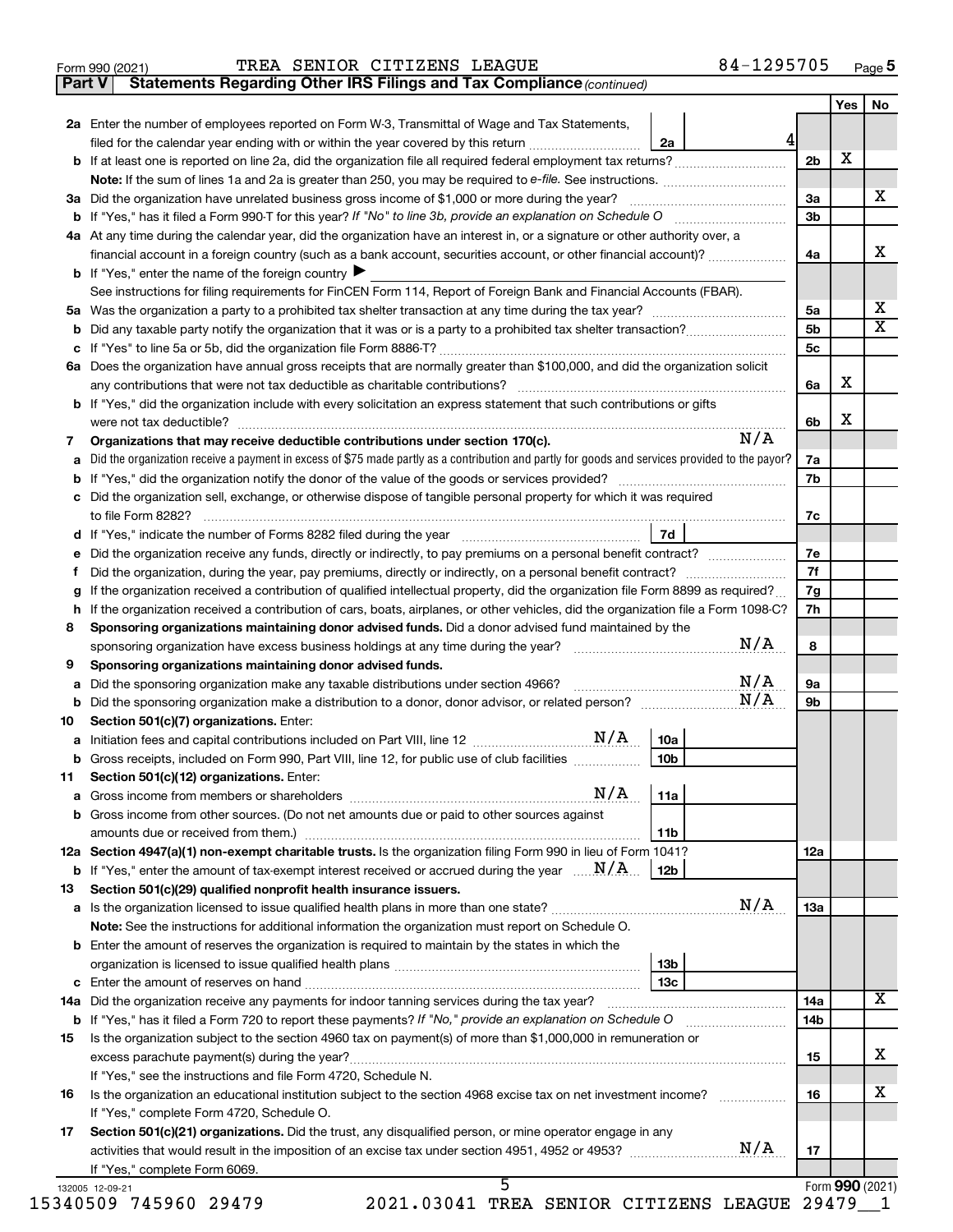| Form 990 (2021) |  |
|-----------------|--|
|-----------------|--|

# Form 990 (2021) Page TREA SENIOR CITIZENS LEAGUE 84-1295705

**Part VI** Governance, Management, and Disclosure. For each "Yes" response to lines 2 through 7b below, and for a "No" response *to line 8a, 8b, or 10b below, describe the circumstances, processes, or changes on Schedule O. See instructions.*

|                                                                                                                                                                                                                                                                                                                                                                                                                                                                                                                                                                                                                                                                                                                                                                                                                                                                                                                                                                                                                                                                                                                                                                                                                                                                                                                                                                                                                                                                                                                                                                                                                                                                                                                                                                                                                                                                                                                                                                                                                                                                                                                                                                                                                                                                                                                                                                                                                                                                                                                                                                                                                                                                                                                                                                                                                                                                                                                                                                                                                                                                                                                                                                                                                                                                                                                                                                                                                                                                                                                                                                                                                                                                                                                                                                                                                                                                                                                                                                                                                                                                                                                                                                                                                            |                            |                        |                         | $\overline{\mathbf{X}}$                                           |
|----------------------------------------------------------------------------------------------------------------------------------------------------------------------------------------------------------------------------------------------------------------------------------------------------------------------------------------------------------------------------------------------------------------------------------------------------------------------------------------------------------------------------------------------------------------------------------------------------------------------------------------------------------------------------------------------------------------------------------------------------------------------------------------------------------------------------------------------------------------------------------------------------------------------------------------------------------------------------------------------------------------------------------------------------------------------------------------------------------------------------------------------------------------------------------------------------------------------------------------------------------------------------------------------------------------------------------------------------------------------------------------------------------------------------------------------------------------------------------------------------------------------------------------------------------------------------------------------------------------------------------------------------------------------------------------------------------------------------------------------------------------------------------------------------------------------------------------------------------------------------------------------------------------------------------------------------------------------------------------------------------------------------------------------------------------------------------------------------------------------------------------------------------------------------------------------------------------------------------------------------------------------------------------------------------------------------------------------------------------------------------------------------------------------------------------------------------------------------------------------------------------------------------------------------------------------------------------------------------------------------------------------------------------------------------------------------------------------------------------------------------------------------------------------------------------------------------------------------------------------------------------------------------------------------------------------------------------------------------------------------------------------------------------------------------------------------------------------------------------------------------------------------------------------------------------------------------------------------------------------------------------------------------------------------------------------------------------------------------------------------------------------------------------------------------------------------------------------------------------------------------------------------------------------------------------------------------------------------------------------------------------------------------------------------------------------------------------------------------------------------------------------------------------------------------------------------------------------------------------------------------------------------------------------------------------------------------------------------------------------------------------------------------------------------------------------------------------------------------------------------------------------------------------------------------------------------------------------------|----------------------------|------------------------|-------------------------|-------------------------------------------------------------------|
|                                                                                                                                                                                                                                                                                                                                                                                                                                                                                                                                                                                                                                                                                                                                                                                                                                                                                                                                                                                                                                                                                                                                                                                                                                                                                                                                                                                                                                                                                                                                                                                                                                                                                                                                                                                                                                                                                                                                                                                                                                                                                                                                                                                                                                                                                                                                                                                                                                                                                                                                                                                                                                                                                                                                                                                                                                                                                                                                                                                                                                                                                                                                                                                                                                                                                                                                                                                                                                                                                                                                                                                                                                                                                                                                                                                                                                                                                                                                                                                                                                                                                                                                                                                                                            |                            |                        |                         |                                                                   |
|                                                                                                                                                                                                                                                                                                                                                                                                                                                                                                                                                                                                                                                                                                                                                                                                                                                                                                                                                                                                                                                                                                                                                                                                                                                                                                                                                                                                                                                                                                                                                                                                                                                                                                                                                                                                                                                                                                                                                                                                                                                                                                                                                                                                                                                                                                                                                                                                                                                                                                                                                                                                                                                                                                                                                                                                                                                                                                                                                                                                                                                                                                                                                                                                                                                                                                                                                                                                                                                                                                                                                                                                                                                                                                                                                                                                                                                                                                                                                                                                                                                                                                                                                                                                                            |                            |                        | Yes $ $                 | No                                                                |
|                                                                                                                                                                                                                                                                                                                                                                                                                                                                                                                                                                                                                                                                                                                                                                                                                                                                                                                                                                                                                                                                                                                                                                                                                                                                                                                                                                                                                                                                                                                                                                                                                                                                                                                                                                                                                                                                                                                                                                                                                                                                                                                                                                                                                                                                                                                                                                                                                                                                                                                                                                                                                                                                                                                                                                                                                                                                                                                                                                                                                                                                                                                                                                                                                                                                                                                                                                                                                                                                                                                                                                                                                                                                                                                                                                                                                                                                                                                                                                                                                                                                                                                                                                                                                            |                            | 61                     |                         |                                                                   |
|                                                                                                                                                                                                                                                                                                                                                                                                                                                                                                                                                                                                                                                                                                                                                                                                                                                                                                                                                                                                                                                                                                                                                                                                                                                                                                                                                                                                                                                                                                                                                                                                                                                                                                                                                                                                                                                                                                                                                                                                                                                                                                                                                                                                                                                                                                                                                                                                                                                                                                                                                                                                                                                                                                                                                                                                                                                                                                                                                                                                                                                                                                                                                                                                                                                                                                                                                                                                                                                                                                                                                                                                                                                                                                                                                                                                                                                                                                                                                                                                                                                                                                                                                                                                                            |                            |                        |                         |                                                                   |
|                                                                                                                                                                                                                                                                                                                                                                                                                                                                                                                                                                                                                                                                                                                                                                                                                                                                                                                                                                                                                                                                                                                                                                                                                                                                                                                                                                                                                                                                                                                                                                                                                                                                                                                                                                                                                                                                                                                                                                                                                                                                                                                                                                                                                                                                                                                                                                                                                                                                                                                                                                                                                                                                                                                                                                                                                                                                                                                                                                                                                                                                                                                                                                                                                                                                                                                                                                                                                                                                                                                                                                                                                                                                                                                                                                                                                                                                                                                                                                                                                                                                                                                                                                                                                            |                            |                        |                         |                                                                   |
|                                                                                                                                                                                                                                                                                                                                                                                                                                                                                                                                                                                                                                                                                                                                                                                                                                                                                                                                                                                                                                                                                                                                                                                                                                                                                                                                                                                                                                                                                                                                                                                                                                                                                                                                                                                                                                                                                                                                                                                                                                                                                                                                                                                                                                                                                                                                                                                                                                                                                                                                                                                                                                                                                                                                                                                                                                                                                                                                                                                                                                                                                                                                                                                                                                                                                                                                                                                                                                                                                                                                                                                                                                                                                                                                                                                                                                                                                                                                                                                                                                                                                                                                                                                                                            | 1b                         | 6                      |                         |                                                                   |
|                                                                                                                                                                                                                                                                                                                                                                                                                                                                                                                                                                                                                                                                                                                                                                                                                                                                                                                                                                                                                                                                                                                                                                                                                                                                                                                                                                                                                                                                                                                                                                                                                                                                                                                                                                                                                                                                                                                                                                                                                                                                                                                                                                                                                                                                                                                                                                                                                                                                                                                                                                                                                                                                                                                                                                                                                                                                                                                                                                                                                                                                                                                                                                                                                                                                                                                                                                                                                                                                                                                                                                                                                                                                                                                                                                                                                                                                                                                                                                                                                                                                                                                                                                                                                            |                            |                        |                         |                                                                   |
|                                                                                                                                                                                                                                                                                                                                                                                                                                                                                                                                                                                                                                                                                                                                                                                                                                                                                                                                                                                                                                                                                                                                                                                                                                                                                                                                                                                                                                                                                                                                                                                                                                                                                                                                                                                                                                                                                                                                                                                                                                                                                                                                                                                                                                                                                                                                                                                                                                                                                                                                                                                                                                                                                                                                                                                                                                                                                                                                                                                                                                                                                                                                                                                                                                                                                                                                                                                                                                                                                                                                                                                                                                                                                                                                                                                                                                                                                                                                                                                                                                                                                                                                                                                                                            |                            | $\mathbf{2}$           |                         | X                                                                 |
|                                                                                                                                                                                                                                                                                                                                                                                                                                                                                                                                                                                                                                                                                                                                                                                                                                                                                                                                                                                                                                                                                                                                                                                                                                                                                                                                                                                                                                                                                                                                                                                                                                                                                                                                                                                                                                                                                                                                                                                                                                                                                                                                                                                                                                                                                                                                                                                                                                                                                                                                                                                                                                                                                                                                                                                                                                                                                                                                                                                                                                                                                                                                                                                                                                                                                                                                                                                                                                                                                                                                                                                                                                                                                                                                                                                                                                                                                                                                                                                                                                                                                                                                                                                                                            |                            |                        |                         |                                                                   |
| Check if Schedule O contains a response or note to any line in this Part VI [1] [1] [1] [1] [1] [1] [1] [1] [1<br><b>Section A. Governing Body and Management</b><br>1a Enter the number of voting members of the governing body at the end of the tax year <i>manumum</i><br>1a<br>If there are material differences in voting rights among members of the governing body, or if the governing<br>body delegated broad authority to an executive committee or similar committee, explain on Schedule O.<br>Enter the number of voting members included on line 1a, above, who are independent<br>Did any officer, director, trustee, or key employee have a family relationship or a business relationship with any other<br>officer, director, trustee, or key employee?<br>Did the organization delegate control over management duties customarily performed by or under the direct supervision<br>Did the organization make any significant changes to its governing documents since the prior Form 990 was filed?<br>Did the organization have members, stockholders, or other persons who had the power to elect or appoint one or<br>Are any governance decisions of the organization reserved to (or subject to approval by) members, stockholders, or<br>Did the organization contemporaneously document the meetings held or written actions undertaken during the year by the following:<br>Is there any officer, director, trustee, or key employee listed in Part VII, Section A, who cannot be reached at the<br><b>Section B. Policies</b> (This Section B requests information about policies not required by the Internal Revenue Code.)<br><b>b</b> If "Yes," did the organization have written policies and procedures governing the activities of such chapters, affiliates,<br>11a Has the organization provided a complete copy of this Form 990 to all members of its governing body before filing the form?<br><b>b</b> Describe on Schedule O the process, if any, used by the organization to review this Form 990.<br>Were officers, directors, or trustees, and key employees required to disclose annually interests that could give rise to conflicts?<br>Did the organization regularly and consistently monitor and enforce compliance with the policy? If "Yes," describe<br>Did the organization have a written document retention and destruction policy? [11] manufaction model of the organization have a written document retention and destruction policy?<br>Did the process for determining compensation of the following persons include a review and approval by independent<br>persons, comparability data, and contemporaneous substantiation of the deliberation and decision?<br>The organization's CEO, Executive Director, or top management official [111] [11] manument content of the organization's CEO, Executive Director, or top management official [11] manument content of the organization of the<br>If "Yes" to line 15a or 15b, describe the process on Schedule O. See instructions.<br>16a Did the organization invest in, contribute assets to, or participate in a joint venture or similar arrangement with a<br>taxable entity during the year?<br>b If "Yes," did the organization follow a written policy or procedure requiring the organization to evaluate its participation<br>in joint venture arrangements under applicable federal tax law, and take steps to safeguard the organization's<br>exempt status with respect to such arrangements?<br><b>Section C. Disclosure</b><br>List the states with which a copy of this Form 990 is required to be filed ▶SEE SCHEDULE O<br>Section 6104 requires an organization to make its Forms 1023 (1024 or 1024-A, if applicable), 990, and 990-T (section 501(c)(3)s only) available<br>for public inspection. Indicate how you made these available. Check all that apply.<br>$ \mathbf{X} $ Upon request<br><b>X</b> Own website<br>Another's website<br>Other (explain on Schedule O)<br>Describe on Schedule O whether (and if so, how) the organization made its governing documents, conflict of interest policy, and financial<br>statements available to the public during the tax year. |                            | 3                      |                         |                                                                   |
|                                                                                                                                                                                                                                                                                                                                                                                                                                                                                                                                                                                                                                                                                                                                                                                                                                                                                                                                                                                                                                                                                                                                                                                                                                                                                                                                                                                                                                                                                                                                                                                                                                                                                                                                                                                                                                                                                                                                                                                                                                                                                                                                                                                                                                                                                                                                                                                                                                                                                                                                                                                                                                                                                                                                                                                                                                                                                                                                                                                                                                                                                                                                                                                                                                                                                                                                                                                                                                                                                                                                                                                                                                                                                                                                                                                                                                                                                                                                                                                                                                                                                                                                                                                                                            |                            | 4                      |                         |                                                                   |
|                                                                                                                                                                                                                                                                                                                                                                                                                                                                                                                                                                                                                                                                                                                                                                                                                                                                                                                                                                                                                                                                                                                                                                                                                                                                                                                                                                                                                                                                                                                                                                                                                                                                                                                                                                                                                                                                                                                                                                                                                                                                                                                                                                                                                                                                                                                                                                                                                                                                                                                                                                                                                                                                                                                                                                                                                                                                                                                                                                                                                                                                                                                                                                                                                                                                                                                                                                                                                                                                                                                                                                                                                                                                                                                                                                                                                                                                                                                                                                                                                                                                                                                                                                                                                            |                            | 5                      |                         |                                                                   |
|                                                                                                                                                                                                                                                                                                                                                                                                                                                                                                                                                                                                                                                                                                                                                                                                                                                                                                                                                                                                                                                                                                                                                                                                                                                                                                                                                                                                                                                                                                                                                                                                                                                                                                                                                                                                                                                                                                                                                                                                                                                                                                                                                                                                                                                                                                                                                                                                                                                                                                                                                                                                                                                                                                                                                                                                                                                                                                                                                                                                                                                                                                                                                                                                                                                                                                                                                                                                                                                                                                                                                                                                                                                                                                                                                                                                                                                                                                                                                                                                                                                                                                                                                                                                                            |                            | 6                      |                         |                                                                   |
|                                                                                                                                                                                                                                                                                                                                                                                                                                                                                                                                                                                                                                                                                                                                                                                                                                                                                                                                                                                                                                                                                                                                                                                                                                                                                                                                                                                                                                                                                                                                                                                                                                                                                                                                                                                                                                                                                                                                                                                                                                                                                                                                                                                                                                                                                                                                                                                                                                                                                                                                                                                                                                                                                                                                                                                                                                                                                                                                                                                                                                                                                                                                                                                                                                                                                                                                                                                                                                                                                                                                                                                                                                                                                                                                                                                                                                                                                                                                                                                                                                                                                                                                                                                                                            |                            |                        |                         |                                                                   |
|                                                                                                                                                                                                                                                                                                                                                                                                                                                                                                                                                                                                                                                                                                                                                                                                                                                                                                                                                                                                                                                                                                                                                                                                                                                                                                                                                                                                                                                                                                                                                                                                                                                                                                                                                                                                                                                                                                                                                                                                                                                                                                                                                                                                                                                                                                                                                                                                                                                                                                                                                                                                                                                                                                                                                                                                                                                                                                                                                                                                                                                                                                                                                                                                                                                                                                                                                                                                                                                                                                                                                                                                                                                                                                                                                                                                                                                                                                                                                                                                                                                                                                                                                                                                                            |                            | 7а                     |                         |                                                                   |
|                                                                                                                                                                                                                                                                                                                                                                                                                                                                                                                                                                                                                                                                                                                                                                                                                                                                                                                                                                                                                                                                                                                                                                                                                                                                                                                                                                                                                                                                                                                                                                                                                                                                                                                                                                                                                                                                                                                                                                                                                                                                                                                                                                                                                                                                                                                                                                                                                                                                                                                                                                                                                                                                                                                                                                                                                                                                                                                                                                                                                                                                                                                                                                                                                                                                                                                                                                                                                                                                                                                                                                                                                                                                                                                                                                                                                                                                                                                                                                                                                                                                                                                                                                                                                            |                            |                        |                         |                                                                   |
|                                                                                                                                                                                                                                                                                                                                                                                                                                                                                                                                                                                                                                                                                                                                                                                                                                                                                                                                                                                                                                                                                                                                                                                                                                                                                                                                                                                                                                                                                                                                                                                                                                                                                                                                                                                                                                                                                                                                                                                                                                                                                                                                                                                                                                                                                                                                                                                                                                                                                                                                                                                                                                                                                                                                                                                                                                                                                                                                                                                                                                                                                                                                                                                                                                                                                                                                                                                                                                                                                                                                                                                                                                                                                                                                                                                                                                                                                                                                                                                                                                                                                                                                                                                                                            |                            | 7b                     |                         |                                                                   |
|                                                                                                                                                                                                                                                                                                                                                                                                                                                                                                                                                                                                                                                                                                                                                                                                                                                                                                                                                                                                                                                                                                                                                                                                                                                                                                                                                                                                                                                                                                                                                                                                                                                                                                                                                                                                                                                                                                                                                                                                                                                                                                                                                                                                                                                                                                                                                                                                                                                                                                                                                                                                                                                                                                                                                                                                                                                                                                                                                                                                                                                                                                                                                                                                                                                                                                                                                                                                                                                                                                                                                                                                                                                                                                                                                                                                                                                                                                                                                                                                                                                                                                                                                                                                                            |                            |                        |                         |                                                                   |
|                                                                                                                                                                                                                                                                                                                                                                                                                                                                                                                                                                                                                                                                                                                                                                                                                                                                                                                                                                                                                                                                                                                                                                                                                                                                                                                                                                                                                                                                                                                                                                                                                                                                                                                                                                                                                                                                                                                                                                                                                                                                                                                                                                                                                                                                                                                                                                                                                                                                                                                                                                                                                                                                                                                                                                                                                                                                                                                                                                                                                                                                                                                                                                                                                                                                                                                                                                                                                                                                                                                                                                                                                                                                                                                                                                                                                                                                                                                                                                                                                                                                                                                                                                                                                            |                            | 8а                     | х                       |                                                                   |
|                                                                                                                                                                                                                                                                                                                                                                                                                                                                                                                                                                                                                                                                                                                                                                                                                                                                                                                                                                                                                                                                                                                                                                                                                                                                                                                                                                                                                                                                                                                                                                                                                                                                                                                                                                                                                                                                                                                                                                                                                                                                                                                                                                                                                                                                                                                                                                                                                                                                                                                                                                                                                                                                                                                                                                                                                                                                                                                                                                                                                                                                                                                                                                                                                                                                                                                                                                                                                                                                                                                                                                                                                                                                                                                                                                                                                                                                                                                                                                                                                                                                                                                                                                                                                            |                            | 8b                     | $\overline{\mathbf{x}}$ |                                                                   |
|                                                                                                                                                                                                                                                                                                                                                                                                                                                                                                                                                                                                                                                                                                                                                                                                                                                                                                                                                                                                                                                                                                                                                                                                                                                                                                                                                                                                                                                                                                                                                                                                                                                                                                                                                                                                                                                                                                                                                                                                                                                                                                                                                                                                                                                                                                                                                                                                                                                                                                                                                                                                                                                                                                                                                                                                                                                                                                                                                                                                                                                                                                                                                                                                                                                                                                                                                                                                                                                                                                                                                                                                                                                                                                                                                                                                                                                                                                                                                                                                                                                                                                                                                                                                                            |                            |                        |                         |                                                                   |
|                                                                                                                                                                                                                                                                                                                                                                                                                                                                                                                                                                                                                                                                                                                                                                                                                                                                                                                                                                                                                                                                                                                                                                                                                                                                                                                                                                                                                                                                                                                                                                                                                                                                                                                                                                                                                                                                                                                                                                                                                                                                                                                                                                                                                                                                                                                                                                                                                                                                                                                                                                                                                                                                                                                                                                                                                                                                                                                                                                                                                                                                                                                                                                                                                                                                                                                                                                                                                                                                                                                                                                                                                                                                                                                                                                                                                                                                                                                                                                                                                                                                                                                                                                                                                            |                            | 9                      |                         |                                                                   |
|                                                                                                                                                                                                                                                                                                                                                                                                                                                                                                                                                                                                                                                                                                                                                                                                                                                                                                                                                                                                                                                                                                                                                                                                                                                                                                                                                                                                                                                                                                                                                                                                                                                                                                                                                                                                                                                                                                                                                                                                                                                                                                                                                                                                                                                                                                                                                                                                                                                                                                                                                                                                                                                                                                                                                                                                                                                                                                                                                                                                                                                                                                                                                                                                                                                                                                                                                                                                                                                                                                                                                                                                                                                                                                                                                                                                                                                                                                                                                                                                                                                                                                                                                                                                                            |                            |                        |                         |                                                                   |
|                                                                                                                                                                                                                                                                                                                                                                                                                                                                                                                                                                                                                                                                                                                                                                                                                                                                                                                                                                                                                                                                                                                                                                                                                                                                                                                                                                                                                                                                                                                                                                                                                                                                                                                                                                                                                                                                                                                                                                                                                                                                                                                                                                                                                                                                                                                                                                                                                                                                                                                                                                                                                                                                                                                                                                                                                                                                                                                                                                                                                                                                                                                                                                                                                                                                                                                                                                                                                                                                                                                                                                                                                                                                                                                                                                                                                                                                                                                                                                                                                                                                                                                                                                                                                            |                            |                        | Yes                     | No                                                                |
|                                                                                                                                                                                                                                                                                                                                                                                                                                                                                                                                                                                                                                                                                                                                                                                                                                                                                                                                                                                                                                                                                                                                                                                                                                                                                                                                                                                                                                                                                                                                                                                                                                                                                                                                                                                                                                                                                                                                                                                                                                                                                                                                                                                                                                                                                                                                                                                                                                                                                                                                                                                                                                                                                                                                                                                                                                                                                                                                                                                                                                                                                                                                                                                                                                                                                                                                                                                                                                                                                                                                                                                                                                                                                                                                                                                                                                                                                                                                                                                                                                                                                                                                                                                                                            |                            | 10a                    |                         |                                                                   |
|                                                                                                                                                                                                                                                                                                                                                                                                                                                                                                                                                                                                                                                                                                                                                                                                                                                                                                                                                                                                                                                                                                                                                                                                                                                                                                                                                                                                                                                                                                                                                                                                                                                                                                                                                                                                                                                                                                                                                                                                                                                                                                                                                                                                                                                                                                                                                                                                                                                                                                                                                                                                                                                                                                                                                                                                                                                                                                                                                                                                                                                                                                                                                                                                                                                                                                                                                                                                                                                                                                                                                                                                                                                                                                                                                                                                                                                                                                                                                                                                                                                                                                                                                                                                                            |                            |                        |                         |                                                                   |
|                                                                                                                                                                                                                                                                                                                                                                                                                                                                                                                                                                                                                                                                                                                                                                                                                                                                                                                                                                                                                                                                                                                                                                                                                                                                                                                                                                                                                                                                                                                                                                                                                                                                                                                                                                                                                                                                                                                                                                                                                                                                                                                                                                                                                                                                                                                                                                                                                                                                                                                                                                                                                                                                                                                                                                                                                                                                                                                                                                                                                                                                                                                                                                                                                                                                                                                                                                                                                                                                                                                                                                                                                                                                                                                                                                                                                                                                                                                                                                                                                                                                                                                                                                                                                            |                            | 10 <sub>b</sub>        |                         |                                                                   |
|                                                                                                                                                                                                                                                                                                                                                                                                                                                                                                                                                                                                                                                                                                                                                                                                                                                                                                                                                                                                                                                                                                                                                                                                                                                                                                                                                                                                                                                                                                                                                                                                                                                                                                                                                                                                                                                                                                                                                                                                                                                                                                                                                                                                                                                                                                                                                                                                                                                                                                                                                                                                                                                                                                                                                                                                                                                                                                                                                                                                                                                                                                                                                                                                                                                                                                                                                                                                                                                                                                                                                                                                                                                                                                                                                                                                                                                                                                                                                                                                                                                                                                                                                                                                                            |                            | 11a                    | х                       |                                                                   |
|                                                                                                                                                                                                                                                                                                                                                                                                                                                                                                                                                                                                                                                                                                                                                                                                                                                                                                                                                                                                                                                                                                                                                                                                                                                                                                                                                                                                                                                                                                                                                                                                                                                                                                                                                                                                                                                                                                                                                                                                                                                                                                                                                                                                                                                                                                                                                                                                                                                                                                                                                                                                                                                                                                                                                                                                                                                                                                                                                                                                                                                                                                                                                                                                                                                                                                                                                                                                                                                                                                                                                                                                                                                                                                                                                                                                                                                                                                                                                                                                                                                                                                                                                                                                                            |                            |                        |                         |                                                                   |
|                                                                                                                                                                                                                                                                                                                                                                                                                                                                                                                                                                                                                                                                                                                                                                                                                                                                                                                                                                                                                                                                                                                                                                                                                                                                                                                                                                                                                                                                                                                                                                                                                                                                                                                                                                                                                                                                                                                                                                                                                                                                                                                                                                                                                                                                                                                                                                                                                                                                                                                                                                                                                                                                                                                                                                                                                                                                                                                                                                                                                                                                                                                                                                                                                                                                                                                                                                                                                                                                                                                                                                                                                                                                                                                                                                                                                                                                                                                                                                                                                                                                                                                                                                                                                            |                            |                        | X                       |                                                                   |
|                                                                                                                                                                                                                                                                                                                                                                                                                                                                                                                                                                                                                                                                                                                                                                                                                                                                                                                                                                                                                                                                                                                                                                                                                                                                                                                                                                                                                                                                                                                                                                                                                                                                                                                                                                                                                                                                                                                                                                                                                                                                                                                                                                                                                                                                                                                                                                                                                                                                                                                                                                                                                                                                                                                                                                                                                                                                                                                                                                                                                                                                                                                                                                                                                                                                                                                                                                                                                                                                                                                                                                                                                                                                                                                                                                                                                                                                                                                                                                                                                                                                                                                                                                                                                            |                            | 12a<br>12 <sub>b</sub> | $\overline{\textbf{x}}$ |                                                                   |
|                                                                                                                                                                                                                                                                                                                                                                                                                                                                                                                                                                                                                                                                                                                                                                                                                                                                                                                                                                                                                                                                                                                                                                                                                                                                                                                                                                                                                                                                                                                                                                                                                                                                                                                                                                                                                                                                                                                                                                                                                                                                                                                                                                                                                                                                                                                                                                                                                                                                                                                                                                                                                                                                                                                                                                                                                                                                                                                                                                                                                                                                                                                                                                                                                                                                                                                                                                                                                                                                                                                                                                                                                                                                                                                                                                                                                                                                                                                                                                                                                                                                                                                                                                                                                            |                            |                        |                         |                                                                   |
|                                                                                                                                                                                                                                                                                                                                                                                                                                                                                                                                                                                                                                                                                                                                                                                                                                                                                                                                                                                                                                                                                                                                                                                                                                                                                                                                                                                                                                                                                                                                                                                                                                                                                                                                                                                                                                                                                                                                                                                                                                                                                                                                                                                                                                                                                                                                                                                                                                                                                                                                                                                                                                                                                                                                                                                                                                                                                                                                                                                                                                                                                                                                                                                                                                                                                                                                                                                                                                                                                                                                                                                                                                                                                                                                                                                                                                                                                                                                                                                                                                                                                                                                                                                                                            |                            |                        | х                       |                                                                   |
|                                                                                                                                                                                                                                                                                                                                                                                                                                                                                                                                                                                                                                                                                                                                                                                                                                                                                                                                                                                                                                                                                                                                                                                                                                                                                                                                                                                                                                                                                                                                                                                                                                                                                                                                                                                                                                                                                                                                                                                                                                                                                                                                                                                                                                                                                                                                                                                                                                                                                                                                                                                                                                                                                                                                                                                                                                                                                                                                                                                                                                                                                                                                                                                                                                                                                                                                                                                                                                                                                                                                                                                                                                                                                                                                                                                                                                                                                                                                                                                                                                                                                                                                                                                                                            |                            | 12c                    | $\overline{\mathbf{x}}$ |                                                                   |
|                                                                                                                                                                                                                                                                                                                                                                                                                                                                                                                                                                                                                                                                                                                                                                                                                                                                                                                                                                                                                                                                                                                                                                                                                                                                                                                                                                                                                                                                                                                                                                                                                                                                                                                                                                                                                                                                                                                                                                                                                                                                                                                                                                                                                                                                                                                                                                                                                                                                                                                                                                                                                                                                                                                                                                                                                                                                                                                                                                                                                                                                                                                                                                                                                                                                                                                                                                                                                                                                                                                                                                                                                                                                                                                                                                                                                                                                                                                                                                                                                                                                                                                                                                                                                            |                            | 13                     | $\overline{\mathbf{x}}$ |                                                                   |
|                                                                                                                                                                                                                                                                                                                                                                                                                                                                                                                                                                                                                                                                                                                                                                                                                                                                                                                                                                                                                                                                                                                                                                                                                                                                                                                                                                                                                                                                                                                                                                                                                                                                                                                                                                                                                                                                                                                                                                                                                                                                                                                                                                                                                                                                                                                                                                                                                                                                                                                                                                                                                                                                                                                                                                                                                                                                                                                                                                                                                                                                                                                                                                                                                                                                                                                                                                                                                                                                                                                                                                                                                                                                                                                                                                                                                                                                                                                                                                                                                                                                                                                                                                                                                            |                            | 14                     |                         |                                                                   |
|                                                                                                                                                                                                                                                                                                                                                                                                                                                                                                                                                                                                                                                                                                                                                                                                                                                                                                                                                                                                                                                                                                                                                                                                                                                                                                                                                                                                                                                                                                                                                                                                                                                                                                                                                                                                                                                                                                                                                                                                                                                                                                                                                                                                                                                                                                                                                                                                                                                                                                                                                                                                                                                                                                                                                                                                                                                                                                                                                                                                                                                                                                                                                                                                                                                                                                                                                                                                                                                                                                                                                                                                                                                                                                                                                                                                                                                                                                                                                                                                                                                                                                                                                                                                                            |                            |                        |                         |                                                                   |
|                                                                                                                                                                                                                                                                                                                                                                                                                                                                                                                                                                                                                                                                                                                                                                                                                                                                                                                                                                                                                                                                                                                                                                                                                                                                                                                                                                                                                                                                                                                                                                                                                                                                                                                                                                                                                                                                                                                                                                                                                                                                                                                                                                                                                                                                                                                                                                                                                                                                                                                                                                                                                                                                                                                                                                                                                                                                                                                                                                                                                                                                                                                                                                                                                                                                                                                                                                                                                                                                                                                                                                                                                                                                                                                                                                                                                                                                                                                                                                                                                                                                                                                                                                                                                            |                            |                        |                         |                                                                   |
|                                                                                                                                                                                                                                                                                                                                                                                                                                                                                                                                                                                                                                                                                                                                                                                                                                                                                                                                                                                                                                                                                                                                                                                                                                                                                                                                                                                                                                                                                                                                                                                                                                                                                                                                                                                                                                                                                                                                                                                                                                                                                                                                                                                                                                                                                                                                                                                                                                                                                                                                                                                                                                                                                                                                                                                                                                                                                                                                                                                                                                                                                                                                                                                                                                                                                                                                                                                                                                                                                                                                                                                                                                                                                                                                                                                                                                                                                                                                                                                                                                                                                                                                                                                                                            |                            | <b>15a</b>             | х                       |                                                                   |
|                                                                                                                                                                                                                                                                                                                                                                                                                                                                                                                                                                                                                                                                                                                                                                                                                                                                                                                                                                                                                                                                                                                                                                                                                                                                                                                                                                                                                                                                                                                                                                                                                                                                                                                                                                                                                                                                                                                                                                                                                                                                                                                                                                                                                                                                                                                                                                                                                                                                                                                                                                                                                                                                                                                                                                                                                                                                                                                                                                                                                                                                                                                                                                                                                                                                                                                                                                                                                                                                                                                                                                                                                                                                                                                                                                                                                                                                                                                                                                                                                                                                                                                                                                                                                            |                            | <b>15b</b>             |                         |                                                                   |
|                                                                                                                                                                                                                                                                                                                                                                                                                                                                                                                                                                                                                                                                                                                                                                                                                                                                                                                                                                                                                                                                                                                                                                                                                                                                                                                                                                                                                                                                                                                                                                                                                                                                                                                                                                                                                                                                                                                                                                                                                                                                                                                                                                                                                                                                                                                                                                                                                                                                                                                                                                                                                                                                                                                                                                                                                                                                                                                                                                                                                                                                                                                                                                                                                                                                                                                                                                                                                                                                                                                                                                                                                                                                                                                                                                                                                                                                                                                                                                                                                                                                                                                                                                                                                            |                            |                        |                         |                                                                   |
|                                                                                                                                                                                                                                                                                                                                                                                                                                                                                                                                                                                                                                                                                                                                                                                                                                                                                                                                                                                                                                                                                                                                                                                                                                                                                                                                                                                                                                                                                                                                                                                                                                                                                                                                                                                                                                                                                                                                                                                                                                                                                                                                                                                                                                                                                                                                                                                                                                                                                                                                                                                                                                                                                                                                                                                                                                                                                                                                                                                                                                                                                                                                                                                                                                                                                                                                                                                                                                                                                                                                                                                                                                                                                                                                                                                                                                                                                                                                                                                                                                                                                                                                                                                                                            |                            |                        |                         |                                                                   |
|                                                                                                                                                                                                                                                                                                                                                                                                                                                                                                                                                                                                                                                                                                                                                                                                                                                                                                                                                                                                                                                                                                                                                                                                                                                                                                                                                                                                                                                                                                                                                                                                                                                                                                                                                                                                                                                                                                                                                                                                                                                                                                                                                                                                                                                                                                                                                                                                                                                                                                                                                                                                                                                                                                                                                                                                                                                                                                                                                                                                                                                                                                                                                                                                                                                                                                                                                                                                                                                                                                                                                                                                                                                                                                                                                                                                                                                                                                                                                                                                                                                                                                                                                                                                                            |                            | 16a                    |                         |                                                                   |
|                                                                                                                                                                                                                                                                                                                                                                                                                                                                                                                                                                                                                                                                                                                                                                                                                                                                                                                                                                                                                                                                                                                                                                                                                                                                                                                                                                                                                                                                                                                                                                                                                                                                                                                                                                                                                                                                                                                                                                                                                                                                                                                                                                                                                                                                                                                                                                                                                                                                                                                                                                                                                                                                                                                                                                                                                                                                                                                                                                                                                                                                                                                                                                                                                                                                                                                                                                                                                                                                                                                                                                                                                                                                                                                                                                                                                                                                                                                                                                                                                                                                                                                                                                                                                            |                            |                        |                         |                                                                   |
|                                                                                                                                                                                                                                                                                                                                                                                                                                                                                                                                                                                                                                                                                                                                                                                                                                                                                                                                                                                                                                                                                                                                                                                                                                                                                                                                                                                                                                                                                                                                                                                                                                                                                                                                                                                                                                                                                                                                                                                                                                                                                                                                                                                                                                                                                                                                                                                                                                                                                                                                                                                                                                                                                                                                                                                                                                                                                                                                                                                                                                                                                                                                                                                                                                                                                                                                                                                                                                                                                                                                                                                                                                                                                                                                                                                                                                                                                                                                                                                                                                                                                                                                                                                                                            |                            |                        |                         |                                                                   |
|                                                                                                                                                                                                                                                                                                                                                                                                                                                                                                                                                                                                                                                                                                                                                                                                                                                                                                                                                                                                                                                                                                                                                                                                                                                                                                                                                                                                                                                                                                                                                                                                                                                                                                                                                                                                                                                                                                                                                                                                                                                                                                                                                                                                                                                                                                                                                                                                                                                                                                                                                                                                                                                                                                                                                                                                                                                                                                                                                                                                                                                                                                                                                                                                                                                                                                                                                                                                                                                                                                                                                                                                                                                                                                                                                                                                                                                                                                                                                                                                                                                                                                                                                                                                                            |                            | 16 <sub>b</sub>        |                         |                                                                   |
|                                                                                                                                                                                                                                                                                                                                                                                                                                                                                                                                                                                                                                                                                                                                                                                                                                                                                                                                                                                                                                                                                                                                                                                                                                                                                                                                                                                                                                                                                                                                                                                                                                                                                                                                                                                                                                                                                                                                                                                                                                                                                                                                                                                                                                                                                                                                                                                                                                                                                                                                                                                                                                                                                                                                                                                                                                                                                                                                                                                                                                                                                                                                                                                                                                                                                                                                                                                                                                                                                                                                                                                                                                                                                                                                                                                                                                                                                                                                                                                                                                                                                                                                                                                                                            |                            |                        |                         |                                                                   |
|                                                                                                                                                                                                                                                                                                                                                                                                                                                                                                                                                                                                                                                                                                                                                                                                                                                                                                                                                                                                                                                                                                                                                                                                                                                                                                                                                                                                                                                                                                                                                                                                                                                                                                                                                                                                                                                                                                                                                                                                                                                                                                                                                                                                                                                                                                                                                                                                                                                                                                                                                                                                                                                                                                                                                                                                                                                                                                                                                                                                                                                                                                                                                                                                                                                                                                                                                                                                                                                                                                                                                                                                                                                                                                                                                                                                                                                                                                                                                                                                                                                                                                                                                                                                                            |                            |                        |                         |                                                                   |
|                                                                                                                                                                                                                                                                                                                                                                                                                                                                                                                                                                                                                                                                                                                                                                                                                                                                                                                                                                                                                                                                                                                                                                                                                                                                                                                                                                                                                                                                                                                                                                                                                                                                                                                                                                                                                                                                                                                                                                                                                                                                                                                                                                                                                                                                                                                                                                                                                                                                                                                                                                                                                                                                                                                                                                                                                                                                                                                                                                                                                                                                                                                                                                                                                                                                                                                                                                                                                                                                                                                                                                                                                                                                                                                                                                                                                                                                                                                                                                                                                                                                                                                                                                                                                            |                            |                        |                         |                                                                   |
|                                                                                                                                                                                                                                                                                                                                                                                                                                                                                                                                                                                                                                                                                                                                                                                                                                                                                                                                                                                                                                                                                                                                                                                                                                                                                                                                                                                                                                                                                                                                                                                                                                                                                                                                                                                                                                                                                                                                                                                                                                                                                                                                                                                                                                                                                                                                                                                                                                                                                                                                                                                                                                                                                                                                                                                                                                                                                                                                                                                                                                                                                                                                                                                                                                                                                                                                                                                                                                                                                                                                                                                                                                                                                                                                                                                                                                                                                                                                                                                                                                                                                                                                                                                                                            |                            |                        |                         |                                                                   |
|                                                                                                                                                                                                                                                                                                                                                                                                                                                                                                                                                                                                                                                                                                                                                                                                                                                                                                                                                                                                                                                                                                                                                                                                                                                                                                                                                                                                                                                                                                                                                                                                                                                                                                                                                                                                                                                                                                                                                                                                                                                                                                                                                                                                                                                                                                                                                                                                                                                                                                                                                                                                                                                                                                                                                                                                                                                                                                                                                                                                                                                                                                                                                                                                                                                                                                                                                                                                                                                                                                                                                                                                                                                                                                                                                                                                                                                                                                                                                                                                                                                                                                                                                                                                                            |                            |                        |                         |                                                                   |
|                                                                                                                                                                                                                                                                                                                                                                                                                                                                                                                                                                                                                                                                                                                                                                                                                                                                                                                                                                                                                                                                                                                                                                                                                                                                                                                                                                                                                                                                                                                                                                                                                                                                                                                                                                                                                                                                                                                                                                                                                                                                                                                                                                                                                                                                                                                                                                                                                                                                                                                                                                                                                                                                                                                                                                                                                                                                                                                                                                                                                                                                                                                                                                                                                                                                                                                                                                                                                                                                                                                                                                                                                                                                                                                                                                                                                                                                                                                                                                                                                                                                                                                                                                                                                            |                            |                        |                         |                                                                   |
|                                                                                                                                                                                                                                                                                                                                                                                                                                                                                                                                                                                                                                                                                                                                                                                                                                                                                                                                                                                                                                                                                                                                                                                                                                                                                                                                                                                                                                                                                                                                                                                                                                                                                                                                                                                                                                                                                                                                                                                                                                                                                                                                                                                                                                                                                                                                                                                                                                                                                                                                                                                                                                                                                                                                                                                                                                                                                                                                                                                                                                                                                                                                                                                                                                                                                                                                                                                                                                                                                                                                                                                                                                                                                                                                                                                                                                                                                                                                                                                                                                                                                                                                                                                                                            |                            |                        |                         |                                                                   |
| State the name, address, and telephone number of the person who possesses the organization's books and records                                                                                                                                                                                                                                                                                                                                                                                                                                                                                                                                                                                                                                                                                                                                                                                                                                                                                                                                                                                                                                                                                                                                                                                                                                                                                                                                                                                                                                                                                                                                                                                                                                                                                                                                                                                                                                                                                                                                                                                                                                                                                                                                                                                                                                                                                                                                                                                                                                                                                                                                                                                                                                                                                                                                                                                                                                                                                                                                                                                                                                                                                                                                                                                                                                                                                                                                                                                                                                                                                                                                                                                                                                                                                                                                                                                                                                                                                                                                                                                                                                                                                                             |                            |                        |                         |                                                                   |
| SHANNON BENTON - (800)333-8725                                                                                                                                                                                                                                                                                                                                                                                                                                                                                                                                                                                                                                                                                                                                                                                                                                                                                                                                                                                                                                                                                                                                                                                                                                                                                                                                                                                                                                                                                                                                                                                                                                                                                                                                                                                                                                                                                                                                                                                                                                                                                                                                                                                                                                                                                                                                                                                                                                                                                                                                                                                                                                                                                                                                                                                                                                                                                                                                                                                                                                                                                                                                                                                                                                                                                                                                                                                                                                                                                                                                                                                                                                                                                                                                                                                                                                                                                                                                                                                                                                                                                                                                                                                             |                            |                        |                         |                                                                   |
| 1800 DIAGONAL ROAD, SUITE 600, ALEXANDRIA,<br>$\overline{\text{VA}}$                                                                                                                                                                                                                                                                                                                                                                                                                                                                                                                                                                                                                                                                                                                                                                                                                                                                                                                                                                                                                                                                                                                                                                                                                                                                                                                                                                                                                                                                                                                                                                                                                                                                                                                                                                                                                                                                                                                                                                                                                                                                                                                                                                                                                                                                                                                                                                                                                                                                                                                                                                                                                                                                                                                                                                                                                                                                                                                                                                                                                                                                                                                                                                                                                                                                                                                                                                                                                                                                                                                                                                                                                                                                                                                                                                                                                                                                                                                                                                                                                                                                                                                                                       |                            |                        |                         |                                                                   |
|                                                                                                                                                                                                                                                                                                                                                                                                                                                                                                                                                                                                                                                                                                                                                                                                                                                                                                                                                                                                                                                                                                                                                                                                                                                                                                                                                                                                                                                                                                                                                                                                                                                                                                                                                                                                                                                                                                                                                                                                                                                                                                                                                                                                                                                                                                                                                                                                                                                                                                                                                                                                                                                                                                                                                                                                                                                                                                                                                                                                                                                                                                                                                                                                                                                                                                                                                                                                                                                                                                                                                                                                                                                                                                                                                                                                                                                                                                                                                                                                                                                                                                                                                                                                                            |                            |                        |                         |                                                                   |
|                                                                                                                                                                                                                                                                                                                                                                                                                                                                                                                                                                                                                                                                                                                                                                                                                                                                                                                                                                                                                                                                                                                                                                                                                                                                                                                                                                                                                                                                                                                                                                                                                                                                                                                                                                                                                                                                                                                                                                                                                                                                                                                                                                                                                                                                                                                                                                                                                                                                                                                                                                                                                                                                                                                                                                                                                                                                                                                                                                                                                                                                                                                                                                                                                                                                                                                                                                                                                                                                                                                                                                                                                                                                                                                                                                                                                                                                                                                                                                                                                                                                                                                                                                                                                            | 6<br>15340509 745960 29479 | 22314                  |                         | Form 990 (2021)<br>2021.03041 TREA SENIOR CITIZENS LEAGUE 29479_1 |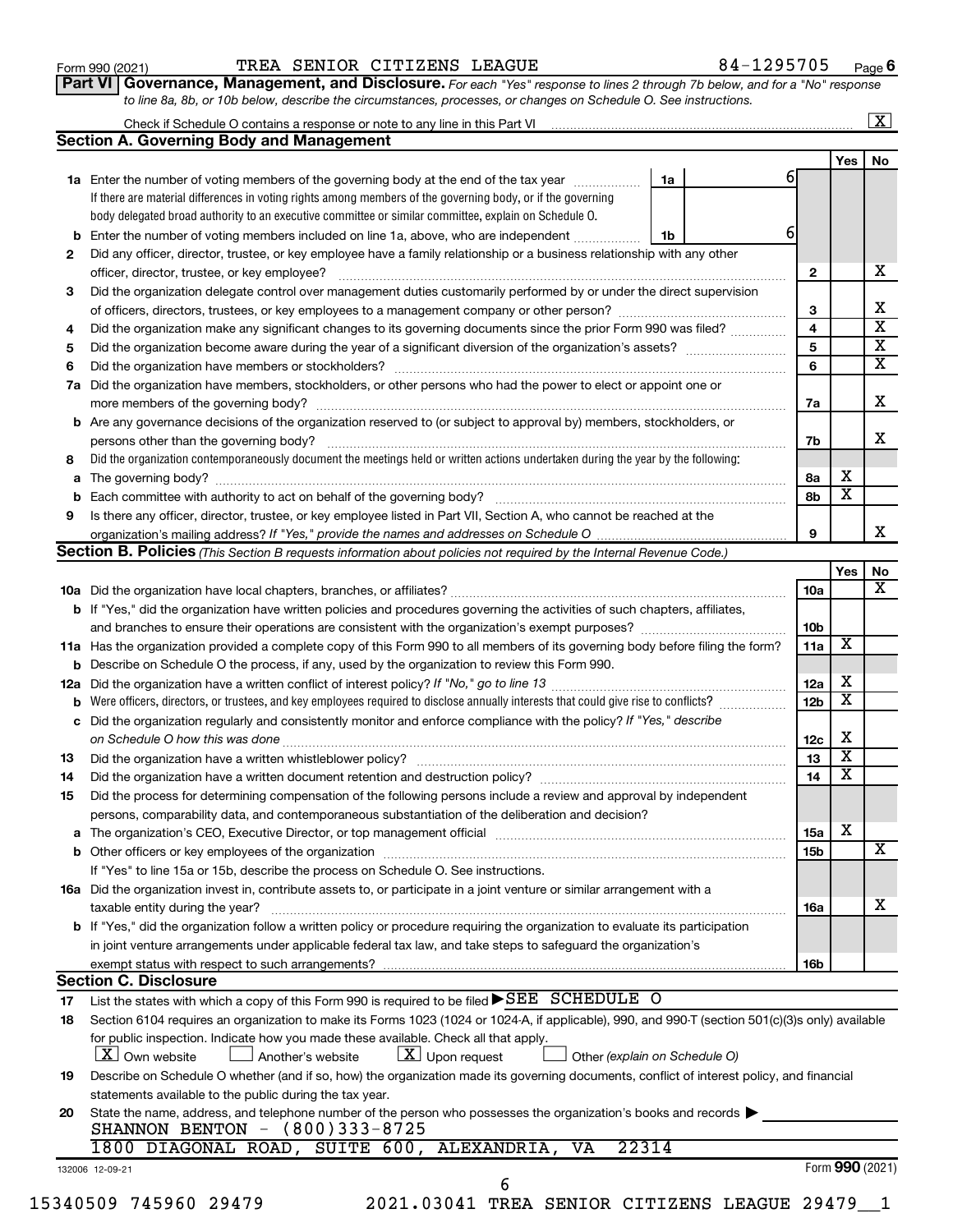$\Box$ 

| Part VII Compensation of Officers, Directors, Trustees, Key Employees, Highest Compensated |  |  |
|--------------------------------------------------------------------------------------------|--|--|
| <b>Employees, and Independent Contractors</b>                                              |  |  |

Check if Schedule O contains a response or note to any line in this Part VII

**Section A. Officers, Directors, Trustees, Key Employees, and Highest Compensated Employees**

**1a**  Complete this table for all persons required to be listed. Report compensation for the calendar year ending with or within the organization's tax year.  $\bullet$  List all of the organization's current officers, directors, trustees (whether individuals or organizations), regardless of amount of compensation.

Enter -0- in columns (D), (E), and (F) if no compensation was paid.

**•** List all of the organization's **current** key employees, if any. See the instructions for definition of "key employee."

• List the organization's five *current* highest compensated employees (other than an officer, director, trustee, or key employee) who received reportable compensation (box 5 of Form W-2, Form 1099-MISC, and/or box 1 of Form 1099-NEC) of more than \$100,000 from the organization and any related organizations.

 $\bullet$  List all of the organization's former officers, key employees, and highest compensated employees who received more than \$100,000 of reportable compensation from the organization and any related organizations.

**•** List all of the organization's former directors or trustees that received, in the capacity as a former director or trustee of the organization, more than \$10,000 of reportable compensation from the organization and any related organizations.

See the instructions for the order in which to list the persons above.

Check this box if neither the organization nor any related organization compensated any current officer, director, or trustee.  $\Box$ 

| (A)                              | (B)                    | (C)                            |                                                                  |             |              |                                 |        | (D)             | (E)             | (F)                          |  |  |
|----------------------------------|------------------------|--------------------------------|------------------------------------------------------------------|-------------|--------------|---------------------------------|--------|-----------------|-----------------|------------------------------|--|--|
| Name and title                   | Average                |                                | (do not check more than one                                      | Position    |              |                                 |        | Reportable      | Reportable      | Estimated                    |  |  |
|                                  | hours per              |                                | box, unless person is both an<br>officer and a director/trustee) |             |              |                                 |        | compensation    | compensation    | amount of                    |  |  |
|                                  | week                   |                                |                                                                  |             |              |                                 |        | from            | from related    | other                        |  |  |
|                                  | (list any              |                                |                                                                  |             |              |                                 |        | the             | organizations   | compensation                 |  |  |
|                                  | hours for              |                                |                                                                  |             |              |                                 |        | organization    | (W-2/1099-MISC/ | from the                     |  |  |
|                                  | related                |                                |                                                                  |             |              |                                 |        | (W-2/1099-MISC/ | 1099-NEC)       | organization                 |  |  |
|                                  | organizations<br>below |                                |                                                                  |             |              |                                 |        | 1099-NEC)       |                 | and related<br>organizations |  |  |
|                                  | line)                  | Individual trustee or director | Institutional trustee                                            | Officer     | Key employee | Highest compensated<br>employee | Former |                 |                 |                              |  |  |
| (1) SHANNON BENTON               | 40.00                  |                                |                                                                  |             |              |                                 |        |                 |                 |                              |  |  |
| EXEC. DIRECTOR & ASST. TREASURER | 1.00                   |                                |                                                                  | $\mathbf X$ |              |                                 |        | 110,603.        | 0.              | 6,824.                       |  |  |
| (2) RICHARD DELANEY              | 10.00                  |                                |                                                                  |             |              |                                 |        |                 |                 |                              |  |  |
| CHAIRMAN                         | 1.00                   | $\mathbf X$                    |                                                                  | $\mathbf X$ |              |                                 |        | 0.              | 0.              | $\mathbf 0$ .                |  |  |
| (3) JOHN ADAMS                   | 3.00                   |                                |                                                                  |             |              |                                 |        |                 |                 |                              |  |  |
| VICE-CHAIRMAN                    | 1.00                   | X                              |                                                                  | $\mathbf X$ |              |                                 |        | 0.              | 0.              | $\mathbf 0$ .                |  |  |
| (4) DOUG OSBORNE                 | 3.00                   |                                |                                                                  |             |              |                                 |        |                 |                 |                              |  |  |
| LEGISLATIVE LIAISON              | 0.50                   | X                              |                                                                  | $\mathbf X$ |              |                                 |        | 0.              | 0.              | $0$ .                        |  |  |
| (5) DAISY BROWN                  | 3.00                   |                                |                                                                  |             |              |                                 |        |                 |                 |                              |  |  |
| <b>SECRETARY</b>                 | 0.50                   | X                              |                                                                  | $\mathbf X$ |              |                                 |        | $\mathbf 0$ .   | 0.              | $\mathbf 0$ .                |  |  |
| (6) KYLE CARPENTER               | 3.00                   |                                |                                                                  |             |              |                                 |        |                 |                 |                              |  |  |
| TREASURER                        | 0.50                   | $\mathbf x$                    |                                                                  | $\mathbf X$ |              |                                 |        | $\mathbf 0$ .   | 0.              | $\mathbf 0$ .                |  |  |
| (7) JUSTIN JUMP                  | 3.00                   |                                |                                                                  |             |              |                                 |        |                 |                 |                              |  |  |
| TREA LIAISON                     | 0.50                   | $\mathbf x$                    |                                                                  | $\mathbf X$ |              |                                 |        | 0.              | 0.              | $\mathbf 0$ .                |  |  |
|                                  |                        |                                |                                                                  |             |              |                                 |        |                 |                 |                              |  |  |
|                                  |                        |                                |                                                                  |             |              |                                 |        |                 |                 |                              |  |  |
|                                  |                        |                                |                                                                  |             |              |                                 |        |                 |                 |                              |  |  |
|                                  |                        |                                |                                                                  |             |              |                                 |        |                 |                 |                              |  |  |
|                                  |                        |                                |                                                                  |             |              |                                 |        |                 |                 |                              |  |  |
|                                  |                        |                                |                                                                  |             |              |                                 |        |                 |                 |                              |  |  |
|                                  |                        |                                |                                                                  |             |              |                                 |        |                 |                 |                              |  |  |
|                                  |                        |                                |                                                                  |             |              |                                 |        |                 |                 |                              |  |  |
|                                  |                        |                                |                                                                  |             |              |                                 |        |                 |                 |                              |  |  |
|                                  |                        |                                |                                                                  |             |              |                                 |        |                 |                 |                              |  |  |
|                                  |                        |                                |                                                                  |             |              |                                 |        |                 |                 |                              |  |  |
|                                  |                        |                                |                                                                  |             |              |                                 |        |                 |                 |                              |  |  |
|                                  |                        |                                |                                                                  |             |              |                                 |        |                 |                 |                              |  |  |
|                                  |                        |                                |                                                                  |             |              |                                 |        |                 |                 |                              |  |  |
|                                  |                        |                                |                                                                  |             |              |                                 |        |                 |                 |                              |  |  |
|                                  |                        |                                |                                                                  |             |              |                                 |        |                 |                 |                              |  |  |
|                                  |                        |                                |                                                                  |             |              |                                 |        |                 |                 |                              |  |  |
|                                  |                        |                                |                                                                  |             |              |                                 |        |                 |                 |                              |  |  |
|                                  |                        |                                |                                                                  |             |              |                                 |        |                 |                 |                              |  |  |

7

132007 12-09-21

Form (2021) **990**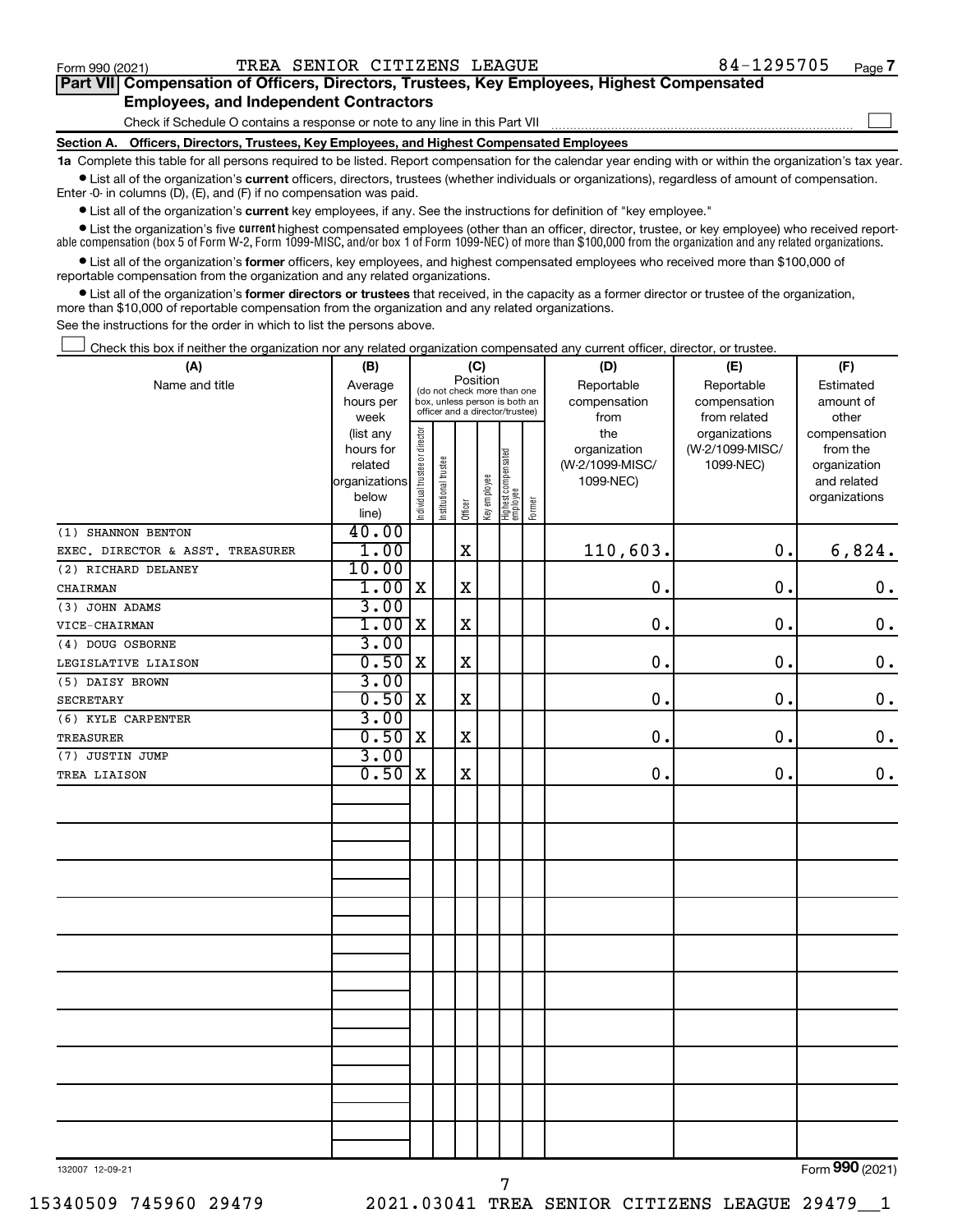| TREA SENIOR CITIZENS LEAGUE<br>Form 990 (2021)                                                                                             |               |                               |                       |          |              |                                                              |        |                                         | 84-1295705      |                  |     |                     | Page 8           |
|--------------------------------------------------------------------------------------------------------------------------------------------|---------------|-------------------------------|-----------------------|----------|--------------|--------------------------------------------------------------|--------|-----------------------------------------|-----------------|------------------|-----|---------------------|------------------|
| <b>Part VII</b><br>Section A. Officers, Directors, Trustees, Key Employees, and Highest Compensated Employees (continued)                  |               |                               |                       |          |              |                                                              |        |                                         |                 |                  |     |                     |                  |
| (A)                                                                                                                                        | (B)           |                               |                       |          | (C)          |                                                              |        | (D)                                     | (E)             |                  |     | (F)                 |                  |
| Name and title                                                                                                                             | Average       |                               |                       | Position |              |                                                              |        | Reportable                              | Reportable      |                  |     | Estimated           |                  |
|                                                                                                                                            | hours per     |                               |                       |          |              | (do not check more than one<br>box, unless person is both an |        | compensation                            | compensation    |                  |     | amount of           |                  |
|                                                                                                                                            | week          |                               |                       |          |              | officer and a director/trustee)                              |        | from                                    | from related    |                  |     | other               |                  |
|                                                                                                                                            | (list any     |                               |                       |          |              |                                                              |        | the                                     | organizations   |                  |     | compensation        |                  |
|                                                                                                                                            | hours for     |                               |                       |          |              |                                                              |        | organization                            | (W-2/1099-MISC/ |                  |     | from the            |                  |
|                                                                                                                                            | related       |                               |                       |          |              |                                                              |        | (W-2/1099-MISC/                         | 1099-NEC)       |                  |     | organization        |                  |
|                                                                                                                                            | organizations |                               |                       |          |              |                                                              |        | 1099-NEC)                               |                 |                  |     | and related         |                  |
|                                                                                                                                            | below         | ndividual trustee or director | Institutional trustee |          | Key employee | Highest compensated<br>  employee                            | Former |                                         |                 |                  |     | organizations       |                  |
|                                                                                                                                            | line)         |                               |                       | Officer  |              |                                                              |        |                                         |                 |                  |     |                     |                  |
|                                                                                                                                            |               |                               |                       |          |              |                                                              |        |                                         |                 |                  |     |                     |                  |
|                                                                                                                                            |               |                               |                       |          |              |                                                              |        |                                         |                 |                  |     |                     |                  |
|                                                                                                                                            |               |                               |                       |          |              |                                                              |        |                                         |                 |                  |     |                     |                  |
|                                                                                                                                            |               |                               |                       |          |              |                                                              |        |                                         |                 |                  |     |                     |                  |
|                                                                                                                                            |               |                               |                       |          |              |                                                              |        |                                         |                 |                  |     |                     |                  |
|                                                                                                                                            |               |                               |                       |          |              |                                                              |        |                                         |                 |                  |     |                     |                  |
|                                                                                                                                            |               |                               |                       |          |              |                                                              |        |                                         |                 |                  |     |                     |                  |
|                                                                                                                                            |               |                               |                       |          |              |                                                              |        |                                         |                 |                  |     |                     |                  |
|                                                                                                                                            |               |                               |                       |          |              |                                                              |        |                                         |                 |                  |     |                     |                  |
|                                                                                                                                            |               |                               |                       |          |              |                                                              |        |                                         |                 |                  |     |                     |                  |
|                                                                                                                                            |               |                               |                       |          |              |                                                              |        |                                         |                 |                  |     |                     |                  |
|                                                                                                                                            |               |                               |                       |          |              |                                                              |        |                                         |                 |                  |     |                     |                  |
|                                                                                                                                            |               |                               |                       |          |              |                                                              |        |                                         |                 |                  |     |                     |                  |
|                                                                                                                                            |               |                               |                       |          |              |                                                              |        |                                         |                 |                  |     |                     |                  |
|                                                                                                                                            |               |                               |                       |          |              |                                                              |        |                                         |                 |                  |     |                     |                  |
|                                                                                                                                            |               |                               |                       |          |              |                                                              |        | 110,603.                                |                 | $\overline{0}$ . |     | 6,824.              |                  |
|                                                                                                                                            |               |                               |                       |          |              |                                                              |        | σ.                                      |                 | σ.               |     |                     | $\overline{0}$ . |
|                                                                                                                                            |               |                               |                       |          |              |                                                              |        | 110,603.                                |                 | 0.               |     | 6,824.              |                  |
| Total number of individuals (including but not limited to those listed above) who received more than \$100,000 of reportable               |               |                               |                       |          |              |                                                              |        |                                         |                 |                  |     |                     |                  |
| 2<br>compensation from the organization $\blacktriangleright$                                                                              |               |                               |                       |          |              |                                                              |        |                                         |                 |                  |     |                     | 1                |
|                                                                                                                                            |               |                               |                       |          |              |                                                              |        |                                         |                 |                  |     | Yes                 | No               |
| Did the organization list any former officer, director, trustee, key employee, or highest compensated employee on<br>3                     |               |                               |                       |          |              |                                                              |        |                                         |                 |                  |     |                     |                  |
| line 1a? If "Yes," complete Schedule J for such individual manufactured contains and the set of the schedule J                             |               |                               |                       |          |              |                                                              |        |                                         |                 |                  | 3   |                     | х                |
| For any individual listed on line 1a, is the sum of reportable compensation and other compensation from the organization                   |               |                               |                       |          |              |                                                              |        |                                         |                 |                  |     |                     |                  |
| and related organizations greater than \$150,000? If "Yes," complete Schedule J for such individual                                        |               |                               |                       |          |              |                                                              |        |                                         |                 |                  | 4   |                     | х                |
| Did any person listed on line 1a receive or accrue compensation from any unrelated organization or individual for services<br>5            |               |                               |                       |          |              |                                                              |        |                                         |                 |                  |     |                     |                  |
|                                                                                                                                            |               |                               |                       |          |              |                                                              |        |                                         |                 |                  | 5   |                     | X                |
| <b>Section B. Independent Contractors</b>                                                                                                  |               |                               |                       |          |              |                                                              |        |                                         |                 |                  |     |                     |                  |
| Complete this table for your five highest compensated independent contractors that received more than \$100,000 of compensation from<br>1. |               |                               |                       |          |              |                                                              |        |                                         |                 |                  |     |                     |                  |
| the organization. Report compensation for the calendar year ending with or within the organization's tax year.                             |               |                               |                       |          |              |                                                              |        |                                         |                 |                  |     |                     |                  |
| (A)                                                                                                                                        |               |                               |                       |          |              |                                                              |        | (B)                                     |                 |                  | (C) |                     |                  |
| Name and business address                                                                                                                  |               |                               |                       |          |              |                                                              |        | Description of services                 |                 |                  |     | Compensation        |                  |
| <b>EDGEMARK PARTNERS</b>                                                                                                                   |               |                               |                       |          |              |                                                              |        | POSTAGE,                                | MAILING,        |                  |     |                     |                  |
| 4510 COX ROAD, GLEN ALLEN, VA 23050                                                                                                        |               |                               |                       |          |              |                                                              |        | PRINTING                                |                 |                  |     | 1,440,350.          |                  |
| PRODUCTION MANAGEMENT GROUP, 7160 COLUMBIA                                                                                                 |               |                               |                       |          | POSTAGE,     | MAILING,                                                     |        |                                         |                 |                  |     |                     |                  |
| GATEWAY DRIVE, COLUMBIA, MD 21046                                                                                                          |               |                               |                       |          |              |                                                              |        | PRINTING                                |                 |                  |     | 542,225.            |                  |
| CHESAPEAKE DM GROUP<br>5133 WESTPATH WAY, BETHESDA, MD 20816                                                                               |               |                               |                       |          |              |                                                              |        | <b>FUNDRAISING FEES AND</b><br>EXPENSES |                 |                  |     | 431,905.            |                  |
| DIRECT MAIL PROCESSORS, INC                                                                                                                |               |                               |                       |          |              |                                                              |        | KEYING, CAGING, LOCK                    |                 |                  |     |                     |                  |
| 1150 CONRAD COURT, HAGERSTOWN, MD 21740                                                                                                    |               |                               |                       |          |              |                                                              |        | BOX                                     |                 |                  |     | 248,910.            |                  |
| <b>WILAND DIRECT</b>                                                                                                                       |               |                               |                       |          |              |                                                              |        | DATA-DRIVEN TECH.                       |                 |                  |     |                     |                  |
| 7420 EAST DRY CREEK PKWY, NIWOT, CO 80503                                                                                                  |               |                               |                       |          |              |                                                              |        | MARKETING                               |                 |                  |     | 129,905.            |                  |
| Total number of independent contractors (including but not limited to those listed above) who received more than<br>$\mathbf{2}$           |               |                               |                       |          |              |                                                              |        |                                         |                 |                  |     |                     |                  |
| \$100,000 of compensation from the organization                                                                                            |               |                               |                       |          |              | 6                                                            |        |                                         |                 |                  |     |                     |                  |
|                                                                                                                                            |               |                               |                       |          |              |                                                              |        |                                         |                 |                  |     | $000 \text{ years}$ |                  |

132008 12-09-21

Form (2021) **990**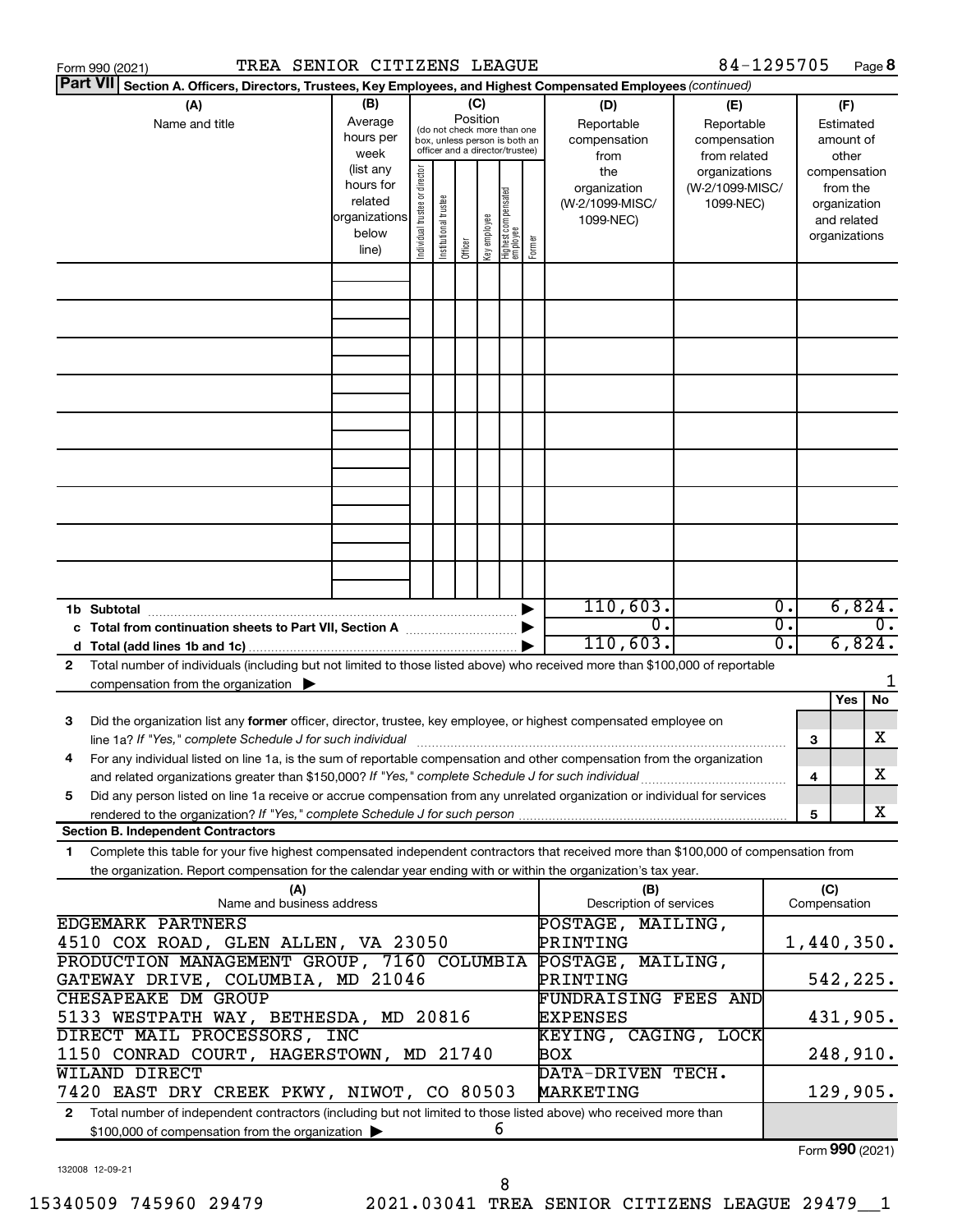|                                                           | <b>Part VIII</b> | <b>Statement of Revenue</b>                                                                                                                                                                                                          |                                                                                                        |                        |                          |                                                        |           |                                                                 |
|-----------------------------------------------------------|------------------|--------------------------------------------------------------------------------------------------------------------------------------------------------------------------------------------------------------------------------------|--------------------------------------------------------------------------------------------------------|------------------------|--------------------------|--------------------------------------------------------|-----------|-----------------------------------------------------------------|
|                                                           |                  |                                                                                                                                                                                                                                      |                                                                                                        |                        |                          |                                                        |           |                                                                 |
|                                                           |                  |                                                                                                                                                                                                                                      |                                                                                                        |                        | Total revenue            | Related or exempt<br>function revenue business revenue | Unrelated | (D)<br>Revenue excluded<br>from tax under<br>sections 512 - 514 |
| Contributions, Gifts, Grants<br>and Other Similar Amounts | b<br>f           | 1 a Federated campaigns<br>Membership dues<br>c Fundraising events<br>d Related organizations<br>Government grants (contributions)<br>All other contributions, gifts, grants, and                                                    | 1a<br>1 <sub>b</sub><br>$\ldots \ldots \ldots \ldots \ldots$<br>1 <sub>c</sub><br>1 <sub>d</sub><br>1e |                        |                          |                                                        |           |                                                                 |
|                                                           |                  | similar amounts not included above                                                                                                                                                                                                   | 1f                                                                                                     | 3,448,833.             |                          |                                                        |           |                                                                 |
|                                                           |                  | Noncash contributions included in lines 1a-1f                                                                                                                                                                                        | 1g  \$                                                                                                 |                        | $\overline{3}$ ,448,833. |                                                        |           |                                                                 |
|                                                           |                  |                                                                                                                                                                                                                                      |                                                                                                        | <b>Business Code</b>   |                          |                                                        |           |                                                                 |
|                                                           | 2a               | the control of the control of the control of the control of the control of                                                                                                                                                           |                                                                                                        |                        |                          |                                                        |           |                                                                 |
| Program Service<br>Revenue                                | b                | <u> 1989 - Johann Barbara, martin amerikan basar dan basar dan basar dalam basar dalam basar dalam basar dalam ba</u>                                                                                                                |                                                                                                        |                        |                          |                                                        |           |                                                                 |
|                                                           |                  | <u> 1989 - Johann Barbara, martxa alemaniar a</u>                                                                                                                                                                                    |                                                                                                        |                        |                          |                                                        |           |                                                                 |
|                                                           | d                |                                                                                                                                                                                                                                      |                                                                                                        |                        |                          |                                                        |           |                                                                 |
|                                                           |                  |                                                                                                                                                                                                                                      |                                                                                                        |                        |                          |                                                        |           |                                                                 |
|                                                           | f                |                                                                                                                                                                                                                                      |                                                                                                        |                        |                          |                                                        |           |                                                                 |
|                                                           |                  |                                                                                                                                                                                                                                      |                                                                                                        | ▶                      |                          |                                                        |           |                                                                 |
|                                                           | 3                | Investment income (including dividends, interest, and                                                                                                                                                                                |                                                                                                        |                        | 40,724.                  |                                                        |           | 40,724.                                                         |
|                                                           | 4                | Income from investment of tax-exempt bond proceeds                                                                                                                                                                                   |                                                                                                        |                        | 60, 310.                 |                                                        |           | 60, 310.                                                        |
|                                                           | 5                |                                                                                                                                                                                                                                      | (i) Real                                                                                               | (ii) Personal          |                          |                                                        |           |                                                                 |
|                                                           | 6а               | Gross rents                                                                                                                                                                                                                          | l6a                                                                                                    |                        |                          |                                                        |           |                                                                 |
|                                                           | b                | Less: rental expenses                                                                                                                                                                                                                | 6b                                                                                                     |                        |                          |                                                        |           |                                                                 |
|                                                           |                  | Rental income or (loss)                                                                                                                                                                                                              | 6с                                                                                                     |                        |                          |                                                        |           |                                                                 |
|                                                           |                  | d Net rental income or (loss)                                                                                                                                                                                                        |                                                                                                        |                        |                          |                                                        |           |                                                                 |
|                                                           |                  | 7 a Gross amount from sales of                                                                                                                                                                                                       | (i) Securities                                                                                         | (ii) Other             |                          |                                                        |           |                                                                 |
|                                                           |                  | assets other than inventory                                                                                                                                                                                                          | 7a 407, 672.                                                                                           |                        |                          |                                                        |           |                                                                 |
|                                                           |                  | <b>b</b> Less: cost or other basis                                                                                                                                                                                                   |                                                                                                        |                        |                          |                                                        |           |                                                                 |
|                                                           |                  | and sales expenses                                                                                                                                                                                                                   | $7b$ 361,676.                                                                                          |                        |                          |                                                        |           |                                                                 |
| Revenue                                                   |                  | c Gain or (loss)                                                                                                                                                                                                                     | $7c \mid 45,996.$                                                                                      |                        |                          |                                                        |           |                                                                 |
|                                                           |                  |                                                                                                                                                                                                                                      |                                                                                                        |                        | 45,996.                  |                                                        |           | 45,996.                                                         |
| ৯<br>Ĕ                                                    |                  | 8 a Gross income from fundraising events (not<br>including \$<br>contributions reported on line 1c). See                                                                                                                             | of                                                                                                     |                        |                          |                                                        |           |                                                                 |
|                                                           |                  |                                                                                                                                                                                                                                      |                                                                                                        | l 8a                   |                          |                                                        |           |                                                                 |
|                                                           |                  | <b>b</b> Less: direct expenses <b>constants b</b>                                                                                                                                                                                    |                                                                                                        | 8b                     |                          |                                                        |           |                                                                 |
|                                                           |                  | c Net income or (loss) from fundraising events                                                                                                                                                                                       |                                                                                                        | .                      |                          |                                                        |           |                                                                 |
|                                                           |                  | 9 a Gross income from gaming activities. See                                                                                                                                                                                         |                                                                                                        |                        |                          |                                                        |           |                                                                 |
|                                                           |                  | <b>b</b> Less: direct expenses <b>manually</b>                                                                                                                                                                                       |                                                                                                        | l 9a<br>9 <sub>b</sub> |                          |                                                        |           |                                                                 |
|                                                           |                  |                                                                                                                                                                                                                                      |                                                                                                        |                        |                          |                                                        |           |                                                                 |
|                                                           |                  | 10 a Gross sales of inventory, less returns                                                                                                                                                                                          |                                                                                                        |                        |                          |                                                        |           |                                                                 |
|                                                           |                  |                                                                                                                                                                                                                                      |                                                                                                        | 10a                    |                          |                                                        |           |                                                                 |
|                                                           |                  | <b>b</b> Less: cost of goods sold                                                                                                                                                                                                    |                                                                                                        | 10bl                   |                          |                                                        |           |                                                                 |
|                                                           |                  | c Net income or (loss) from sales of inventory                                                                                                                                                                                       |                                                                                                        |                        |                          |                                                        |           |                                                                 |
|                                                           |                  |                                                                                                                                                                                                                                      |                                                                                                        | <b>Business Code</b>   |                          |                                                        |           |                                                                 |
| Miscellaneous                                             | 11 a             | <u> 1989 - Johann Barbara, martin a bhann an t-Alban an t-Alban an t-Alban an t-Alban an t-Alban an t-Alban an t-Alban an t-Alban an t-Alban an t-Alban an t-Alban an t-Alban an t-Alban an t-Alban an t-Alban an t-Alban an t-A</u> |                                                                                                        |                        |                          |                                                        |           |                                                                 |
|                                                           | b                |                                                                                                                                                                                                                                      |                                                                                                        |                        |                          |                                                        |           |                                                                 |
| Revenue                                                   | с                |                                                                                                                                                                                                                                      | <u> 1989 - Johann Barbara, martin a</u>                                                                |                        |                          |                                                        |           |                                                                 |
|                                                           |                  |                                                                                                                                                                                                                                      |                                                                                                        |                        |                          |                                                        |           |                                                                 |
|                                                           |                  |                                                                                                                                                                                                                                      |                                                                                                        |                        |                          |                                                        |           |                                                                 |
|                                                           | 12               |                                                                                                                                                                                                                                      |                                                                                                        | $\blacktriangleright$  | 3,595,863.               | 0.                                                     |           | 0.147,030.                                                      |
|                                                           | 132009 12-09-21  |                                                                                                                                                                                                                                      |                                                                                                        |                        |                          |                                                        |           | Form 990 (2021)                                                 |

Form 990 (2021) **PREA SENIOR CITIZENS LEAGUE** 84-1295705 Page

84-1295705 Page 9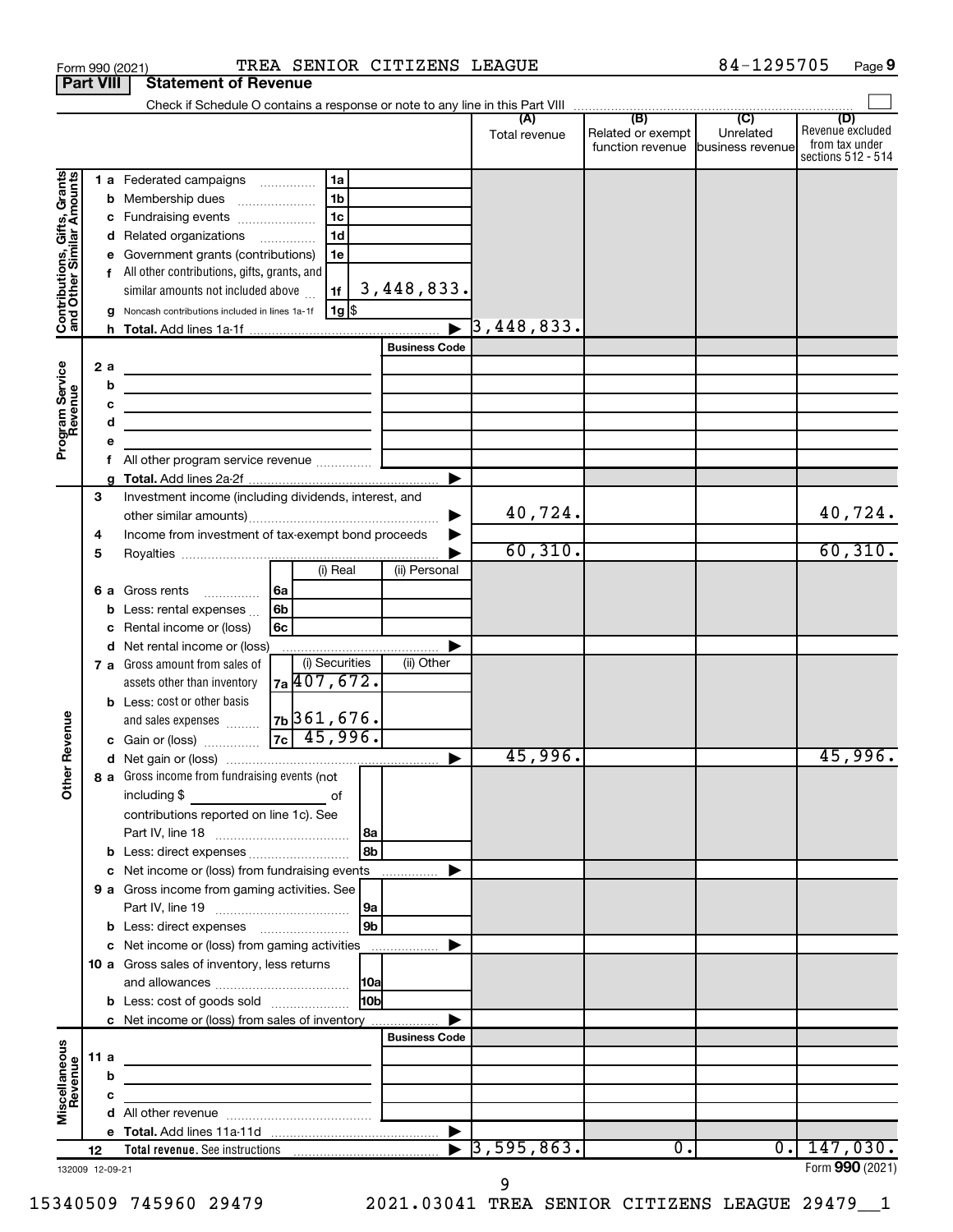Form 990 (2021) TREA SENIOR CITIZENS LEAGUE  $84-1295705$  Page **Part IX Statement of Functional Expenses**

*Section 501(c)(3) and 501(c)(4) organizations must complete all columns. All other organizations must complete column (A).*

| $\mathbf{X}$ |                                                                                                                                                                                                              |                       |                                    |                                           |                                |  |  |
|--------------|--------------------------------------------------------------------------------------------------------------------------------------------------------------------------------------------------------------|-----------------------|------------------------------------|-------------------------------------------|--------------------------------|--|--|
|              | Do not include amounts reported on lines 6b,<br>7b, 8b, 9b, and 10b of Part VIII.                                                                                                                            | (A)<br>Total expenses | (B)<br>Program service<br>expenses | (C)<br>Management and<br>general expenses | (D)<br>Fundraising<br>expenses |  |  |
| 1            | Grants and other assistance to domestic organizations                                                                                                                                                        |                       |                                    |                                           |                                |  |  |
|              | and domestic governments. See Part IV, line 21                                                                                                                                                               | 300.                  | 300.                               |                                           |                                |  |  |
| 2            | Grants and other assistance to domestic                                                                                                                                                                      |                       |                                    |                                           |                                |  |  |
|              | individuals. See Part IV, line 22                                                                                                                                                                            |                       |                                    |                                           |                                |  |  |
| 3            | Grants and other assistance to foreign                                                                                                                                                                       |                       |                                    |                                           |                                |  |  |
|              | organizations, foreign governments, and foreign                                                                                                                                                              |                       |                                    |                                           |                                |  |  |
|              | individuals. See Part IV, lines 15 and 16                                                                                                                                                                    |                       |                                    |                                           |                                |  |  |
| 4            | Benefits paid to or for members                                                                                                                                                                              |                       |                                    |                                           |                                |  |  |
| 5            | Compensation of current officers, directors,                                                                                                                                                                 |                       |                                    |                                           |                                |  |  |
|              | trustees, and key employees                                                                                                                                                                                  | 117,427.              | 39,231.                            | 75,899.                                   | 2,297.                         |  |  |
| 6            | Compensation not included above to disqualified                                                                                                                                                              |                       |                                    |                                           |                                |  |  |
|              | persons (as defined under section 4958(f)(1)) and                                                                                                                                                            |                       |                                    |                                           |                                |  |  |
|              | persons described in section 4958(c)(3)(B)                                                                                                                                                                   |                       |                                    |                                           |                                |  |  |
| 7            |                                                                                                                                                                                                              | 80,514.               | 72, 109.                           | 8,226.                                    | 179.                           |  |  |
| 8            | Pension plan accruals and contributions (include                                                                                                                                                             |                       |                                    |                                           |                                |  |  |
|              | section 401(k) and 403(b) employer contributions)                                                                                                                                                            | 4, 121.               | 2,318.                             | 1,751.                                    | 52.                            |  |  |
| 9            |                                                                                                                                                                                                              | 5,875.                | 3,305.                             | 2,497.                                    | 73.                            |  |  |
| 10           |                                                                                                                                                                                                              | 17,633.               | 9,919.                             | 7,494.                                    | 220.                           |  |  |
| 11           | Fees for services (nonemployees):                                                                                                                                                                            |                       |                                    |                                           |                                |  |  |
| a            |                                                                                                                                                                                                              |                       |                                    |                                           |                                |  |  |
|              |                                                                                                                                                                                                              | 64,900.               | 36,507.                            | 27,582.                                   | 811.                           |  |  |
|              |                                                                                                                                                                                                              | 66, 773.              | 37,560.                            | 28,378.                                   | 835.                           |  |  |
|              |                                                                                                                                                                                                              | 20, 276.              | 20, 276.                           |                                           |                                |  |  |
|              | e Professional fundraising services. See Part IV, line 17                                                                                                                                                    | 116,000.              |                                    | 16,372.                                   | 116,000.                       |  |  |
|              | f Investment management fees                                                                                                                                                                                 | 16,372.               |                                    |                                           |                                |  |  |
|              | g Other. (If line 11g amount exceeds 10% of line 25,                                                                                                                                                         | 971,725.              | 784,249.                           |                                           | 187,476.                       |  |  |
|              | column (A), amount, list line 11g expenses on Sch O.)                                                                                                                                                        | 27, 273.              | 15,341.                            | 11,591.                                   | 341.                           |  |  |
| 12           |                                                                                                                                                                                                              | 35, 255.              | 19,831.                            | 14,983.                                   | 441.                           |  |  |
| 13           |                                                                                                                                                                                                              |                       |                                    |                                           |                                |  |  |
| 14<br>15     |                                                                                                                                                                                                              | 94,052.               | 52,904.                            | 39,972.                                   | 1,176.                         |  |  |
| 16           |                                                                                                                                                                                                              | 25,492.               | 14,446.                            | 10,549.                                   | 497.                           |  |  |
| 17           | Travel                                                                                                                                                                                                       | 12, 214.              | 6,870.                             | 5,191.                                    | 153.                           |  |  |
| 18           | Payments of travel or entertainment expenses                                                                                                                                                                 |                       |                                    |                                           |                                |  |  |
|              | for any federal, state, or local public officials                                                                                                                                                            |                       |                                    |                                           |                                |  |  |
| 19           | Conferences, conventions, and meetings                                                                                                                                                                       |                       |                                    |                                           |                                |  |  |
| 20           | Interest                                                                                                                                                                                                     | 4,886.                | 2,748.                             | 2,077.                                    | 61.                            |  |  |
| 21           |                                                                                                                                                                                                              |                       |                                    |                                           |                                |  |  |
| 22           | Depreciation, depletion, and amortization                                                                                                                                                                    |                       |                                    |                                           |                                |  |  |
| 23           | Insurance                                                                                                                                                                                                    | 9,148.                | 5,146.                             | 3,888.                                    | 114.                           |  |  |
| 24           | Other expenses. Itemize expenses not covered<br>above. (List miscellaneous expenses on line 24e. If<br>line 24e amount exceeds 10% of line 25, column (A),<br>amount, list line 24e expenses on Schedule 0.) |                       |                                    |                                           |                                |  |  |
|              | a MAILING PRODUCTION                                                                                                                                                                                         | 2,187,932.            | 1,577,499.                         |                                           | 610, 433.                      |  |  |
| b            | REPAIRS & MAINTENANCE                                                                                                                                                                                        | 10,750.               | 6,047.                             | 4,569.                                    | 134.                           |  |  |
| C            | DUES AND SUBSCRIPTIONS                                                                                                                                                                                       | 6,320.                | 6,320.                             |                                           |                                |  |  |
| d            |                                                                                                                                                                                                              |                       |                                    |                                           |                                |  |  |
|              | e All other expenses                                                                                                                                                                                         | 4,433.                | 2,494.                             | 1,884.                                    | 55.                            |  |  |
| 25           | Total functional expenses. Add lines 1 through 24e                                                                                                                                                           | 3,899,671.            | 2,715,420.                         | 262,903.                                  | 921, 348.                      |  |  |
| 26           | Joint costs. Complete this line only if the organization                                                                                                                                                     |                       |                                    |                                           |                                |  |  |
|              | reported in column (B) joint costs from a combined                                                                                                                                                           |                       |                                    |                                           |                                |  |  |
|              | educational campaign and fundraising solicitation.                                                                                                                                                           |                       |                                    |                                           |                                |  |  |
|              | Check here $\triangleright \lfloor \underline{X} \rfloor$ if following SOP 98-2 (ASC 958-720)                                                                                                                | 3, 276, 327.          | 2,362,232.                         | 0.                                        | 914,095.                       |  |  |

132010 12-09-21

Form (2021) **990**

15340509 745960 29479 2021.03041 TREA SENIOR CITIZENS LEAGUE 29479\_\_1

10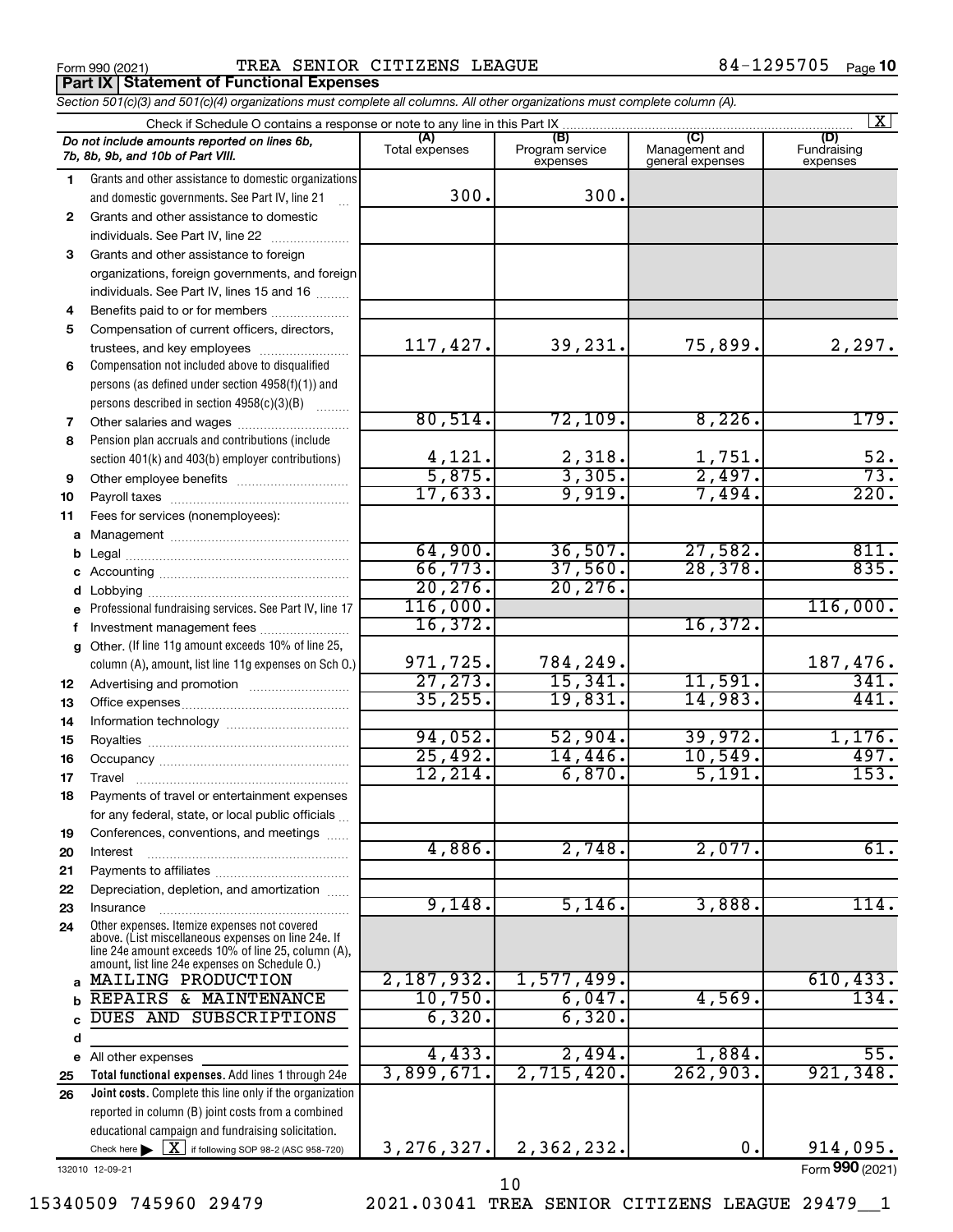|                      | 4  |                                                                                            |           | 35,046.    | 4              | 26,467.         |
|----------------------|----|--------------------------------------------------------------------------------------------|-----------|------------|----------------|-----------------|
|                      | 5  | Loans and other receivables from any current or former officer, director,                  |           |            |                |                 |
|                      |    | trustee, key employee, creator or founder, substantial contributor, or 35%                 |           |            |                |                 |
|                      |    | controlled entity or family member of any of these persons                                 |           |            | 5              |                 |
|                      | 6  | Loans and other receivables from other disqualified persons (as defined                    |           |            |                |                 |
|                      |    | under section $4958(f)(1)$ , and persons described in section $4958(c)(3)(B)$              | $\ldots$  |            | 6              |                 |
|                      | 7  |                                                                                            |           |            | $\overline{7}$ |                 |
| Assets               | 8  |                                                                                            |           |            | 8              |                 |
|                      | 9  | Prepaid expenses and deferred charges                                                      | 100, 195. | 9          | 42,180.        |                 |
|                      |    | <b>10a</b> Land, buildings, and equipment: cost or other                                   |           |            |                |                 |
|                      |    | basis. Complete Part VI of Schedule D  10a                                                 |           |            |                |                 |
|                      |    | <b>b</b> Less: accumulated depreciation<br>10b                                             |           |            | 10c            |                 |
|                      | 11 |                                                                                            |           | 995,070.   | 11             | 1,079,610.      |
|                      | 12 |                                                                                            |           |            | 12             |                 |
|                      | 13 |                                                                                            |           |            | 13             |                 |
|                      | 14 |                                                                                            |           |            | 14             |                 |
|                      | 15 |                                                                                            |           | 5,280.     | 15             | 2,520.          |
|                      | 16 | <b>Total assets.</b> Add lines 1 through 15 (must equal line 33) <i></i>                   |           | 1,439,938. | 16             | 1,316,211.      |
|                      | 17 |                                                                                            |           | 590, 757.  | 17             | 627,861.        |
|                      | 18 |                                                                                            |           |            | 18             |                 |
|                      | 19 |                                                                                            |           | 19         |                |                 |
|                      | 20 |                                                                                            |           |            | 20             |                 |
|                      | 21 | Escrow or custodial account liability. Complete Part IV of Schedule D                      |           | 21         |                |                 |
|                      | 22 | Loans and other payables to any current or former officer, director,                       |           |            |                |                 |
|                      |    | trustee, key employee, creator or founder, substantial contributor, or 35%                 |           |            |                |                 |
| Liabilities          |    |                                                                                            |           |            | 22             |                 |
|                      | 23 | Secured mortgages and notes payable to unrelated third parties                             |           | 112,769.   | 23             | 168, 134.       |
|                      | 24 |                                                                                            |           |            | 24             |                 |
|                      | 25 | Other liabilities (including federal income tax, payables to related third                 |           |            |                |                 |
|                      |    | parties, and other liabilities not included on lines 17-24). Complete Part X               |           |            |                |                 |
|                      |    | of Schedule D                                                                              |           |            | 25             |                 |
|                      | 26 |                                                                                            |           | 703,526.   | 26             | 795,995.        |
|                      |    | Organizations that follow FASB ASC 958, check here $\blacktriangleright \lfloor X \rfloor$ |           |            |                |                 |
|                      |    | and complete lines 27, 28, 32, and 33.                                                     |           |            |                |                 |
|                      | 27 |                                                                                            |           | 736,412.   | 27             | 520, 216.       |
| <b>Fund Balances</b> | 28 |                                                                                            |           |            | 28             |                 |
|                      |    | Organizations that do not follow FASB ASC 958, check here ▶ □                              |           |            |                |                 |
|                      |    | and complete lines 29 through 33.                                                          |           |            |                |                 |
|                      | 29 |                                                                                            |           |            | 29             |                 |
| Net Assets or        | 30 | Paid-in or capital surplus, or land, building, or equipment fund                           |           |            | 30             |                 |
|                      | 31 | Retained earnings, endowment, accumulated income, or other funds                           |           |            | 31             |                 |
|                      | 32 |                                                                                            |           | 736,412.   | 32             | 520, 216.       |
|                      | 33 | Total liabilities and net assets/fund balances                                             |           | 1,439,938. | 33             | 1,316,211.      |
|                      |    |                                                                                            |           |            |                | Form 990 (2021) |

Form 990 (2021) TREA SENIOR CITIZENS LEAGUE  $84-1295705$  Page

Check if Schedule O contains a response or note to any line in this Part X

Cash - non-interest-bearing ~~~~~~~~~~~~~~~~~~~~~~~~~ Savings and temporary cash investments ~~~~~~~~~~~~~~~~~~ Pledges and grants receivable, net ~~~~~~~~~~~~~~~~~~~~~ 84-1295705 Page 11

 $\perp$ 

**(A) (B)**

Beginning of year  $\vert$  | End of year

**1 2 3**

93,478. 1 91,167. 210,869. 74,267.

**Part X** | Balance Sheet

**1 2 3**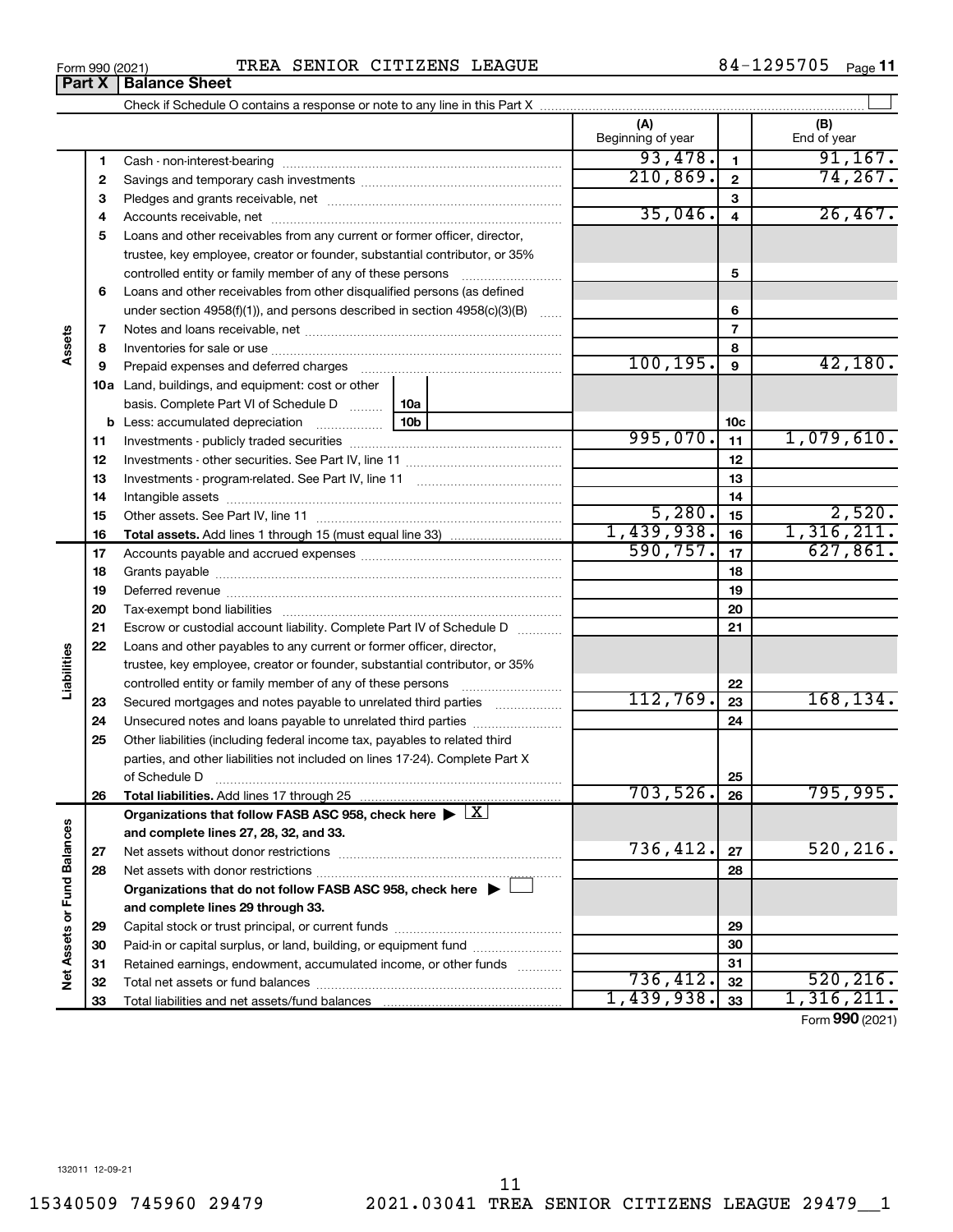|                                                                                                                             | TREA SENIOR CITIZENS LEAGUE<br>Form 990 (2021)                                                                                                                                                                                 |                | 84-1295705               |                   | Page 12          |  |  |  |
|-----------------------------------------------------------------------------------------------------------------------------|--------------------------------------------------------------------------------------------------------------------------------------------------------------------------------------------------------------------------------|----------------|--------------------------|-------------------|------------------|--|--|--|
|                                                                                                                             | <b>Part XI Reconciliation of Net Assets</b>                                                                                                                                                                                    |                |                          |                   |                  |  |  |  |
|                                                                                                                             |                                                                                                                                                                                                                                |                |                          |                   |                  |  |  |  |
|                                                                                                                             |                                                                                                                                                                                                                                |                |                          |                   |                  |  |  |  |
| 1                                                                                                                           |                                                                                                                                                                                                                                | 1              | 3,595,863.<br>3,899,671. |                   |                  |  |  |  |
| $\overline{2}$<br>2                                                                                                         |                                                                                                                                                                                                                                |                |                          |                   |                  |  |  |  |
| з                                                                                                                           | 3                                                                                                                                                                                                                              |                |                          |                   |                  |  |  |  |
| 4                                                                                                                           | $\overline{\mathbf{4}}$                                                                                                                                                                                                        |                |                          |                   |                  |  |  |  |
| 5                                                                                                                           | Net unrealized gains (losses) on investments [11] matter than the control of the state of the state of the state of the state of the state of the state of the state of the state of the state of the state of the state of th | 5              |                          |                   | 87,612.          |  |  |  |
| 6                                                                                                                           |                                                                                                                                                                                                                                | 6              |                          |                   |                  |  |  |  |
| 7                                                                                                                           |                                                                                                                                                                                                                                | $\overline{7}$ |                          |                   |                  |  |  |  |
| 8                                                                                                                           |                                                                                                                                                                                                                                | 8              |                          |                   |                  |  |  |  |
| 9                                                                                                                           | Other changes in net assets or fund balances (explain on Schedule O)                                                                                                                                                           | 9              |                          |                   | $\overline{0}$ . |  |  |  |
| 10                                                                                                                          | Net assets or fund balances at end of year. Combine lines 3 through 9 (must equal Part X, line 32,                                                                                                                             |                |                          |                   |                  |  |  |  |
|                                                                                                                             |                                                                                                                                                                                                                                | 10             |                          |                   | 520, 216.        |  |  |  |
|                                                                                                                             | Part XII Financial Statements and Reporting                                                                                                                                                                                    |                |                          |                   |                  |  |  |  |
|                                                                                                                             |                                                                                                                                                                                                                                |                |                          |                   |                  |  |  |  |
|                                                                                                                             |                                                                                                                                                                                                                                |                |                          | Yes               | <b>No</b>        |  |  |  |
| 1                                                                                                                           | Accounting method used to prepare the Form 990: $\Box$ Cash $\Box X$ Accrual<br><b>Other</b>                                                                                                                                   |                |                          |                   |                  |  |  |  |
|                                                                                                                             | If the organization changed its method of accounting from a prior year or checked "Other," explain on Schedule O.                                                                                                              |                |                          |                   |                  |  |  |  |
|                                                                                                                             |                                                                                                                                                                                                                                |                | 2a                       |                   | x                |  |  |  |
|                                                                                                                             | If "Yes," check a box below to indicate whether the financial statements for the year were compiled or reviewed on a                                                                                                           |                |                          |                   |                  |  |  |  |
|                                                                                                                             | separate basis, consolidated basis, or both:                                                                                                                                                                                   |                |                          |                   |                  |  |  |  |
|                                                                                                                             | Both consolidated and separate basis<br>Separate basis<br>Consolidated basis                                                                                                                                                   |                |                          |                   |                  |  |  |  |
|                                                                                                                             |                                                                                                                                                                                                                                |                | 2 <sub>b</sub>           | x                 |                  |  |  |  |
|                                                                                                                             | If "Yes," check a box below to indicate whether the financial statements for the year were audited on a separate basis,                                                                                                        |                |                          |                   |                  |  |  |  |
|                                                                                                                             | consolidated basis, or both:                                                                                                                                                                                                   |                |                          |                   |                  |  |  |  |
|                                                                                                                             | $ \mathbf{X} $ Separate basis<br>Consolidated basis<br>Both consolidated and separate basis                                                                                                                                    |                |                          |                   |                  |  |  |  |
| c If "Yes" to line 2a or 2b, does the organization have a committee that assumes responsibility for oversight of the audit, |                                                                                                                                                                                                                                |                |                          |                   |                  |  |  |  |
|                                                                                                                             |                                                                                                                                                                                                                                |                | 2c                       | х                 |                  |  |  |  |
|                                                                                                                             | If the organization changed either its oversight process or selection process during the tax year, explain on Schedule O.                                                                                                      |                |                          |                   |                  |  |  |  |
|                                                                                                                             | 3a As a result of a federal award, was the organization required to undergo an audit or audits as set forth in the Single Audit                                                                                                |                |                          |                   |                  |  |  |  |
|                                                                                                                             | Act and OMB Circular A-133?                                                                                                                                                                                                    |                | За                       |                   | x                |  |  |  |
|                                                                                                                             | <b>b</b> If "Yes," did the organization undergo the required audit or audits? If the organization did not undergo the required audit                                                                                           |                |                          |                   |                  |  |  |  |
|                                                                                                                             |                                                                                                                                                                                                                                |                | 3b                       | $000 \text{ mas}$ |                  |  |  |  |

Form (2021) **990**

132012 12-09-21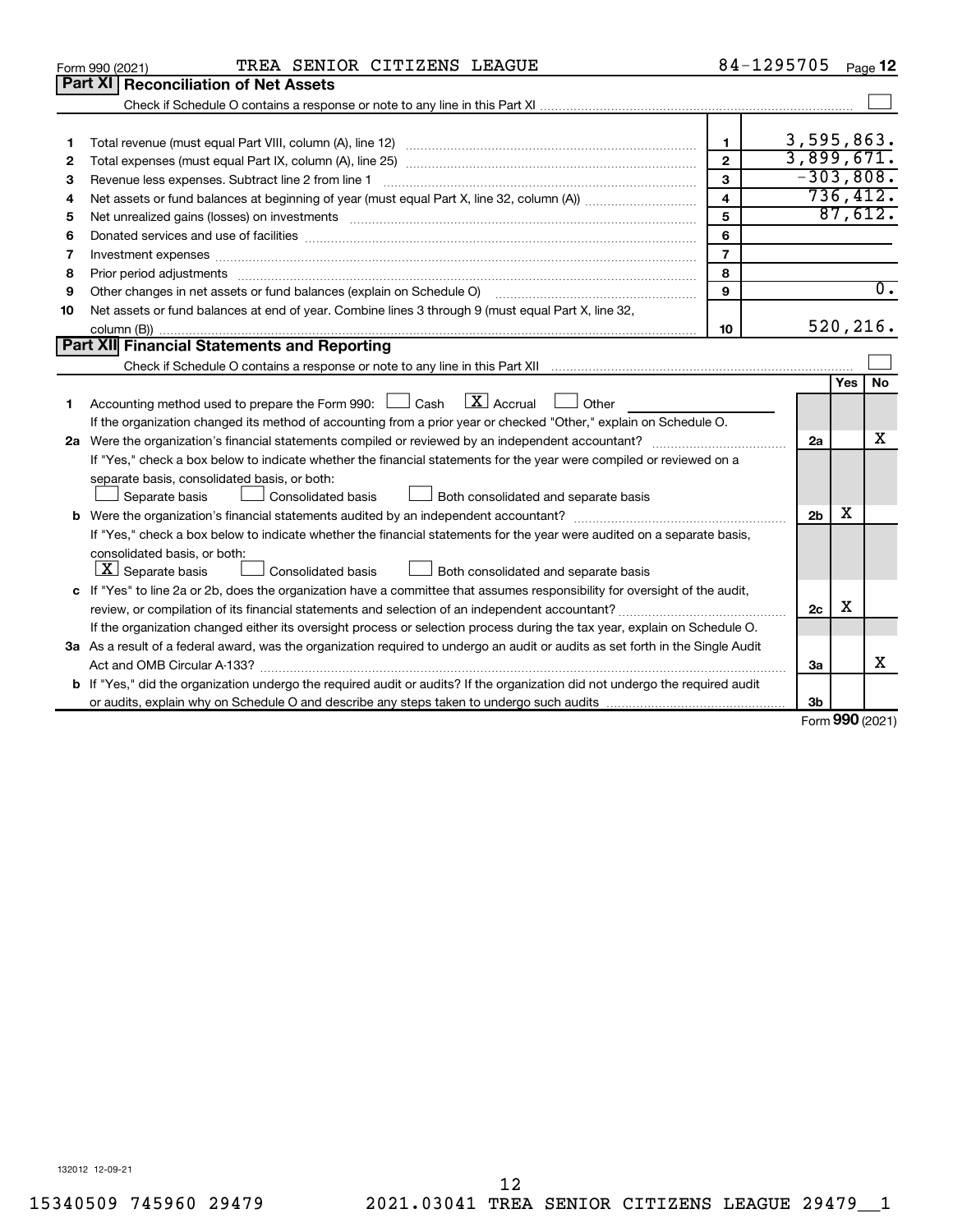| <b>SCHEDULE D</b> |  |
|-------------------|--|
|-------------------|--|

**| Complete if the organization answered "Yes" on Form 990, Part IV, line 6, 7, 8, 9, 10, 11a, 11b, 11c, 11d, 11e, 11f, 12a, or 12b. SCHEDULE D Supplemental Financial Statements**<br> **Form 990 Example 5 2021**<br>
Part IV. line 6, 7, 8, 9, 10, 11a, 11b, 11c, 11d, 11e, 11f, 12a, or 12b.

**| Attach to Form 990. |Go to www.irs.gov/Form990 for instructions and the latest information.**



Department of the Treasury Internal Revenue Service

## Name of the organization<br>
TREA SENIOR CITIZENS LEAGUE **Employer identification number**<br>
84-1295705 TREA SENIOR CITIZENS LEAGUE

|             |                                                                                                                                                                                                                               | (a) Donor advised funds | (b) Funds and other accounts                       |
|-------------|-------------------------------------------------------------------------------------------------------------------------------------------------------------------------------------------------------------------------------|-------------------------|----------------------------------------------------|
| 1           |                                                                                                                                                                                                                               |                         |                                                    |
| 2           | Aggregate value of contributions to (during year)                                                                                                                                                                             |                         |                                                    |
| З           |                                                                                                                                                                                                                               |                         |                                                    |
| 4           |                                                                                                                                                                                                                               |                         |                                                    |
| 5           | Did the organization inform all donors and donor advisors in writing that the assets held in donor advised funds                                                                                                              |                         |                                                    |
|             |                                                                                                                                                                                                                               |                         | Yes                                                |
| 6           | Did the organization inform all grantees, donors, and donor advisors in writing that grant funds can be used only                                                                                                             |                         |                                                    |
|             | for charitable purposes and not for the benefit of the donor or donor advisor, or for any other purpose conferring                                                                                                            |                         |                                                    |
|             |                                                                                                                                                                                                                               |                         | Yes                                                |
|             | Part II<br>Conservation Easements. Complete if the organization answered "Yes" on Form 990, Part IV, line 7.                                                                                                                  |                         |                                                    |
| 1.          | Purpose(s) of conservation easements held by the organization (check all that apply).                                                                                                                                         |                         |                                                    |
|             | Preservation of land for public use (for example, recreation or education)                                                                                                                                                    |                         | Preservation of a historically important land area |
|             | Protection of natural habitat                                                                                                                                                                                                 |                         | Preservation of a certified historic structure     |
|             | Preservation of open space                                                                                                                                                                                                    |                         |                                                    |
| 2           | Complete lines 2a through 2d if the organization held a qualified conservation contribution in the form of a conservation easement on the last                                                                                |                         |                                                    |
|             | day of the tax year.                                                                                                                                                                                                          |                         | Held at the End of the Tax Year                    |
| а           |                                                                                                                                                                                                                               |                         | 2a                                                 |
|             |                                                                                                                                                                                                                               |                         | 2 <sub>b</sub>                                     |
|             |                                                                                                                                                                                                                               |                         | 2c                                                 |
| d           | Number of conservation easements included in (c) acquired after 7/25/06, and not on a historic structure                                                                                                                      |                         |                                                    |
|             | listed in the National Register [11, 1200] and the National Register [11, 1200] and the Mational Register [11, 1200] and the Mational Register [11, 1200] and the Mational Register [11, 1200] and the Mational Register [11, |                         | 2d                                                 |
| 3           | Number of conservation easements modified, transferred, released, extinguished, or terminated by the organization during the tax                                                                                              |                         |                                                    |
|             | $year \blacktriangleright$                                                                                                                                                                                                    |                         |                                                    |
| 4           | Number of states where property subject to conservation easement is located >                                                                                                                                                 |                         |                                                    |
| 5           | Does the organization have a written policy regarding the periodic monitoring, inspection, handling of                                                                                                                        |                         |                                                    |
|             |                                                                                                                                                                                                                               |                         |                                                    |
|             |                                                                                                                                                                                                                               |                         | Yes                                                |
|             | Staff and volunteer hours devoted to monitoring, inspecting, handling of violations, and enforcing conservation easements during the year                                                                                     |                         |                                                    |
|             |                                                                                                                                                                                                                               |                         |                                                    |
|             | Amount of expenses incurred in monitoring, inspecting, handling of violations, and enforcing conservation easements during the year                                                                                           |                         |                                                    |
|             | $\blacktriangleright$ s                                                                                                                                                                                                       |                         |                                                    |
| 6<br>7<br>8 | Does each conservation easement reported on line 2(d) above satisfy the requirements of section 170(h)(4)(B)(i)                                                                                                               |                         |                                                    |
|             |                                                                                                                                                                                                                               |                         | Yes                                                |
|             | In Part XIII, describe how the organization reports conservation easements in its revenue and expense statement and                                                                                                           |                         |                                                    |
|             | balance sheet, and include, if applicable, the text of the footnote to the organization's financial statements that describes the                                                                                             |                         |                                                    |
| 9           | organization's accounting for conservation easements.                                                                                                                                                                         |                         |                                                    |
|             | Organizations Maintaining Collections of Art, Historical Treasures, or Other Similar Assets.<br>Part III                                                                                                                      |                         |                                                    |
|             | Complete if the organization answered "Yes" on Form 990, Part IV, line 8.                                                                                                                                                     |                         |                                                    |
|             | 1a If the organization elected, as permitted under FASB ASC 958, not to report in its revenue statement and balance sheet works                                                                                               |                         |                                                    |
|             | of art, historical treasures, or other similar assets held for public exhibition, education, or research in furtherance of public                                                                                             |                         |                                                    |
|             | service, provide in Part XIII the text of the footnote to its financial statements that describes these items.                                                                                                                |                         |                                                    |
|             | b If the organization elected, as permitted under FASB ASC 958, to report in its revenue statement and balance sheet works of                                                                                                 |                         |                                                    |
|             | art, historical treasures, or other similar assets held for public exhibition, education, or research in furtherance of public service,                                                                                       |                         |                                                    |
|             | provide the following amounts relating to these items:                                                                                                                                                                        |                         |                                                    |
|             |                                                                                                                                                                                                                               |                         |                                                    |
|             | (ii) Assets included in Form 990, Part X                                                                                                                                                                                      | $\bullet$               |                                                    |
| 2           | If the organization received or held works of art, historical treasures, or other similar assets for financial gain, provide                                                                                                  |                         |                                                    |
|             | the following amounts required to be reported under FASB ASC 958 relating to these items:                                                                                                                                     |                         |                                                    |
| а           |                                                                                                                                                                                                                               |                         | - \$                                               |
|             |                                                                                                                                                                                                                               |                         | $\blacktriangleright$ s                            |
|             | LHA For Paperwork Reduction Act Notice, see the Instructions for Form 990.                                                                                                                                                    |                         | Schedule D (Form 990) 2021                         |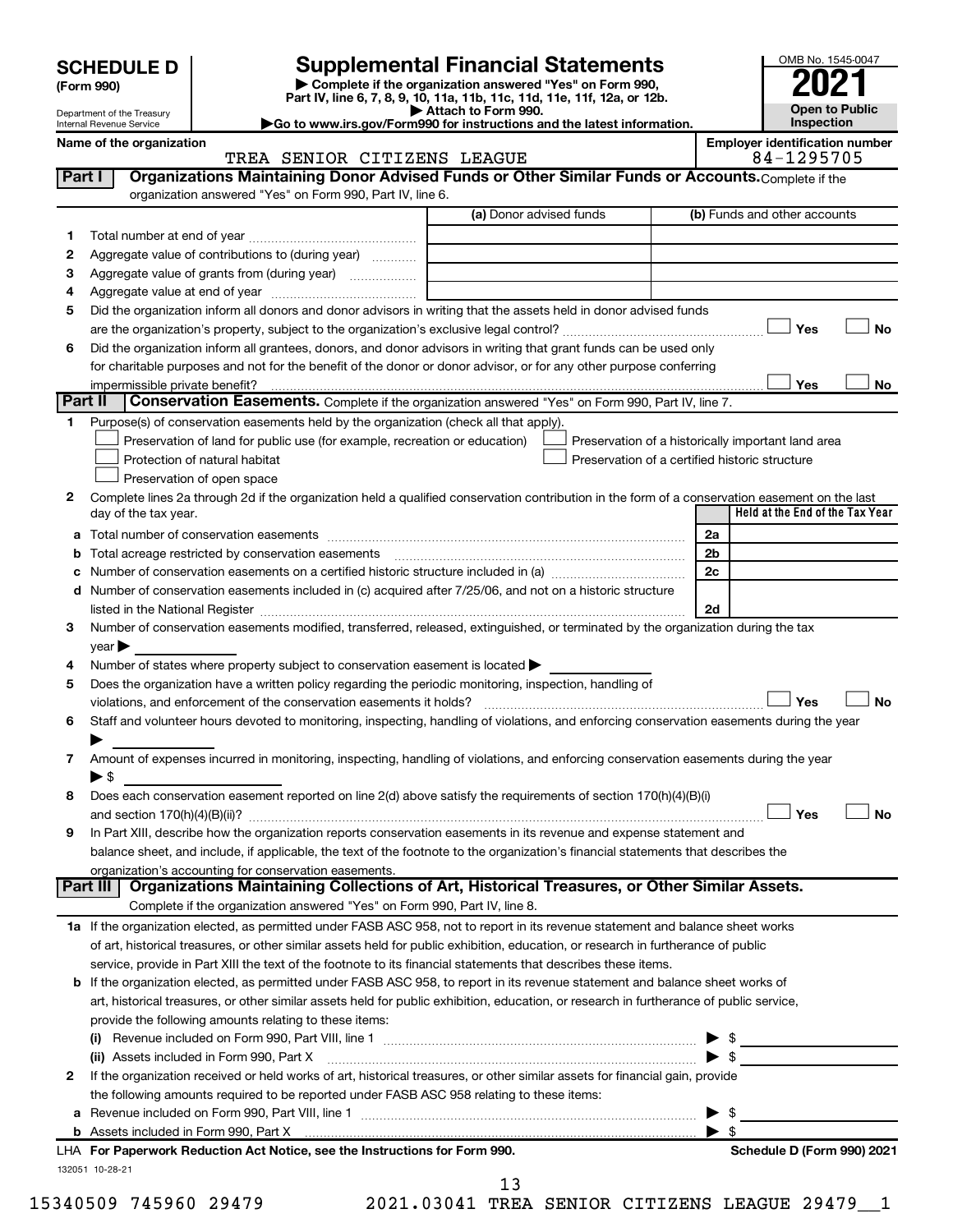|               | Schedule D (Form 990) 2021                                                                                                                                                                                                     | TREA SENIOR CITIZENS LEAGUE             |   |                |                                                                                                                                                                                                                                |                 |              | 84-1295705 Page 2          |                |     |           |
|---------------|--------------------------------------------------------------------------------------------------------------------------------------------------------------------------------------------------------------------------------|-----------------------------------------|---|----------------|--------------------------------------------------------------------------------------------------------------------------------------------------------------------------------------------------------------------------------|-----------------|--------------|----------------------------|----------------|-----|-----------|
|               | Organizations Maintaining Collections of Art, Historical Treasures, or Other Similar Assets (continued)<br>Part III                                                                                                            |                                         |   |                |                                                                                                                                                                                                                                |                 |              |                            |                |     |           |
| З             | Using the organization's acquisition, accession, and other records, check any of the following that make significant use of its                                                                                                |                                         |   |                |                                                                                                                                                                                                                                |                 |              |                            |                |     |           |
|               | collection items (check all that apply):                                                                                                                                                                                       |                                         |   |                |                                                                                                                                                                                                                                |                 |              |                            |                |     |           |
| a             | Public exhibition                                                                                                                                                                                                              | d                                       |   |                | Loan or exchange program                                                                                                                                                                                                       |                 |              |                            |                |     |           |
| b             | Scholarly research                                                                                                                                                                                                             | e                                       |   |                | Other and the control of the control of the control of the control of the control of the control of the control of the control of the control of the control of the control of the control of the control of the control of th |                 |              |                            |                |     |           |
| с             | Preservation for future generations                                                                                                                                                                                            |                                         |   |                |                                                                                                                                                                                                                                |                 |              |                            |                |     |           |
| 4             | Provide a description of the organization's collections and explain how they further the organization's exempt purpose in Part XIII.                                                                                           |                                         |   |                |                                                                                                                                                                                                                                |                 |              |                            |                |     |           |
| 5             | During the year, did the organization solicit or receive donations of art, historical treasures, or other similar assets                                                                                                       |                                         |   |                |                                                                                                                                                                                                                                |                 |              |                            |                |     |           |
|               |                                                                                                                                                                                                                                |                                         |   |                |                                                                                                                                                                                                                                |                 |              |                            | Yes            |     | No        |
|               | Part IV I<br>Escrow and Custodial Arrangements. Complete if the organization answered "Yes" on Form 990, Part IV, line 9, or                                                                                                   |                                         |   |                |                                                                                                                                                                                                                                |                 |              |                            |                |     |           |
|               | reported an amount on Form 990, Part X, line 21.                                                                                                                                                                               |                                         |   |                |                                                                                                                                                                                                                                |                 |              |                            |                |     |           |
|               | 1a Is the organization an agent, trustee, custodian or other intermediary for contributions or other assets not included                                                                                                       |                                         |   |                |                                                                                                                                                                                                                                |                 |              |                            |                |     |           |
|               |                                                                                                                                                                                                                                |                                         |   |                |                                                                                                                                                                                                                                |                 |              |                            | Yes            |     | <b>No</b> |
|               | b If "Yes," explain the arrangement in Part XIII and complete the following table:                                                                                                                                             |                                         |   |                |                                                                                                                                                                                                                                |                 |              |                            | Amount         |     |           |
|               |                                                                                                                                                                                                                                |                                         |   |                |                                                                                                                                                                                                                                |                 |              |                            |                |     |           |
|               |                                                                                                                                                                                                                                |                                         |   |                |                                                                                                                                                                                                                                |                 | 1c           |                            |                |     |           |
|               |                                                                                                                                                                                                                                |                                         |   |                |                                                                                                                                                                                                                                |                 | 1d           |                            |                |     |           |
|               | e Distributions during the year manufactured and continuum control of the control of the control of the state of the state of the control of the control of the control of the control of the control of the control of the co |                                         |   |                |                                                                                                                                                                                                                                |                 | 1e           |                            |                |     |           |
|               | 2a Did the organization include an amount on Form 990, Part X, line 21, for escrow or custodial account liability?                                                                                                             |                                         |   |                |                                                                                                                                                                                                                                |                 | 1f           |                            | Yes            |     | No        |
|               | <b>b</b> If "Yes," explain the arrangement in Part XIII. Check here if the explanation has been provided on Part XIII                                                                                                          |                                         |   |                |                                                                                                                                                                                                                                |                 |              |                            |                |     |           |
| <b>Part V</b> | <b>Endowment Funds.</b> Complete if the organization answered "Yes" on Form 990, Part IV, line 10.                                                                                                                             |                                         |   |                |                                                                                                                                                                                                                                |                 |              |                            |                |     |           |
|               |                                                                                                                                                                                                                                | (a) Current year                        |   | (b) Prior year | (c) Two years back $\vert$ (d) Three years back $\vert$ (e) Four years back                                                                                                                                                    |                 |              |                            |                |     |           |
|               | 1a Beginning of year balance                                                                                                                                                                                                   |                                         |   |                |                                                                                                                                                                                                                                |                 |              |                            |                |     |           |
| b             |                                                                                                                                                                                                                                |                                         |   |                |                                                                                                                                                                                                                                |                 |              |                            |                |     |           |
|               | Net investment earnings, gains, and losses                                                                                                                                                                                     |                                         |   |                |                                                                                                                                                                                                                                |                 |              |                            |                |     |           |
|               |                                                                                                                                                                                                                                |                                         |   |                |                                                                                                                                                                                                                                |                 |              |                            |                |     |           |
|               | e Other expenditures for facilities                                                                                                                                                                                            |                                         |   |                |                                                                                                                                                                                                                                |                 |              |                            |                |     |           |
|               | and programs                                                                                                                                                                                                                   |                                         |   |                |                                                                                                                                                                                                                                |                 |              |                            |                |     |           |
|               |                                                                                                                                                                                                                                |                                         |   |                |                                                                                                                                                                                                                                |                 |              |                            |                |     |           |
| g             | End of year balance <i>manually contained</i>                                                                                                                                                                                  |                                         |   |                |                                                                                                                                                                                                                                |                 |              |                            |                |     |           |
| 2             | Provide the estimated percentage of the current year end balance (line 1g, column (a)) held as:                                                                                                                                |                                         |   |                |                                                                                                                                                                                                                                |                 |              |                            |                |     |           |
| а             | Board designated or quasi-endowment                                                                                                                                                                                            |                                         | % |                |                                                                                                                                                                                                                                |                 |              |                            |                |     |           |
|               | Permanent endowment                                                                                                                                                                                                            | %                                       |   |                |                                                                                                                                                                                                                                |                 |              |                            |                |     |           |
| с             | Term endowment $\blacktriangleright$                                                                                                                                                                                           | $\frac{0}{0}$                           |   |                |                                                                                                                                                                                                                                |                 |              |                            |                |     |           |
|               | The percentages on lines 2a, 2b, and 2c should equal 100%.                                                                                                                                                                     |                                         |   |                |                                                                                                                                                                                                                                |                 |              |                            |                |     |           |
|               | 3a Are there endowment funds not in the possession of the organization that are held and administered for the organization                                                                                                     |                                         |   |                |                                                                                                                                                                                                                                |                 |              |                            |                |     |           |
|               | by:                                                                                                                                                                                                                            |                                         |   |                |                                                                                                                                                                                                                                |                 |              |                            |                | Yes | No        |
|               | (i)                                                                                                                                                                                                                            |                                         |   |                |                                                                                                                                                                                                                                |                 |              |                            | 3a(i)          |     |           |
|               |                                                                                                                                                                                                                                |                                         |   |                |                                                                                                                                                                                                                                |                 |              |                            | 3a(ii)         |     |           |
|               |                                                                                                                                                                                                                                |                                         |   |                |                                                                                                                                                                                                                                |                 |              |                            | 3b             |     |           |
| 4             | Describe in Part XIII the intended uses of the organization's endowment funds.                                                                                                                                                 |                                         |   |                |                                                                                                                                                                                                                                |                 |              |                            |                |     |           |
|               | Land, Buildings, and Equipment.<br><b>Part VI</b>                                                                                                                                                                              |                                         |   |                |                                                                                                                                                                                                                                |                 |              |                            |                |     |           |
|               | Complete if the organization answered "Yes" on Form 990, Part IV, line 11a. See Form 990, Part X, line 10.                                                                                                                     |                                         |   |                |                                                                                                                                                                                                                                |                 |              |                            |                |     |           |
|               | Description of property                                                                                                                                                                                                        | (a) Cost or other<br>basis (investment) |   |                | (b) Cost or other<br>basis (other)                                                                                                                                                                                             | (c) Accumulated | depreciation |                            | (d) Book value |     |           |
|               |                                                                                                                                                                                                                                |                                         |   |                |                                                                                                                                                                                                                                |                 |              |                            |                |     |           |
| b             |                                                                                                                                                                                                                                |                                         |   |                |                                                                                                                                                                                                                                |                 |              |                            |                |     |           |
|               |                                                                                                                                                                                                                                |                                         |   |                |                                                                                                                                                                                                                                |                 |              |                            |                |     |           |
|               |                                                                                                                                                                                                                                |                                         |   |                |                                                                                                                                                                                                                                |                 |              |                            |                |     |           |
|               |                                                                                                                                                                                                                                |                                         |   |                |                                                                                                                                                                                                                                |                 |              |                            |                |     |           |
|               | Total. Add lines 1a through 1e. (Column (d) must equal Form 990, Part X, column (B), line 10c.)                                                                                                                                |                                         |   |                |                                                                                                                                                                                                                                |                 |              |                            |                |     | 0.        |
|               |                                                                                                                                                                                                                                |                                         |   |                |                                                                                                                                                                                                                                |                 |              | Schodule D (Form 000) 2021 |                |     |           |

**Schedule D (Form 990) 2021**

132052 10-28-21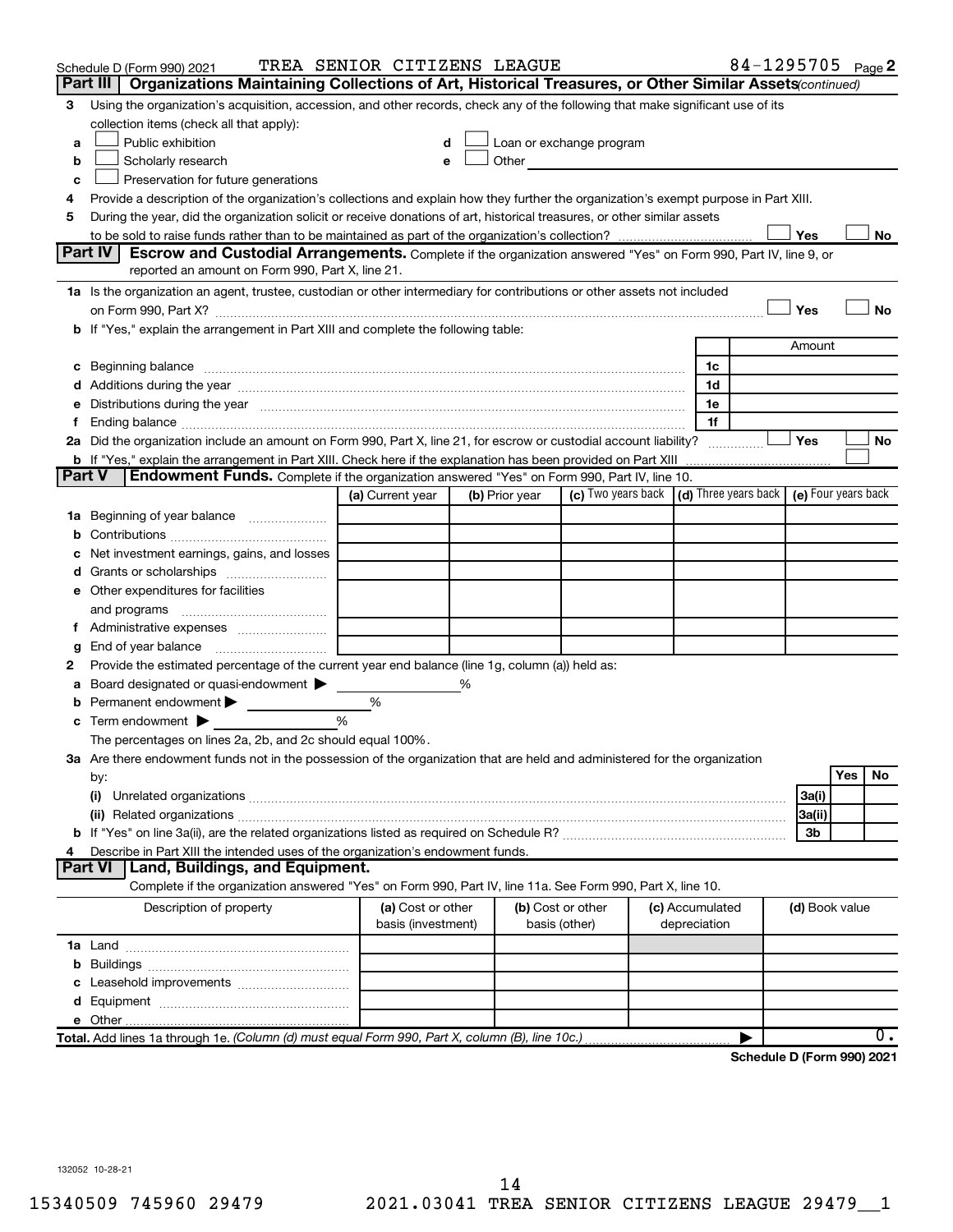| $\Box$                     |                             |                      |
|----------------------------|-----------------------------|----------------------|
| Schedule D (Form 990) 2021 | TREA SENIOR CITIZENS LEAGUE | 84-1295705<br>Page 3 |

| (a) Description of security or category (including name of security)                                              | Complete if the organization answered "Yes" on Form 990, Part IV, line 11b. See Form 990, Part X, line 12.<br>(b) Book value | (c) Method of valuation: Cost or end-of-year market value |                |
|-------------------------------------------------------------------------------------------------------------------|------------------------------------------------------------------------------------------------------------------------------|-----------------------------------------------------------|----------------|
|                                                                                                                   |                                                                                                                              |                                                           |                |
| (1) Financial derivatives                                                                                         |                                                                                                                              |                                                           |                |
| (3) Other                                                                                                         |                                                                                                                              |                                                           |                |
|                                                                                                                   |                                                                                                                              |                                                           |                |
| (A)                                                                                                               |                                                                                                                              |                                                           |                |
| (B)                                                                                                               |                                                                                                                              |                                                           |                |
| (C)                                                                                                               |                                                                                                                              |                                                           |                |
| (D)                                                                                                               |                                                                                                                              |                                                           |                |
| (E)                                                                                                               |                                                                                                                              |                                                           |                |
| (F)                                                                                                               |                                                                                                                              |                                                           |                |
| (G)                                                                                                               |                                                                                                                              |                                                           |                |
| (H)                                                                                                               |                                                                                                                              |                                                           |                |
| Total. (Col. (b) must equal Form 990, Part X, col. (B) line 12.) $\blacktriangleright$                            |                                                                                                                              |                                                           |                |
| Part VIII Investments - Program Related.                                                                          |                                                                                                                              |                                                           |                |
| Complete if the organization answered "Yes" on Form 990, Part IV, line 11c. See Form 990, Part X, line 13.        |                                                                                                                              |                                                           |                |
| (a) Description of investment                                                                                     | (b) Book value                                                                                                               | (c) Method of valuation: Cost or end-of-year market value |                |
| (1)                                                                                                               |                                                                                                                              |                                                           |                |
| (2)                                                                                                               |                                                                                                                              |                                                           |                |
| (3)                                                                                                               |                                                                                                                              |                                                           |                |
| (4)                                                                                                               |                                                                                                                              |                                                           |                |
| (5)                                                                                                               |                                                                                                                              |                                                           |                |
| (6)                                                                                                               |                                                                                                                              |                                                           |                |
| (7)                                                                                                               |                                                                                                                              |                                                           |                |
|                                                                                                                   |                                                                                                                              |                                                           |                |
|                                                                                                                   |                                                                                                                              |                                                           |                |
| (8)                                                                                                               |                                                                                                                              |                                                           |                |
| (9)                                                                                                               |                                                                                                                              |                                                           |                |
| Total. (Col. (b) must equal Form 990, Part X, col. (B) line 13.) $\blacktriangleright$                            |                                                                                                                              |                                                           |                |
| <b>Other Assets.</b><br>Part IX                                                                                   |                                                                                                                              |                                                           |                |
| Complete if the organization answered "Yes" on Form 990, Part IV, line 11d. See Form 990, Part X, line 15.        |                                                                                                                              |                                                           |                |
|                                                                                                                   | (a) Description                                                                                                              |                                                           | (b) Book value |
| (1)                                                                                                               |                                                                                                                              |                                                           |                |
| (2)                                                                                                               |                                                                                                                              |                                                           |                |
| (3)                                                                                                               |                                                                                                                              |                                                           |                |
| (4)                                                                                                               |                                                                                                                              |                                                           |                |
| (5)                                                                                                               |                                                                                                                              |                                                           |                |
| (6)                                                                                                               |                                                                                                                              |                                                           |                |
| (7)                                                                                                               |                                                                                                                              |                                                           |                |
| (8)                                                                                                               |                                                                                                                              |                                                           |                |
| (9)                                                                                                               |                                                                                                                              |                                                           |                |
|                                                                                                                   |                                                                                                                              |                                                           |                |
| <b>Other Liabilities.</b>                                                                                         |                                                                                                                              |                                                           |                |
| Complete if the organization answered "Yes" on Form 990, Part IV, line 11e or 11f. See Form 990, Part X, line 25. |                                                                                                                              |                                                           |                |
| (a) Description of liability                                                                                      |                                                                                                                              |                                                           | (b) Book value |
| (1)                                                                                                               |                                                                                                                              |                                                           |                |
| Federal income taxes                                                                                              |                                                                                                                              |                                                           |                |
| (2)                                                                                                               |                                                                                                                              |                                                           |                |
| (3)                                                                                                               |                                                                                                                              |                                                           |                |
| Total. (Column (b) must equal Form 990, Part X, col. (B) line 15.)<br>Part X<br>1.<br>(4)                         |                                                                                                                              |                                                           |                |
| (5)                                                                                                               |                                                                                                                              |                                                           |                |
| (6)                                                                                                               |                                                                                                                              |                                                           |                |
| (7)                                                                                                               |                                                                                                                              |                                                           |                |
| (8)<br>(9)                                                                                                        |                                                                                                                              |                                                           |                |

organization's liability for uncertain tax positions under FASB ASC 740. Check here if the text of the footnote has been provided in Part XIII ...  $\fbox{\bf X}$ 

**Schedule D (Form 990) 2021**

132053 10-28-21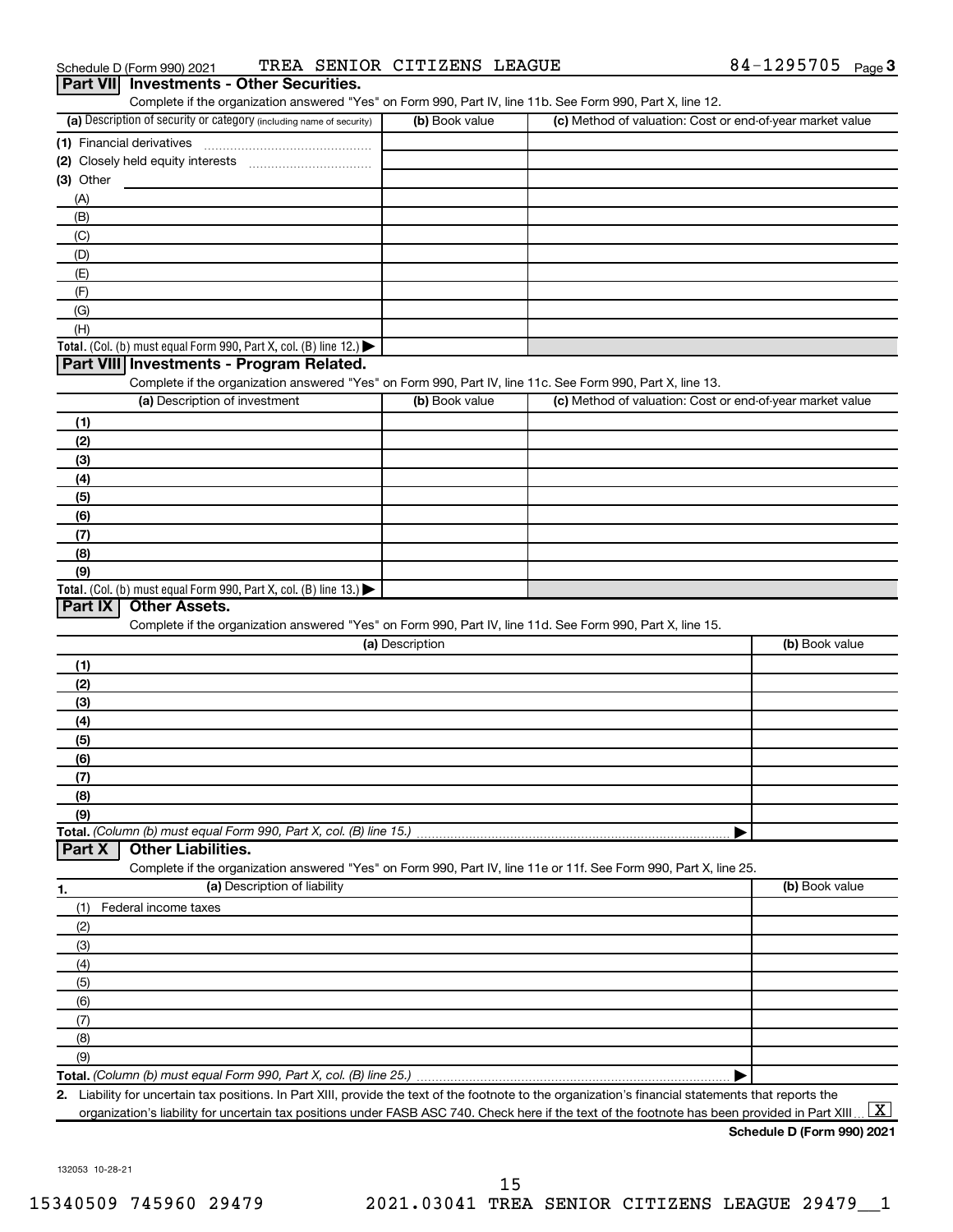|    | TREA SENIOR CITIZENS LEAGUE<br>Schedule D (Form 990) 2021                                                                                                                                                                          |                |         |              | $84 - 1295705$ Page 4 |
|----|------------------------------------------------------------------------------------------------------------------------------------------------------------------------------------------------------------------------------------|----------------|---------|--------------|-----------------------|
|    | Reconciliation of Revenue per Audited Financial Statements With Revenue per Return.<br>Part XI                                                                                                                                     |                |         |              |                       |
|    | Complete if the organization answered "Yes" on Form 990, Part IV, line 12a.                                                                                                                                                        |                |         |              |                       |
| 1  | Total revenue, gains, and other support per audited financial statements                                                                                                                                                           |                |         | $\mathbf{1}$ | 3,667,103.            |
| 2  | Amounts included on line 1 but not on Form 990, Part VIII, line 12:                                                                                                                                                                |                |         |              |                       |
| a  |                                                                                                                                                                                                                                    | 2a             | 87,612. |              |                       |
| b  |                                                                                                                                                                                                                                    | 2 <sub>b</sub> |         |              |                       |
| c  |                                                                                                                                                                                                                                    | 2 <sub>c</sub> |         |              |                       |
| d  |                                                                                                                                                                                                                                    | 2d             |         |              |                       |
| е  | Add lines 2a through 2d                                                                                                                                                                                                            |                |         | 2e           | 87,612.               |
| 3  |                                                                                                                                                                                                                                    |                |         | 3            | 3,579,491.            |
| 4  | Amounts included on Form 990, Part VIII, line 12, but not on line 1:                                                                                                                                                               |                |         |              |                       |
|    |                                                                                                                                                                                                                                    |                | 16,372. |              |                       |
| b  | Other (Describe in Part XIII.) (2000) (2000) (2000) (2010) (2010) (2010) (2010) (2010) (2010) (2010) (2010) (20                                                                                                                    | 4 <sub>b</sub> |         |              |                       |
| c. | Add lines 4a and 4b                                                                                                                                                                                                                |                |         | 4c           | 16,372.               |
|    |                                                                                                                                                                                                                                    |                |         | 5            | 3,595,863.            |
|    |                                                                                                                                                                                                                                    |                |         |              |                       |
|    | Part XII   Reconciliation of Expenses per Audited Financial Statements With Expenses per Return.                                                                                                                                   |                |         |              |                       |
|    | Complete if the organization answered "Yes" on Form 990, Part IV, line 12a.                                                                                                                                                        |                |         |              |                       |
| 1  |                                                                                                                                                                                                                                    |                |         | $\mathbf{1}$ | 3,883,299.            |
| 2  | Amounts included on line 1 but not on Form 990, Part IX, line 25:                                                                                                                                                                  |                |         |              |                       |
| a  |                                                                                                                                                                                                                                    | 2a             |         |              |                       |
| b  |                                                                                                                                                                                                                                    | 2 <sub>b</sub> |         |              |                       |
| c  |                                                                                                                                                                                                                                    | 2 <sub>c</sub> |         |              |                       |
| d  |                                                                                                                                                                                                                                    | 2d             |         |              |                       |
| е  | Add lines 2a through 2d <b>contained a contained a contained a contained a</b> contained a contained a contained a contained a contact a contact a contact a contact a contact a contact a contact a contact a contact a contact a |                |         | 2e           | 0.                    |
| З  |                                                                                                                                                                                                                                    |                |         | 3            | 3,883,299.            |
| 4  | Amounts included on Form 990, Part IX, line 25, but not on line 1:                                                                                                                                                                 |                |         |              |                       |
| a  |                                                                                                                                                                                                                                    | -4a l          | 16,372. |              |                       |
| b  |                                                                                                                                                                                                                                    | 4 <sub>b</sub> |         |              |                       |
| c. | Add lines 4a and 4b                                                                                                                                                                                                                |                |         | 4с           | 16,372.               |
|    | Part XIII Supplemental Information.                                                                                                                                                                                                |                |         | 5            | 3,899,671.            |

Provide the descriptions required for Part II, lines 3, 5, and 9; Part III, lines 1a and 4; Part IV, lines 1b and 2b; Part V, line 4; Part X, line 2; Part XI, lines 2d and 4b; and Part XII, lines 2d and 4b. Also complete this part to provide any additional information.

PART X, LINE 2:

| FOR THE |  | : YEARS ENDED DECEMBER 31, 2021 AND 2020, |  |  |  | THE LEAGUE HAS DOCUMENTED |  |
|---------|--|-------------------------------------------|--|--|--|---------------------------|--|
|         |  |                                           |  |  |  |                           |  |

ITS CONSIDERATION OF FASB ASC 740-10, INCOME TAXES, THAT PROVIDES GUIDANCE

FOR REPORTING UNCERTAINTY IN INCOME TAXES AND HAS DETERMINED THAT NO

MATERIAL UNCERTAIN TAX POSITIONS QUALIFY FOR EITHER RECOGNITION OR

DISCLOSURE IN THE FINANCIAL STATEMENTS.

132054 10-28-21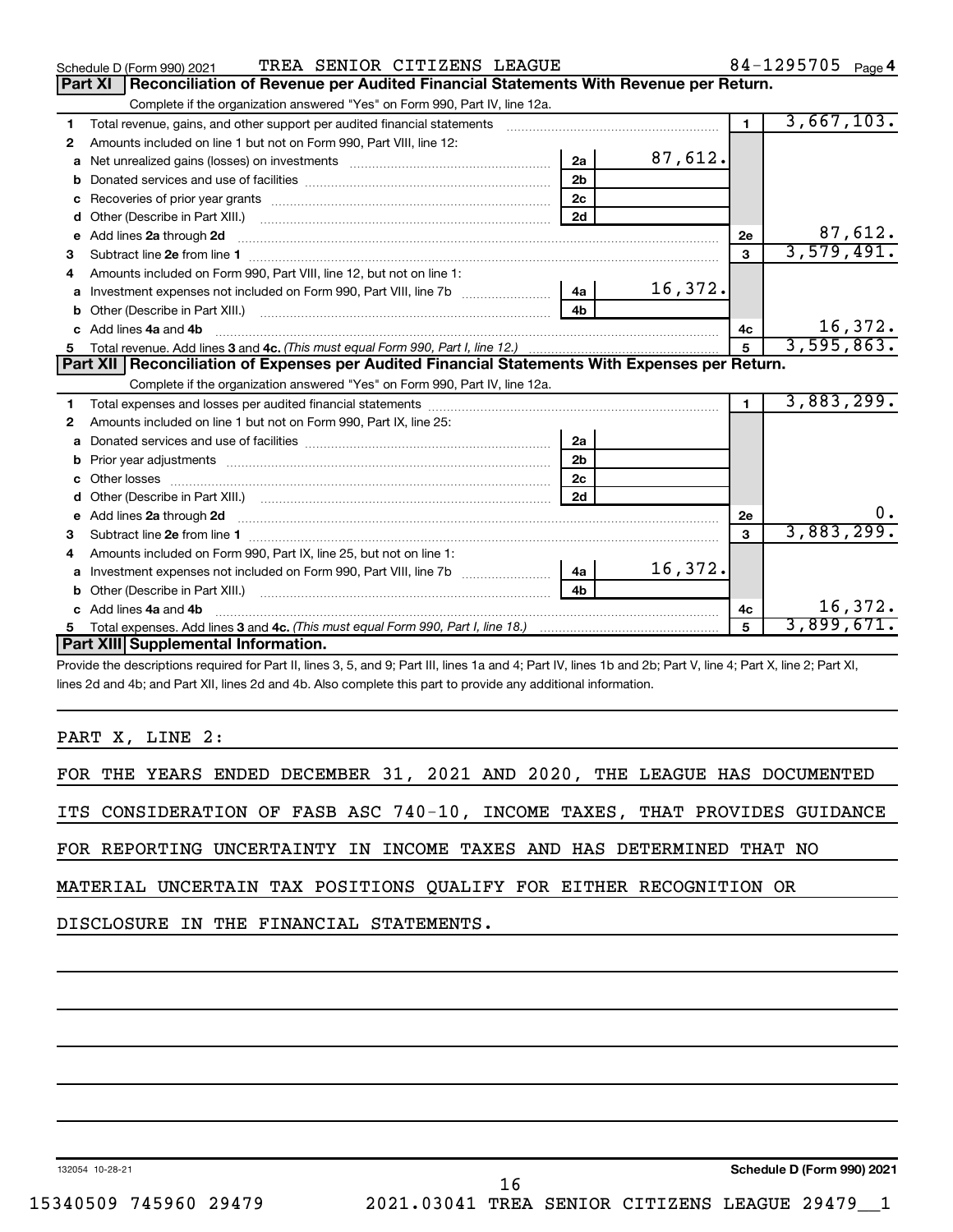| <b>SCHEDULE G</b>                                                                                                                                             |                                  | <b>Supplemental Information Regarding Fundraising or Gaming Activities</b>                                                                                                                                                                                                                                                                                                                                                                                                                                                                         |                                                                            |         |                                                                            |                                                                            | OMB No. 1545-0047                                       |
|---------------------------------------------------------------------------------------------------------------------------------------------------------------|----------------------------------|----------------------------------------------------------------------------------------------------------------------------------------------------------------------------------------------------------------------------------------------------------------------------------------------------------------------------------------------------------------------------------------------------------------------------------------------------------------------------------------------------------------------------------------------------|----------------------------------------------------------------------------|---------|----------------------------------------------------------------------------|----------------------------------------------------------------------------|---------------------------------------------------------|
| (Form 990)                                                                                                                                                    |                                  | Complete if the organization answered "Yes" on Form 990, Part IV, line 17, 18, or 19, or if the<br>organization entered more than \$15,000 on Form 990-EZ, line 6a.                                                                                                                                                                                                                                                                                                                                                                                |                                                                            |         |                                                                            |                                                                            |                                                         |
| Department of the Treasury<br>Internal Revenue Service                                                                                                        |                                  | Attach to Form 990 or Form 990-EZ.                                                                                                                                                                                                                                                                                                                                                                                                                                                                                                                 |                                                                            |         |                                                                            |                                                                            | <b>Open to Public</b><br>Inspection                     |
| Name of the organization                                                                                                                                      |                                  | Go to www.irs.gov/Form990 for instructions and the latest information.                                                                                                                                                                                                                                                                                                                                                                                                                                                                             |                                                                            |         |                                                                            |                                                                            | <b>Employer identification number</b>                   |
|                                                                                                                                                               |                                  | TREA SENIOR CITIZENS LEAGUE                                                                                                                                                                                                                                                                                                                                                                                                                                                                                                                        |                                                                            |         |                                                                            | 84-1295705                                                                 |                                                         |
| Part I                                                                                                                                                        | required to complete this part.  | Fundraising Activities. Complete if the organization answered "Yes" on Form 990, Part IV, line 17. Form 990-EZ filers are not                                                                                                                                                                                                                                                                                                                                                                                                                      |                                                                            |         |                                                                            |                                                                            |                                                         |
| $\underline{X}$ Mail solicitations<br>a<br>b<br>Phone solicitations<br>c<br>In-person solicitations<br>d<br>compensated at least \$5,000 by the organization. | Internet and email solicitations | 1 Indicate whether the organization raised funds through any of the following activities. Check all that apply.<br>e<br>f<br>Special fundraising events<br>g<br>2 a Did the organization have a written or oral agreement with any individual (including officers, directors, trustees, or<br>key employees listed in Form 990, Part VII) or entity in connection with professional fundraising services?<br>b If "Yes," list the 10 highest paid individuals or entities (fundraisers) pursuant to agreements under which the fundraiser is to be |                                                                            |         | Solicitation of non-government grants<br>Solicitation of government grants | $\boxed{\text{X}}$ Yes                                                     | <b>No</b>                                               |
| (i) Name and address of individual<br>or entity (fundraiser)                                                                                                  |                                  | (ii) Activity                                                                                                                                                                                                                                                                                                                                                                                                                                                                                                                                      | (iii) Did<br>fundraiser<br>have custody<br>or control of<br>contributions? |         | (iv) Gross receipts<br>from activity                                       | (v) Amount paid<br>to (or retained by)<br>fundraiser<br>listed in col. (i) | (vi) Amount paid<br>to (or retained by)<br>organization |
| CHESAPEAKE DM GROUP - 5133<br>WESTPATH WAY, BETHESDA, MD                                                                                                      |                                  | FUNDRAISING                                                                                                                                                                                                                                                                                                                                                                                                                                                                                                                                        | Yes                                                                        | No<br>x | 3,448,833                                                                  | 431,905.                                                                   | 3,016,928.                                              |
|                                                                                                                                                               |                                  |                                                                                                                                                                                                                                                                                                                                                                                                                                                                                                                                                    |                                                                            |         |                                                                            |                                                                            |                                                         |
| Total<br>or licensing                                                                                                                                         |                                  | 3 List all states in which the organization is registered or licensed to solicit contributions or has been notified it is exempt from registration<br>AL, AK, AR, CA, CO, CT, FL, GA, IL, KS, KY, ME, MD, MA, MN, MS, MO, ND, NV, NH, NJ, NY, NC, OH, OK                                                                                                                                                                                                                                                                                           |                                                                            |         | 3,448,833                                                                  | 431,905.                                                                   | 3,016,928.                                              |
| OR, PA, RI, SC, TN, UT, VA, WA, WV, WI                                                                                                                        |                                  |                                                                                                                                                                                                                                                                                                                                                                                                                                                                                                                                                    |                                                                            |         |                                                                            |                                                                            |                                                         |

LHA For Paperwork Reduction Act Notice, see the Instructions for Form 990 or 990-EZ. Schedule G (Form 990) 2021 SEE PART IV FOR CONTINUATIONS

132081 10-21-21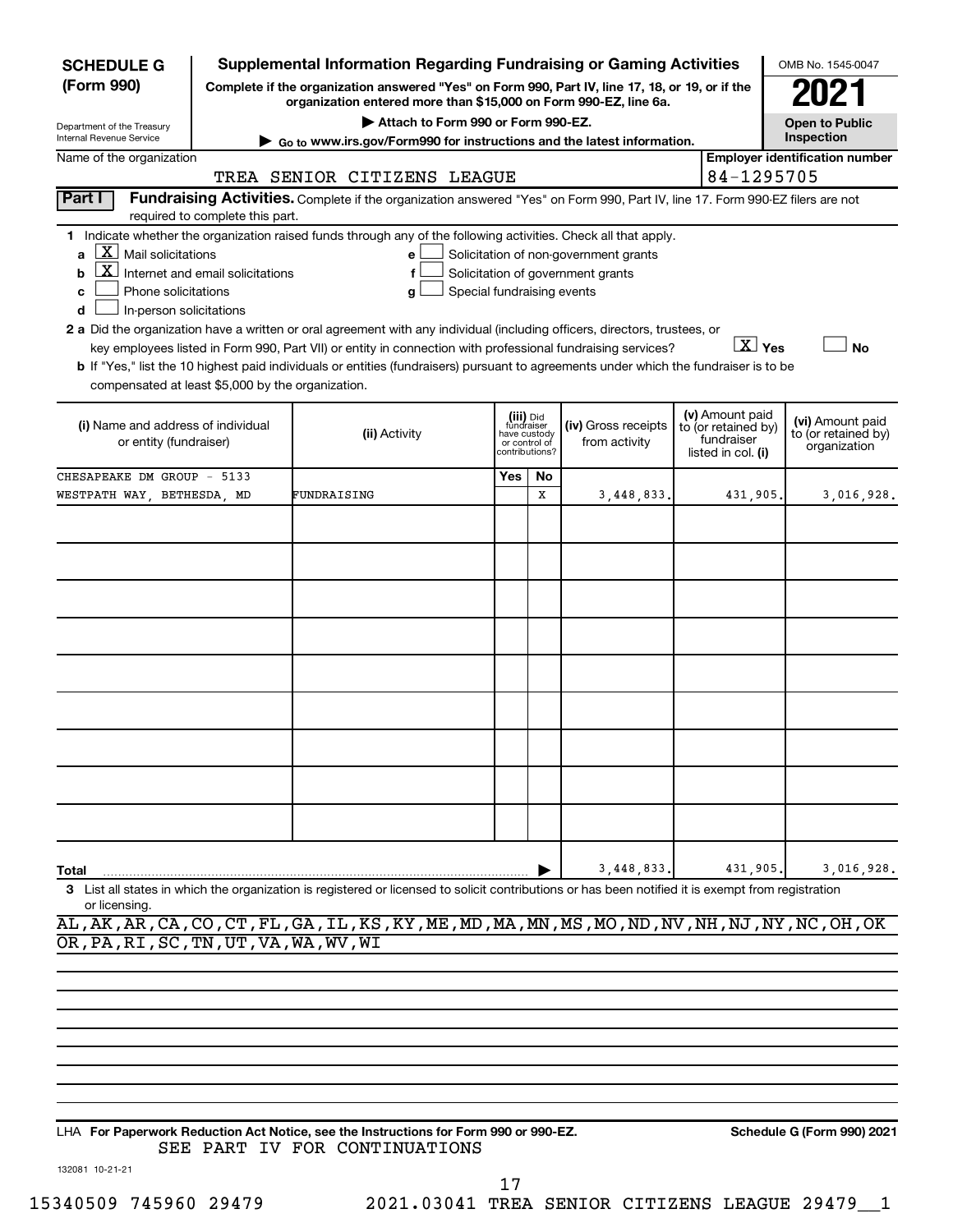Schedule G (Form 990) 2021 TREA SENIOR CITIZENS LEAGUE 84-1295705 Page

| <b>Part II</b> Fundraising Events. Complete if the organization answered "Yes" on Form 990, Part IV, line 18, or reported more than \$15,000 |
|----------------------------------------------------------------------------------------------------------------------------------------------|
| of fundraising event contributions and gross income on Form 990-EZ, lines 1 and 6b. List events with gross receipts greater than \$5,000.    |

|                 |              |                                                                                                          | (a) Event $#1$                                                                            | (b) Event #2                                     | (c) Other events | (d) Total events<br>(add col. (a) through<br>col. (c)) |
|-----------------|--------------|----------------------------------------------------------------------------------------------------------|-------------------------------------------------------------------------------------------|--------------------------------------------------|------------------|--------------------------------------------------------|
|                 |              |                                                                                                          | (event type)                                                                              | (event type)                                     | (total number)   |                                                        |
| Revenue         | 1.           |                                                                                                          |                                                                                           |                                                  |                  |                                                        |
|                 | $\mathbf{2}$ |                                                                                                          |                                                                                           |                                                  |                  |                                                        |
|                 |              | 3 Gross income (line 1 minus line 2)                                                                     |                                                                                           |                                                  |                  |                                                        |
|                 |              |                                                                                                          |                                                                                           |                                                  |                  |                                                        |
|                 | 4            |                                                                                                          |                                                                                           |                                                  |                  |                                                        |
|                 | 5            |                                                                                                          |                                                                                           |                                                  |                  |                                                        |
| Direct Expenses | 6            |                                                                                                          |                                                                                           |                                                  |                  |                                                        |
|                 | 7            |                                                                                                          |                                                                                           |                                                  |                  |                                                        |
|                 | 8            |                                                                                                          |                                                                                           |                                                  |                  |                                                        |
|                 | 9            |                                                                                                          |                                                                                           |                                                  |                  |                                                        |
|                 | 10           | Direct expense summary. Add lines 4 through 9 in column (d)                                              |                                                                                           |                                                  |                  |                                                        |
|                 |              | 11 Net income summary. Subtract line 10 from line 3, column (d) manufactured contains and non-           |                                                                                           |                                                  |                  |                                                        |
| <b>Part III</b> |              | Gaming. Complete if the organization answered "Yes" on Form 990, Part IV, line 19, or reported more than |                                                                                           |                                                  |                  |                                                        |
|                 |              | \$15,000 on Form 990-EZ, line 6a.                                                                        |                                                                                           |                                                  |                  |                                                        |
| Revenue         |              |                                                                                                          | (a) Bingo                                                                                 | (b) Pull tabs/instant<br>bingo/progressive bingo | (c) Other gaming | (d) Total gaming (add<br>col. (a) through col. (c))    |
|                 |              |                                                                                                          |                                                                                           |                                                  |                  |                                                        |
|                 |              |                                                                                                          |                                                                                           |                                                  |                  |                                                        |
|                 | 2            |                                                                                                          |                                                                                           |                                                  |                  |                                                        |
| Direct Expenses | З            |                                                                                                          |                                                                                           |                                                  |                  |                                                        |
|                 | 4            |                                                                                                          |                                                                                           |                                                  |                  |                                                        |
|                 | 5.           |                                                                                                          |                                                                                           |                                                  |                  |                                                        |
|                 |              |                                                                                                          | Yes<br>%                                                                                  | Yes<br>%                                         | Yes<br>%         |                                                        |
|                 | 6            | Volunteer labor                                                                                          | No                                                                                        | No                                               | No               |                                                        |
|                 | 7            | Direct expense summary. Add lines 2 through 5 in column (d)                                              |                                                                                           |                                                  | ▶                |                                                        |
|                 | 8            |                                                                                                          |                                                                                           |                                                  |                  |                                                        |
|                 |              |                                                                                                          |                                                                                           |                                                  |                  |                                                        |
| 9               |              | Enter the state(s) in which the organization conducts gaming activities:                                 |                                                                                           |                                                  |                  |                                                        |
|                 |              |                                                                                                          |                                                                                           |                                                  |                  | Yes<br>No                                              |
|                 |              | <b>b</b> If "No," explain:                                                                               |                                                                                           |                                                  |                  |                                                        |
|                 |              |                                                                                                          |                                                                                           |                                                  |                  |                                                        |
|                 |              | <b>b</b> If "Yes," explain:                                                                              |                                                                                           |                                                  |                  | Yes<br>No                                              |
|                 |              |                                                                                                          | the control of the control of the control of the control of the control of the control of |                                                  |                  |                                                        |
|                 |              |                                                                                                          |                                                                                           |                                                  |                  |                                                        |
|                 |              |                                                                                                          |                                                                                           |                                                  |                  |                                                        |
|                 |              |                                                                                                          |                                                                                           |                                                  |                  |                                                        |
|                 |              | 132082 10-21-21                                                                                          |                                                                                           |                                                  |                  | Schedule G (Form 990) 2021                             |

18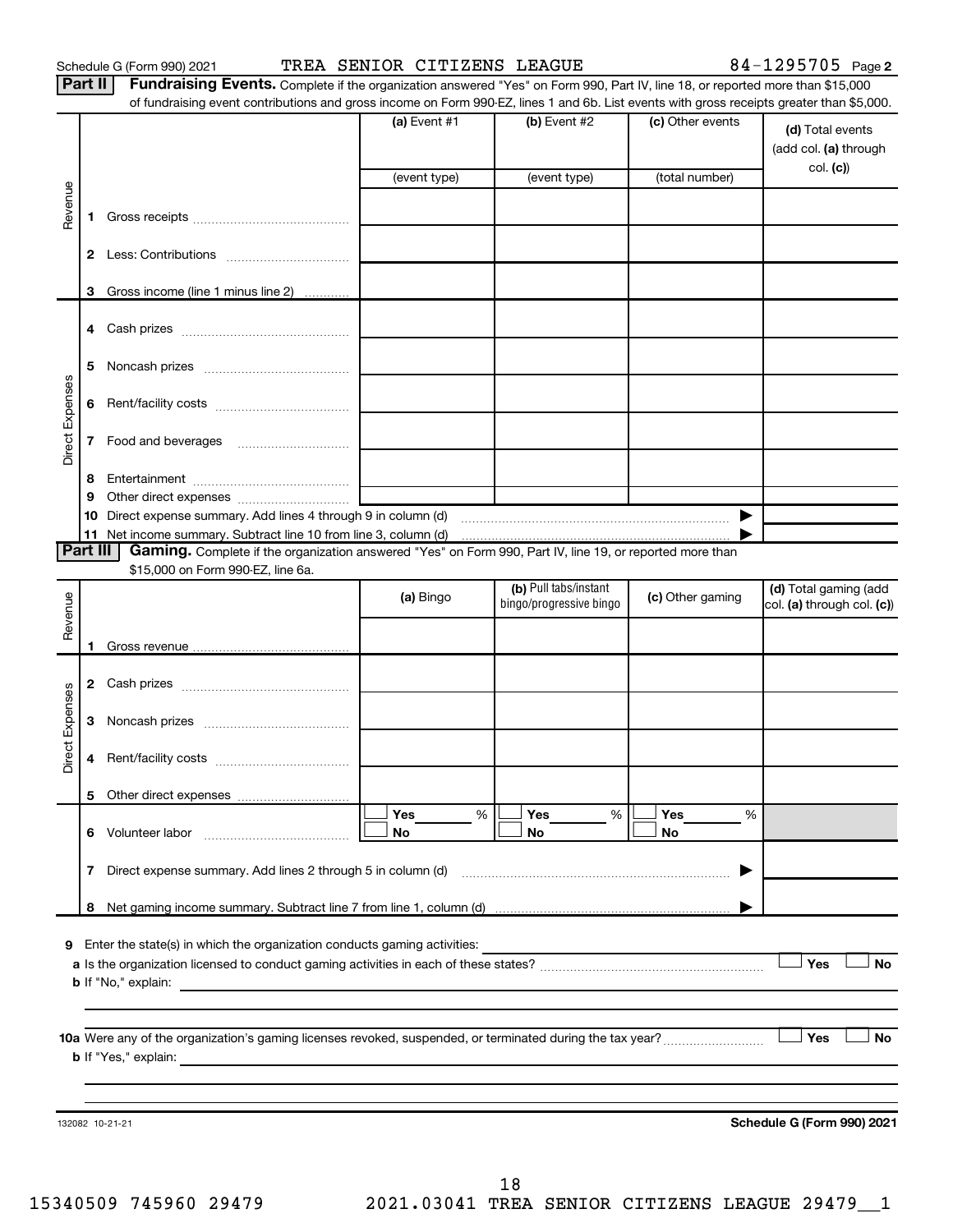|       | Schedule G (Form 990) 2021                                                                                                                                                                                                    |          | TREA SENIOR CITIZENS LEAGUE |                        |       |            |     | 84-1295705 Page 3 |
|-------|-------------------------------------------------------------------------------------------------------------------------------------------------------------------------------------------------------------------------------|----------|-----------------------------|------------------------|-------|------------|-----|-------------------|
|       |                                                                                                                                                                                                                               |          |                             |                        |       |            | Yes | No                |
|       | 12 Is the organization a grantor, beneficiary or trustee of a trust, or a member of a partnership or other entity formed                                                                                                      |          |                             |                        |       |            |     |                   |
|       |                                                                                                                                                                                                                               |          |                             |                        |       | $\Box$ Yes |     | No                |
|       | 13 Indicate the percentage of gaming activity conducted in:                                                                                                                                                                   |          |                             |                        |       |            |     |                   |
|       |                                                                                                                                                                                                                               |          |                             |                        |       | 1За        |     | %                 |
|       | b An outside facility www.communications.com/news/communications.com/news/communications.com/news/communication                                                                                                               |          |                             |                        |       | 13b        |     | %                 |
|       | 14 Enter the name and address of the person who prepares the organization's gaming/special events books and records:                                                                                                          |          |                             |                        |       |            |     |                   |
|       |                                                                                                                                                                                                                               |          |                             |                        |       |            |     |                   |
|       |                                                                                                                                                                                                                               |          |                             |                        |       |            |     |                   |
|       | 15a Does the organization have a contract with a third party from whom the organization receives gaming revenue?                                                                                                              |          |                             |                        |       |            | Yes | <b>No</b>         |
|       |                                                                                                                                                                                                                               |          |                             |                        |       |            |     |                   |
|       | of gaming revenue retained by the third party $\triangleright$ \$                                                                                                                                                             |          |                             |                        |       |            |     |                   |
|       | c If "Yes," enter name and address of the third party:                                                                                                                                                                        |          |                             |                        |       |            |     |                   |
|       |                                                                                                                                                                                                                               |          |                             |                        |       |            |     |                   |
|       | Name > 2008 - 2008 - 2009 - 2009 - 2009 - 2009 - 2009 - 2009 - 2009 - 2009 - 2009 - 2009 - 2009 - 2009 - 2009 - 2009 - 2009 - 2009 - 2009 - 2009 - 2009 - 2009 - 2009 - 2009 - 2009 - 2009 - 2009 - 2009 - 2009 - 2009 - 2009 |          |                             |                        |       |            |     |                   |
|       | Address $\blacktriangleright$                                                                                                                                                                                                 |          |                             |                        |       |            |     |                   |
|       | 16 Gaming manager information:                                                                                                                                                                                                |          |                             |                        |       |            |     |                   |
|       | <u> 1989 - John Barn Barn, amerikansk politiker (</u><br>Name $\blacktriangleright$                                                                                                                                           |          |                             |                        |       |            |     |                   |
|       | Gaming manager compensation > \$                                                                                                                                                                                              |          |                             |                        |       |            |     |                   |
|       | Description of services provided > example and the contract of the contract of the contract of the contract of                                                                                                                |          |                             |                        |       |            |     |                   |
|       |                                                                                                                                                                                                                               |          |                             |                        |       |            |     |                   |
|       |                                                                                                                                                                                                                               |          |                             |                        |       |            |     |                   |
|       | Director/officer                                                                                                                                                                                                              | Employee |                             | Independent contractor |       |            |     |                   |
|       | 17 Mandatory distributions:                                                                                                                                                                                                   |          |                             |                        |       |            |     |                   |
|       | a Is the organization required under state law to make charitable distributions from the gaming proceeds to                                                                                                                   |          |                             |                        |       |            |     |                   |
|       | retain the state gaming license? $\Box$ No                                                                                                                                                                                    |          |                             |                        |       |            |     |                   |
|       | <b>b</b> Enter the amount of distributions required under state law to be distributed to other exempt organizations or spent in the                                                                                           |          |                             |                        |       |            |     |                   |
|       | organization's own exempt activities during the tax year $\triangleright$ \$                                                                                                                                                  |          |                             |                        |       |            |     |                   |
|       | Supplemental Information. Provide the explanations required by Part I, line 2b, columns (iii) and (v); and Part III, lines 9, 9b, 10b,<br> Part IV                                                                            |          |                             |                        |       |            |     |                   |
|       | 15b, 15c, 16, and 17b, as applicable. Also provide any additional information. See instructions.                                                                                                                              |          |                             |                        |       |            |     |                   |
|       | SCHEDULE G, PART I, LINE 2B, LIST OF TEN HIGHEST PAID FUNDRAISERS:                                                                                                                                                            |          |                             |                        |       |            |     |                   |
|       |                                                                                                                                                                                                                               |          |                             |                        |       |            |     |                   |
|       |                                                                                                                                                                                                                               |          |                             |                        |       |            |     |                   |
| ( I ) | NAME OF FUNDRAISER: CHESAPEAKE DM GROUP                                                                                                                                                                                       |          |                             |                        |       |            |     |                   |
| ( I ) | ADDRESS OF FUNDRAISER: 5133 WESTPATH WAY, BETHESDA, MD                                                                                                                                                                        |          |                             |                        | 20816 |            |     |                   |
|       |                                                                                                                                                                                                                               |          |                             |                        |       |            |     |                   |
|       |                                                                                                                                                                                                                               |          |                             |                        |       |            |     |                   |
|       |                                                                                                                                                                                                                               |          |                             |                        |       |            |     |                   |
|       |                                                                                                                                                                                                                               |          |                             |                        |       |            |     |                   |
|       |                                                                                                                                                                                                                               |          |                             |                        |       |            |     |                   |

132083 10-21-21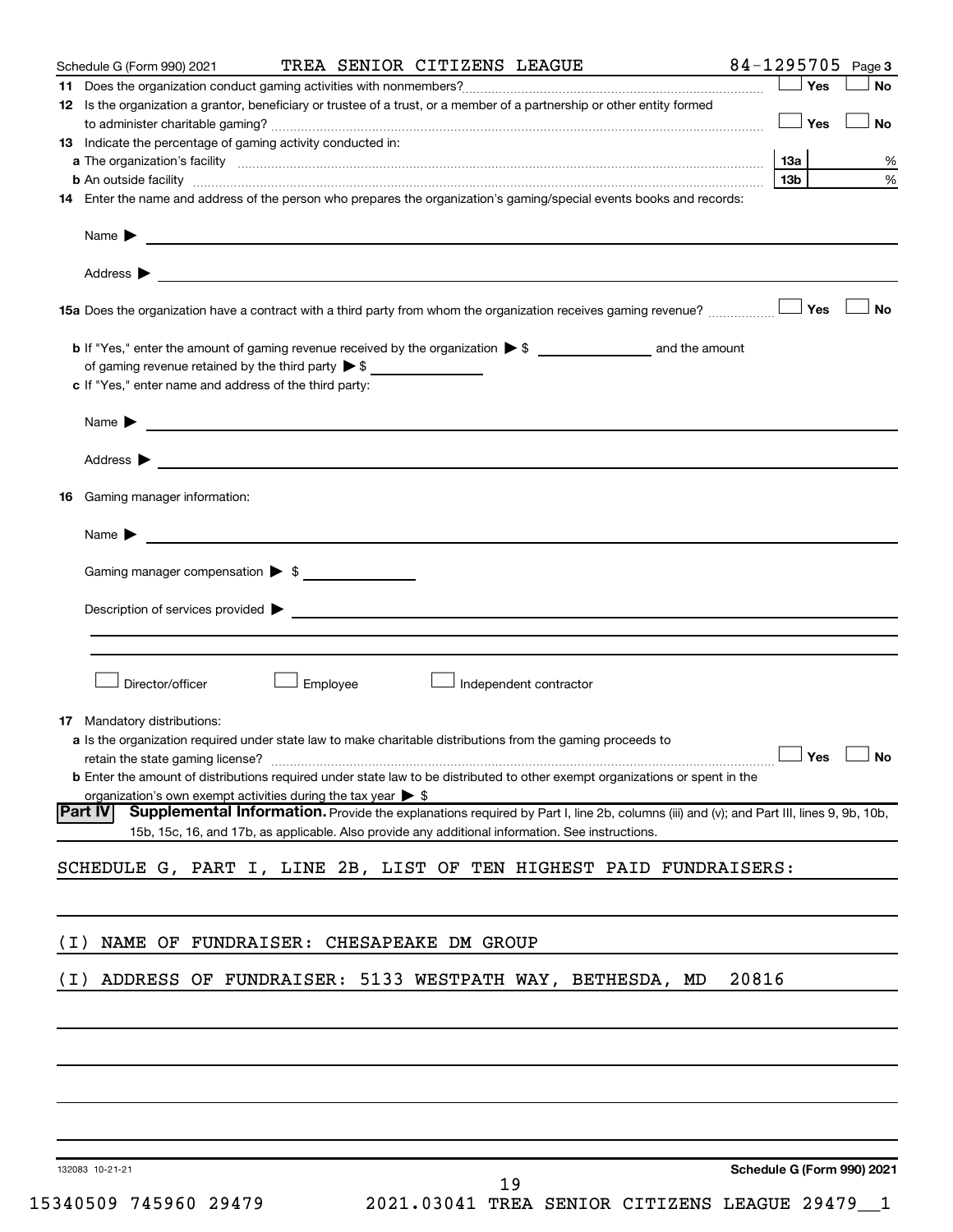**Part IV** | Supplemental Information (continued)

| 132084 11-18-21 |          | Schedule G (Form 990) |
|-----------------|----------|-----------------------|
|                 | $\Omega$ |                       |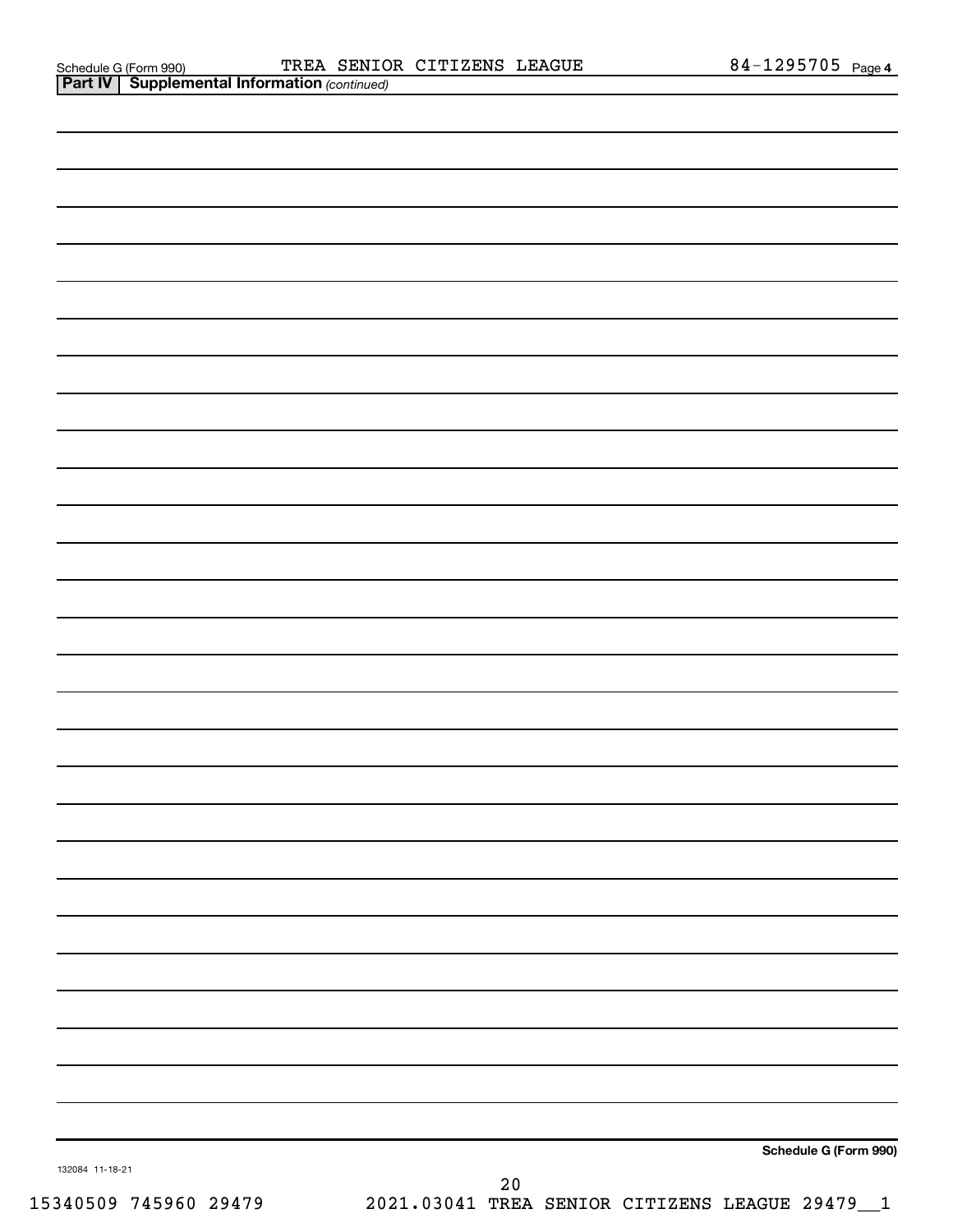**(Form 990)**

Department of the Treasury Internal Revenue Service Name of the organization

**Complete to provide information for responses to specific questions on Form 990 or 990-EZ or to provide any additional information. | Attach to Form 990 or Form 990-EZ. | Go to www.irs.gov/Form990 for the latest information. SCHEDULE O Supplemental Information to Form 990 or 990-EZ**  $\frac{1000000}{202}$ 



**Employer identification number** TREA SENIOR CITIZENS LEAGUE 84-1295705

FORM 990, PART VI, SECTION B, LINE 11B:

THE FORM 990 WAS PREPARED BY THE OUTSIDE ACCOUNTANTS AND REVIEWED BY

MANAGEMENT. THE RETURN WAS PROVIDED TO EACH BOARD MEMBER AND LEGAL COUNSEL

FOR REVIEW AND COMMENT BEFORE IT WAS FILED WITH THE IRS.

FORM 990, PART VI, SECTION B, LINE 12C:

EACH TSCL BOARD MEMBER AND THE EXECUTIVE DIRECTOR IS ANNUALLY REQUIRED TO DISCLOSE INTERESTS THAT COULD GIVE RISE TO CONFLICTS OF INTEREST. IF A CONFLICT OF INTEREST ARISES, THE BOARD MEMBER RECUSES HIM/HERSELF FROM THE VOTING. IN ADDITION, NO TRUSTEE MAY ENTER INTO A CONFLICTING INTEREST TRANSACTION, SUCH AS A CONTRACT OR OTHER FINANCIAL RELATIONSHIP BETWEEN HIM/HERSELF AND TSCL, BETWEEN ANY PARTY RELATED TO HIM/HER AND TSCL, OR BETWEEN ANY ENTITY IN WHICH HE/SHE HAS AN INTEREST OR IN WHICH HE/SHE IS AN OFFICER OR TRUSTEE AND TSCL. NO LOANS ARE MADE BY TSCL TO ANY OFFICER OR TRUSTEE. HOWEVER, IF A LOAN WERE TO BE MADE, ANY TRUSTEE OR OFFICER WHO ASSENTS TO SUCH LOAN IS LIABLE FOR THE LOAN UNTIL IT IS REPAID. EACH OFFICER, TRUSTEE, AGENT OR COMMITTEE MEMBER MUST DISCHARGE HIS/HER DUTIES IN GOOD FAITH, WITH ORDINARY AND PRUDENT CARE, AND IN THE BEST INTERESTS OF THE ORGANIZATION.

FORM 990, PART VI, SECTION B, LINE 15A:

132211 11-11-21 LHA For Paperwork Reduction Act Notice, see the Instructions for Form 990 or 990-EZ. Schedule O (Form 990) 2021 COMPARISON WAS MADE BETWEEN SIMILAR POSITIONS AT LIKE ORGANIZATIONS WITHIN THE FEDERAL GOVERNMENT. THE BOARD REVIEWED THOSE COMPARISONS, MADE ADJUSTMENTS WHERE APPROPRIATE, AND DETERMINED A PAY RATE FOR THE EXECUTIVE DIRECTOR. THE DELIBERATION AND DECISION OF THIS REVIEW WAS DOCUMENTED IN THE BOARD MINUTES. THE EXECUTIVE DIRECTOR'S COMPENSATION WAS LAST REVIEWED

21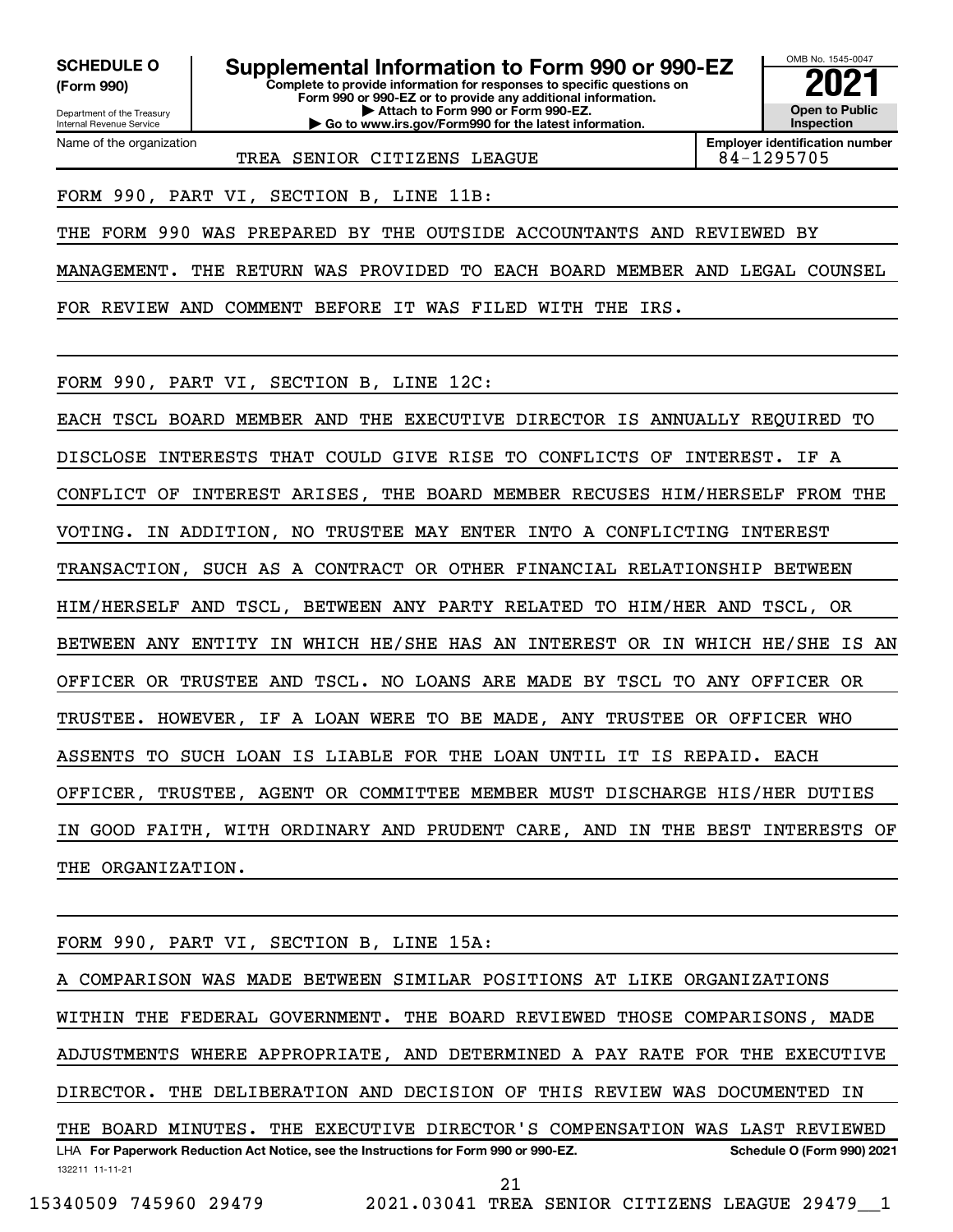| Schedule O (Form 990) 2021 | Page |  |
|----------------------------|------|--|
|----------------------------|------|--|

Name of the organization

TREA SENIOR CITIZENS LEAGUE 84-1295705

IN SEPTEMBER 2021.

FORM 990, PART VI, LINE 17, LIST OF STATES RECEIVING COPY OF FORM 990:

AL,AR,CA,FL,GA,IL,KS,KY,MD,MA,MN,MS,NH,NJ,NY,NC,OR,PA,RI,SC,TN,UT,VA,WV,WI

FORM 990, PART VI, SECTION C, LINE 19:

TSCL DOES NOT MAKE ITS GOVERNING DOCUMENTS, CONFLICT OF INTEREST POLICY, OR FINANCIAL STATEMENTS AVAILABLE TO THE PUBLIC.

FORM 990, PART IX, LINE 11G, OTHER FEES:

MAIL FEES:

PROGRAM SERVICE EXPENSES 299,770. MANAGEMENT AND GENERAL EXPENSES 0. FUNDRAISING EXPENSES 0.

TOTAL EXPENSES 299,770.

NEWSLETTER/PUBLIC EDUCATION:

| PROGRAM SERVICE EXPENSES        | 49,208. |
|---------------------------------|---------|
| MANAGEMENT AND GENERAL EXPENSES |         |
| FUNDRAISING EXPENSES            | 19,042. |

TOTAL EXPENSES 68,250.

DATA PROCESSING: PROGRAM SERVICE EXPENSES 70,640. MANAGEMENT AND GENERAL EXPENSES 0. FUNDRAISING EXPENSES 27,335. TOTAL EXPENSES 97,975.

132212 11-11-21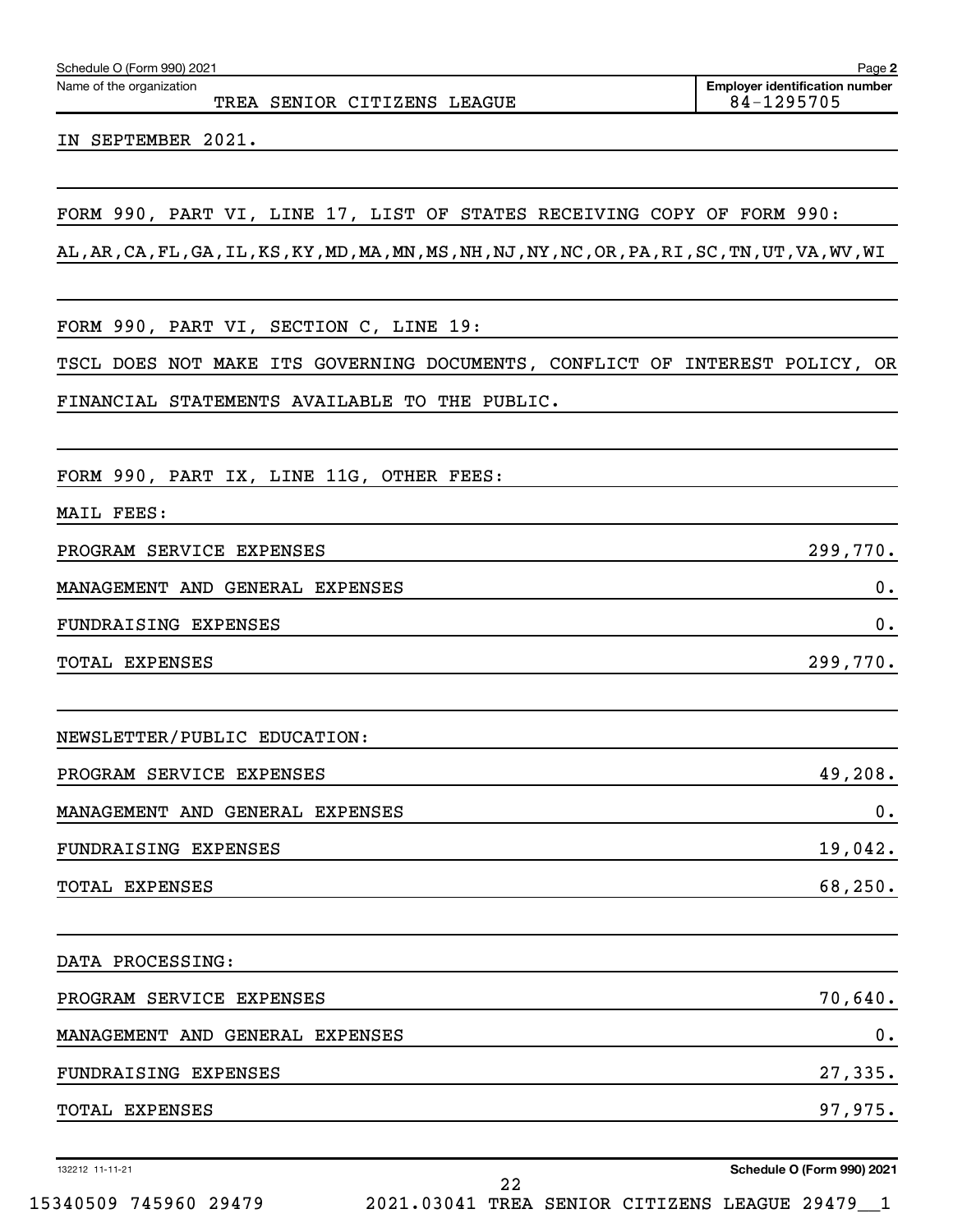| Schedule O (Form 990) 2021<br>Name of the organization | Page 2<br><b>Employer identification number</b> |
|--------------------------------------------------------|-------------------------------------------------|
| TREA SENIOR CITIZENS LEAGUE                            | 84-1295705                                      |
| CAGING KEY AND ESCROW FEES:                            |                                                 |
| PROGRAM SERVICE EXPENSES                               | 161,075.                                        |
| MANAGEMENT AND GENERAL EXPENSES                        | 0.                                              |
| FUNDRAISING EXPENSES                                   | 62,330.                                         |
| TOTAL EXPENSES                                         | 223,405.                                        |
| BACK-END COSTS:                                        |                                                 |
| PROGRAM SERVICE EXPENSES                               | 21,446.                                         |
| MANAGEMENT AND GENERAL EXPENSES                        | 0.                                              |
| FUNDRAISING EXPENSES                                   | 8, 299.                                         |
| TOTAL EXPENSES                                         | 29,745.                                         |
| HOSTING AND MANAGEMENT FEES:                           |                                                 |
| PROGRAM SERVICE EXPENSES                               | 42,419.                                         |
| MANAGEMENT AND GENERAL EXPENSES                        | 0.                                              |
| FUNDRAISING EXPENSES                                   | 16,415.                                         |
| TOTAL EXPENSES                                         | 58,834.                                         |
| LIST FEES:                                             |                                                 |
| PROGRAM SERVICE EXPENSES                               | 139,691.                                        |
| MANAGEMENT AND GENERAL EXPENSES                        | $\mathbf 0$ .                                   |
| FUNDRAISING EXPENSES                                   | 54,055.                                         |
| TOTAL EXPENSES                                         | 193,746.                                        |
| TOTAL OTHER FEES ON FORM 990, PART IX, LINE 11G, COL A | 971,725.                                        |
|                                                        |                                                 |
|                                                        |                                                 |

132212 11-11-21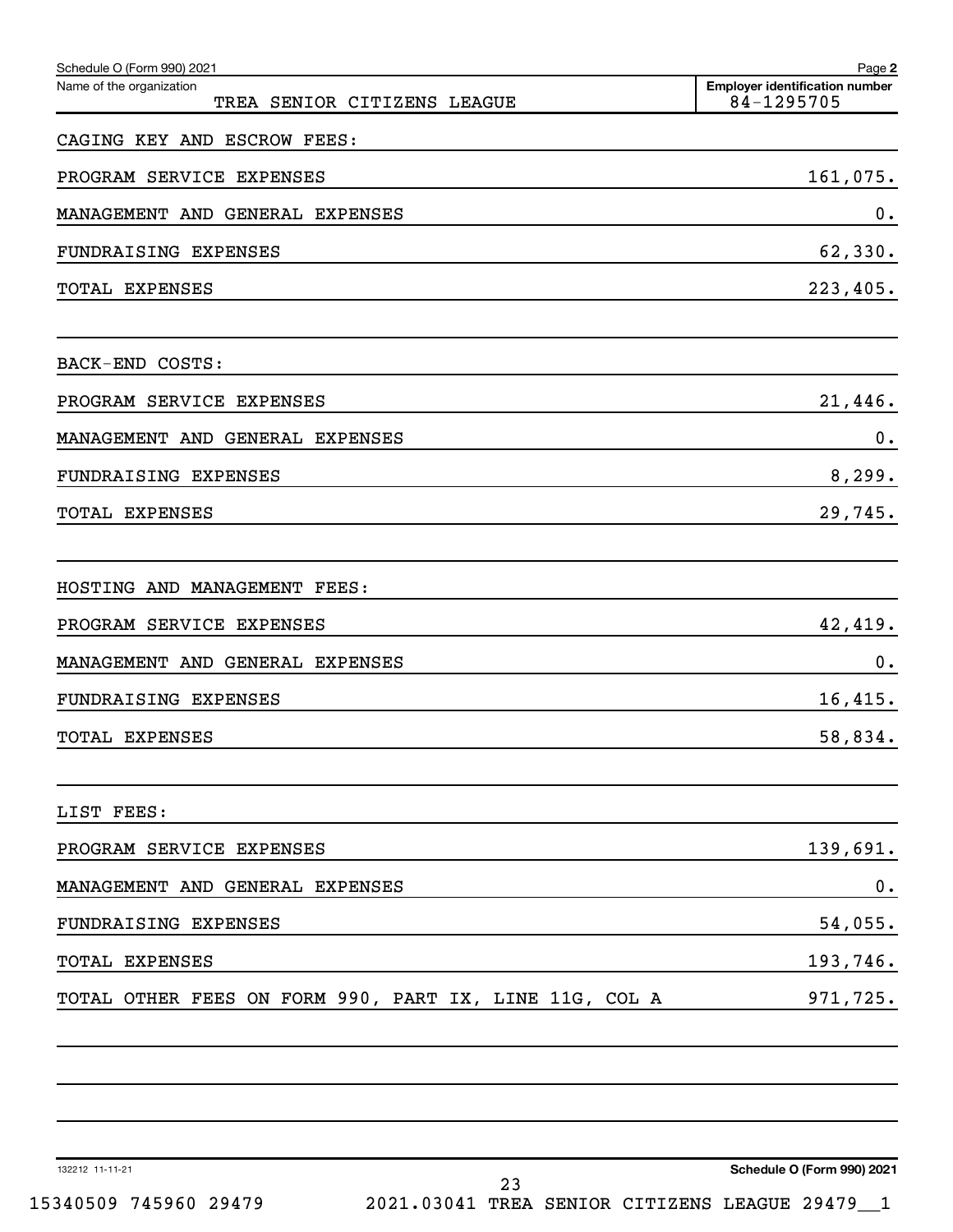| <b>SCHEDULE R</b> |  |
|-------------------|--|
|                   |  |

# Department of the Treasury Internal Revenue Service

# **Related Organizations and Unrelated Partnerships**

**(Form 990) Complete if the organization answered "Yes" on Form 990, Part IV, line 33, 34, 35b, 36, or 37.** |

▶ Attach to Form 990. **Open to Public** 

OMB No. 1545-0047

**| Go to www.irs.gov/Form990 for instructions and the latest information. Inspection 2021**<br>Open to Public

**Employer identification number**

Name of the organization

# TREA SENIOR CITIZENS LEAGUE

Part I ldentification of Disregarded Entities. Complete if the organization answered "Yes" on Form 990, Part IV, line 33.

| (a)<br>Name, address, and EIN (if applicable)<br>of disregarded entity | (b)<br>Primary activity | (c)<br>Legal domicile (state or<br>foreign country) | (d)<br>Total income | (e)<br>End-of-year assets | (f)<br>Direct controlling<br>entity |
|------------------------------------------------------------------------|-------------------------|-----------------------------------------------------|---------------------|---------------------------|-------------------------------------|
|                                                                        |                         |                                                     |                     |                           |                                     |
|                                                                        |                         |                                                     |                     |                           |                                     |
|                                                                        |                         |                                                     |                     |                           |                                     |
|                                                                        |                         |                                                     |                     |                           |                                     |

### **Part II** Identification of Related Tax-Exempt Organizations. Complete if the organization answered "Yes" on Form 990, Part IV, line 34, because it had one or more related tax-exempt<br>Part II acconizations during the tax ye organizations during the tax year.

| (a)<br>Name, address, and EIN<br>of related organization | (b)<br>Primary activity | (c)<br>Legal domicile (state or<br>foreign country) | (d)<br><b>Exempt Code</b><br>section | (e)<br>Public charity<br>status (if section | (f)<br>Direct controlling<br>entity |     | $(g)$<br>Section 512(b)(13)<br>controlled<br>entity? |
|----------------------------------------------------------|-------------------------|-----------------------------------------------------|--------------------------------------|---------------------------------------------|-------------------------------------|-----|------------------------------------------------------|
|                                                          |                         |                                                     |                                      | 501(c)(3))                                  |                                     | Yes | No                                                   |
| THE RETIRED ENLISTED ASSOCIATION, INC. -                 |                         |                                                     |                                      |                                             |                                     |     |                                                      |
| 84-0537947, 12200 E BRIARWOOD AVE, #250,                 |                         |                                                     |                                      |                                             |                                     |     |                                                      |
| CENTENNIAL, CO 80112                                     | VETERANS SERVICES       | COLORADO                                            | 501(C)(19)                           | N/A                                         | N/A                                 |     | X                                                    |
|                                                          |                         |                                                     |                                      |                                             |                                     |     |                                                      |
|                                                          |                         |                                                     |                                      |                                             |                                     |     |                                                      |
|                                                          |                         |                                                     |                                      |                                             |                                     |     |                                                      |

**For Paperwork Reduction Act Notice, see the Instructions for Form 990. Schedule R (Form 990) 2021**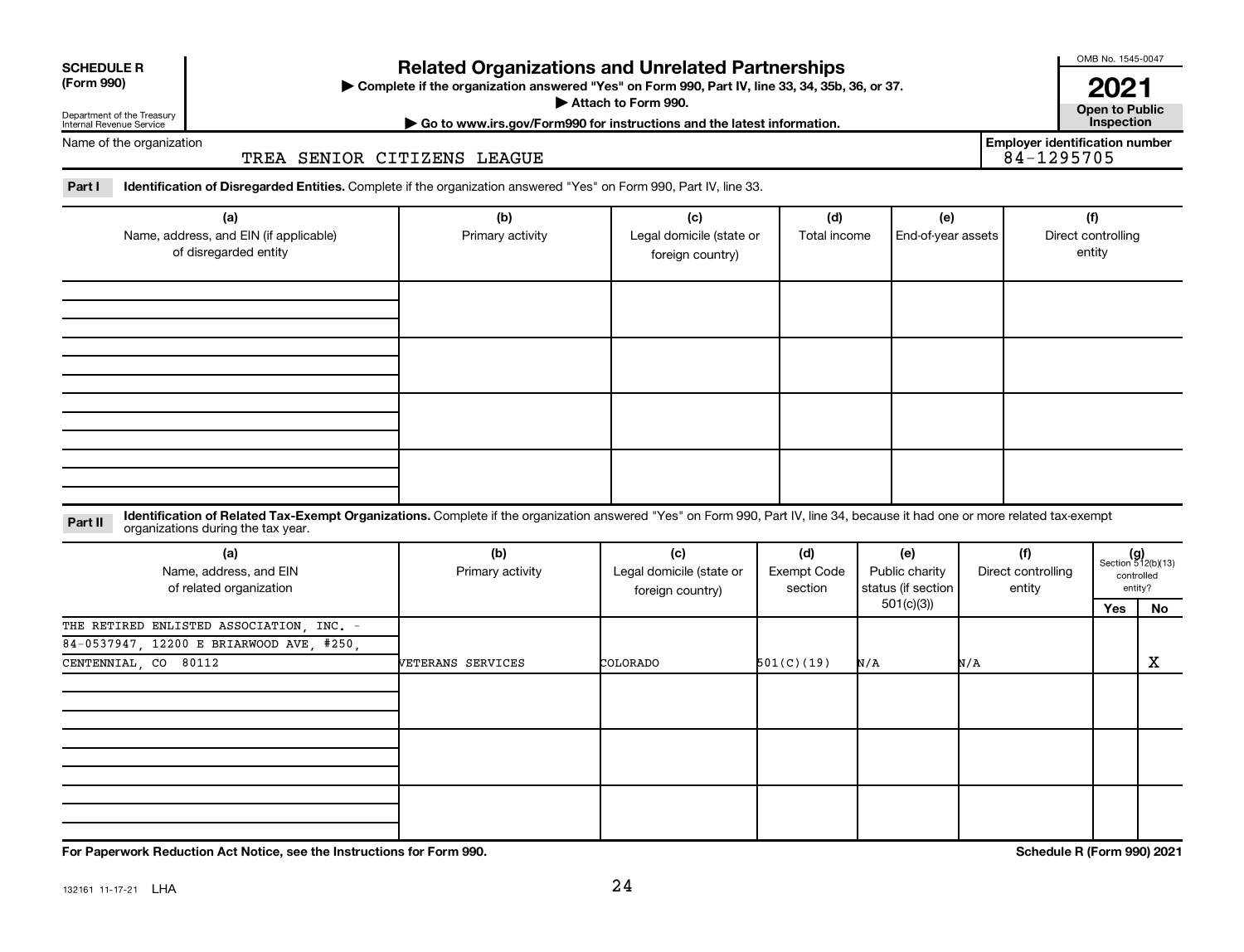**2**

Disproportionate allocations? Legal domicile (state or foreign country) General or Percentage managing partner? Legal domicile (state or foreign country) Part III Identification of Related Organizations Taxable as a Partnership. Complete if the organization answered "Yes" on Form 990, Part IV, line 34, because it had one or more related<br>Read to the organizations tracted as **(a) (b) (c) (d) (e) (f) (g) (h) (i) (j) (k) Yes No Yes No** K-1 (Form 1065) Part IV Identification of Related Organizations Taxable as a Corporation or Trust. Complete if the organization answered "Yes" on Form 990, Part IV, line 34, because it had one or more related Predominant income<br>(related, unrelated, excluded from tax under sections 512-514) Schedule R (Form 990) 2021 TREA SENIOR CITIZENS LEAGUE 84-1295705 <sub>Page</sub> organizations treated as a partnership during the tax year. Name, address, and EIN of related organization Primary activity  $\left| \begin{array}{c} \text{Legal} \\ \text{diamial} \end{array} \right|$  Direct controlling entity Share of total income Share of end-of-year assets Code V-UBI<br>amount in box 20 of Schedule ownership organizations treated as a corporation or trust during the tax year. Name, address, and EIN of related organization Primary activity |Legal domicile | Direct controlling entity Type of entity (C corp, S corp, or trust) Share of total income Share of end-of-year assets Percentage ownership

Section 512(b)(13) controlled entity? **(a) (b) (c) (d) (e) (f) (g) (h) (i) Yes No**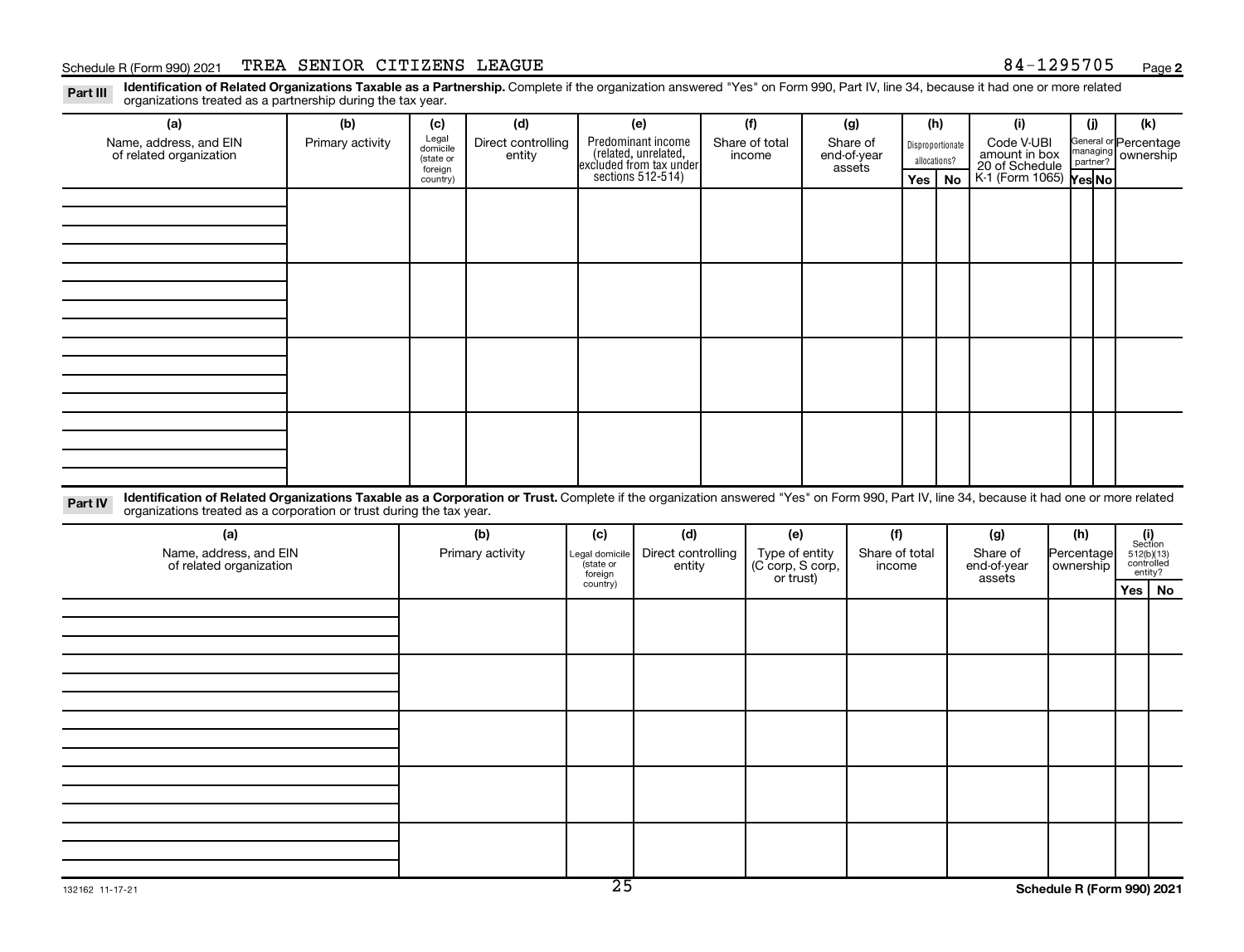# Schedule R (Form 990) 2021 TREA SENIOR CITIZENS LEAGUE 84-1295705 <sub>Page</sub>

|                                                                                                                                                                                                                                                                                                                                                                                                                                                                                                                                                                                                                                                                                                                                                                                                                                | Note: Complete line 1 if any entity is listed in Parts II, III, or IV of this schedule.                                                                                                                                        |  |  |  |                |                         | Yes   No                |
|--------------------------------------------------------------------------------------------------------------------------------------------------------------------------------------------------------------------------------------------------------------------------------------------------------------------------------------------------------------------------------------------------------------------------------------------------------------------------------------------------------------------------------------------------------------------------------------------------------------------------------------------------------------------------------------------------------------------------------------------------------------------------------------------------------------------------------|--------------------------------------------------------------------------------------------------------------------------------------------------------------------------------------------------------------------------------|--|--|--|----------------|-------------------------|-------------------------|
|                                                                                                                                                                                                                                                                                                                                                                                                                                                                                                                                                                                                                                                                                                                                                                                                                                | During the tax year, did the organization engage in any of the following transactions with one or more related organizations listed in Parts II-IV?                                                                            |  |  |  |                |                         |                         |
|                                                                                                                                                                                                                                                                                                                                                                                                                                                                                                                                                                                                                                                                                                                                                                                                                                |                                                                                                                                                                                                                                |  |  |  | 1a             |                         | $\overline{\mathbf{x}}$ |
|                                                                                                                                                                                                                                                                                                                                                                                                                                                                                                                                                                                                                                                                                                                                                                                                                                |                                                                                                                                                                                                                                |  |  |  | 1 <sub>b</sub> | $\overline{\texttt{x}}$ |                         |
|                                                                                                                                                                                                                                                                                                                                                                                                                                                                                                                                                                                                                                                                                                                                                                                                                                |                                                                                                                                                                                                                                |  |  |  | 1 <sub>c</sub> |                         | X                       |
|                                                                                                                                                                                                                                                                                                                                                                                                                                                                                                                                                                                                                                                                                                                                                                                                                                |                                                                                                                                                                                                                                |  |  |  | 1 <sub>d</sub> |                         | $\overline{\texttt{x}}$ |
|                                                                                                                                                                                                                                                                                                                                                                                                                                                                                                                                                                                                                                                                                                                                                                                                                                |                                                                                                                                                                                                                                |  |  |  | 1e             |                         | $\overline{\mathbf{x}}$ |
|                                                                                                                                                                                                                                                                                                                                                                                                                                                                                                                                                                                                                                                                                                                                                                                                                                |                                                                                                                                                                                                                                |  |  |  |                |                         |                         |
|                                                                                                                                                                                                                                                                                                                                                                                                                                                                                                                                                                                                                                                                                                                                                                                                                                | Dividends from related organization(s) machinesis and contract and contract and contract and contract and contract and contract and contract and contract and contract and contract and contract and contract and contract and |  |  |  | 1f             |                         | X                       |
| a                                                                                                                                                                                                                                                                                                                                                                                                                                                                                                                                                                                                                                                                                                                                                                                                                              | Sale of assets to related organization(s) www.assettion.com/www.assettion.com/www.assettion.com/www.assettion.com/www.assettion.com/www.assettion.com/www.assettion.com/www.assettion.com/www.assettion.com/www.assettion.com/ |  |  |  | 1 <sub>q</sub> |                         | $\overline{\texttt{x}}$ |
|                                                                                                                                                                                                                                                                                                                                                                                                                                                                                                                                                                                                                                                                                                                                                                                                                                | h Purchase of assets from related organization(s) manufactured content to content the content of assets from related organization(s) manufactured content to content the content of the content of the content of the content  |  |  |  | 1 <sub>h</sub> |                         | $\overline{\textbf{x}}$ |
|                                                                                                                                                                                                                                                                                                                                                                                                                                                                                                                                                                                                                                                                                                                                                                                                                                |                                                                                                                                                                                                                                |  |  |  | 1i.            |                         | $\overline{\mathbf{x}}$ |
|                                                                                                                                                                                                                                                                                                                                                                                                                                                                                                                                                                                                                                                                                                                                                                                                                                |                                                                                                                                                                                                                                |  |  |  | 1j.            |                         | $\overline{\mathbf{x}}$ |
|                                                                                                                                                                                                                                                                                                                                                                                                                                                                                                                                                                                                                                                                                                                                                                                                                                |                                                                                                                                                                                                                                |  |  |  |                |                         |                         |
|                                                                                                                                                                                                                                                                                                                                                                                                                                                                                                                                                                                                                                                                                                                                                                                                                                |                                                                                                                                                                                                                                |  |  |  | 1k             | X                       |                         |
|                                                                                                                                                                                                                                                                                                                                                                                                                                                                                                                                                                                                                                                                                                                                                                                                                                |                                                                                                                                                                                                                                |  |  |  | 11             |                         | $\overline{\mathbf{x}}$ |
|                                                                                                                                                                                                                                                                                                                                                                                                                                                                                                                                                                                                                                                                                                                                                                                                                                |                                                                                                                                                                                                                                |  |  |  | 1 <sub>m</sub> |                         | $\mathbf{x}$            |
|                                                                                                                                                                                                                                                                                                                                                                                                                                                                                                                                                                                                                                                                                                                                                                                                                                |                                                                                                                                                                                                                                |  |  |  | 1n             |                         | $\overline{\texttt{x}}$ |
|                                                                                                                                                                                                                                                                                                                                                                                                                                                                                                                                                                                                                                                                                                                                                                                                                                |                                                                                                                                                                                                                                |  |  |  | 1 <sub>o</sub> |                         | $\overline{\texttt{x}}$ |
|                                                                                                                                                                                                                                                                                                                                                                                                                                                                                                                                                                                                                                                                                                                                                                                                                                |                                                                                                                                                                                                                                |  |  |  |                |                         |                         |
|                                                                                                                                                                                                                                                                                                                                                                                                                                                                                                                                                                                                                                                                                                                                                                                                                                |                                                                                                                                                                                                                                |  |  |  | 1p             |                         | $\mathbf x$             |
|                                                                                                                                                                                                                                                                                                                                                                                                                                                                                                                                                                                                                                                                                                                                                                                                                                |                                                                                                                                                                                                                                |  |  |  | 1q             |                         | $\overline{\mathbf{x}}$ |
|                                                                                                                                                                                                                                                                                                                                                                                                                                                                                                                                                                                                                                                                                                                                                                                                                                |                                                                                                                                                                                                                                |  |  |  |                |                         |                         |
|                                                                                                                                                                                                                                                                                                                                                                                                                                                                                                                                                                                                                                                                                                                                                                                                                                |                                                                                                                                                                                                                                |  |  |  |                |                         | X                       |
|                                                                                                                                                                                                                                                                                                                                                                                                                                                                                                                                                                                                                                                                                                                                                                                                                                |                                                                                                                                                                                                                                |  |  |  | 1s             |                         | $\overline{\mathbf{x}}$ |
|                                                                                                                                                                                                                                                                                                                                                                                                                                                                                                                                                                                                                                                                                                                                                                                                                                |                                                                                                                                                                                                                                |  |  |  |                |                         |                         |
| o Sharing of paid employees with related organization(s) manufactured and content to the content of the content of the content of the content of the content of the content of the content of the content of the content of th<br>Reimbursement paid to related organization(s) for expenses [11111] Research Manuscritics Reimbursement paid to related organization(s) for expenses [11111] [1111] Reimbursem manuscritics Reimbursement paid to related organ<br><b>D</b><br>q<br>1r<br>If the answer to any of the above is "Yes," see the instructions for information on who must complete this line, including covered relationships and transaction thresholds.<br>(b)<br>(c)<br>(d)<br>(a)<br>Name of related organization<br>Amount involved<br>Method of determining amount involved<br>Transaction<br>tyne $(a-s)$ |                                                                                                                                                                                                                                |  |  |  |                |                         |                         |

| Name of related organization               | Transaction<br>type (a-s) | Amount involved | Method of determining amount involved |
|--------------------------------------------|---------------------------|-----------------|---------------------------------------|
| (1) THE RETIRED ENLISTED ASSOCIATION, INC. | К                         | 94,052.FMV      |                                       |
| (2)                                        |                           |                 |                                       |
| (3)                                        |                           |                 |                                       |
| (4)                                        |                           |                 |                                       |
| (5)                                        |                           |                 |                                       |
| (6)                                        |                           |                 |                                       |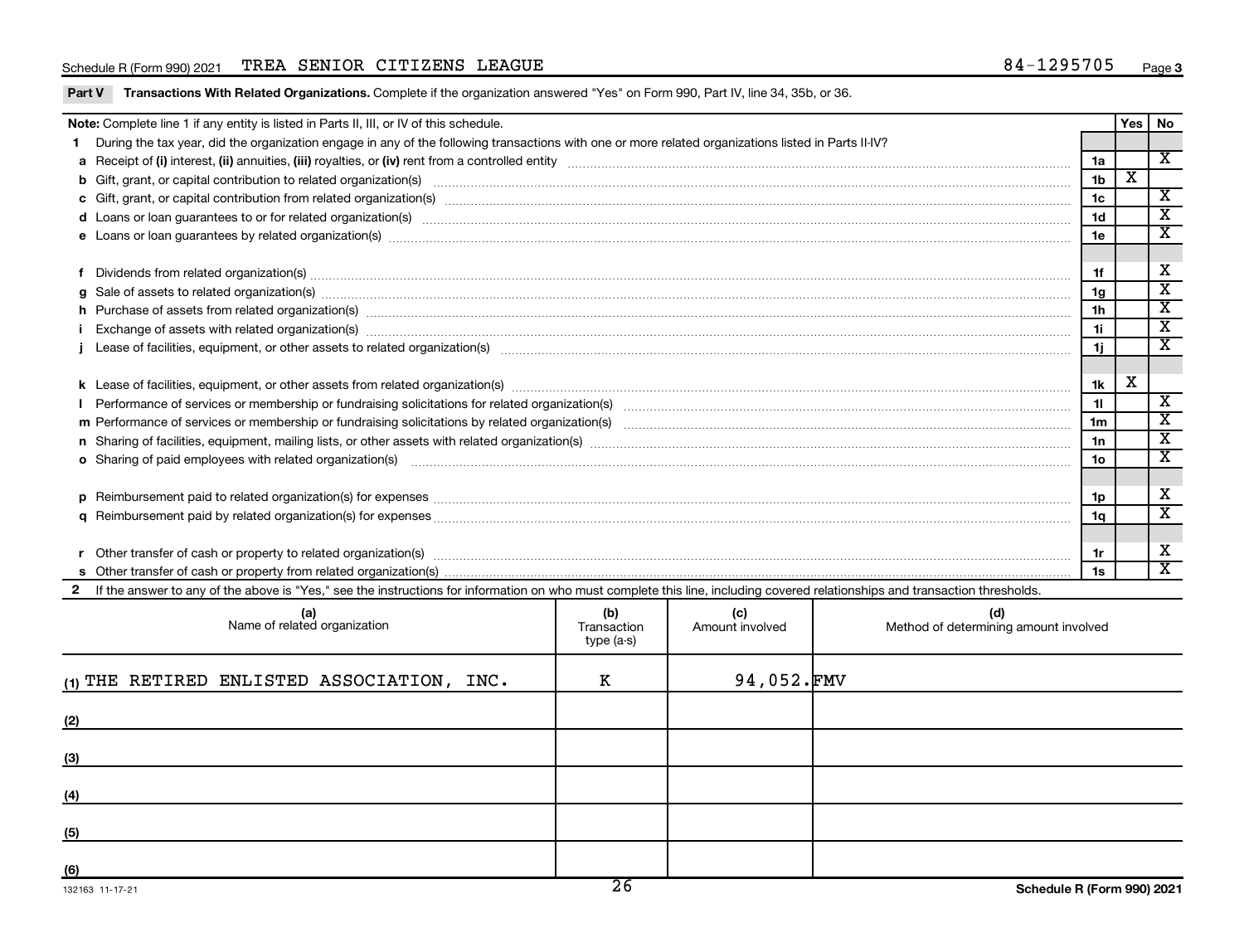# Schedule R (Form 990) 2021 TREA SENIOR CITIZENS LEAGUE 84-1295705 <sub>Page</sub>

Part VI Unrelated Organizations Taxable as a Partnership. Complete if the organization answered "Yes" on Form 990, Part IV, line 37.

Provide the following information for each entity taxed as a partnership through which the organization conducted more than five percent of its activities (measured by total assets or gross revenue) that was not a related organization. See instructions regarding exclusion for certain investment partnerships.

| (a)                    | (b)              | (c)               | . <b>. .</b><br><br>(d)                                                                    |                                                              | (f)      | (g)         | (h)                   | (i)                                                                                              | (i)    | (k) |
|------------------------|------------------|-------------------|--------------------------------------------------------------------------------------------|--------------------------------------------------------------|----------|-------------|-----------------------|--------------------------------------------------------------------------------------------------|--------|-----|
| Name, address, and EIN | Primary activity | Legal domicile    |                                                                                            | (e)<br>Are all<br>partners sec.<br>$\frac{501(c)(3)}{0rgs?}$ | Share of | Share of    |                       |                                                                                                  |        |     |
| of entity              |                  | (state or foreign |                                                                                            |                                                              | total    | end-of-year | Dispropor-<br>tionate |                                                                                                  |        |     |
|                        |                  | country)          | Predominant income<br>(related, unrelated,<br>excluded from tax under<br>sections 512-514) |                                                              | income   | assets      | allocations?          | Code V-UBI<br>amount in box 20 managing<br>of Schedule K-1<br>(Form 1065)<br>$\overline{Yes}$ No |        |     |
|                        |                  |                   |                                                                                            | Yes No                                                       |          |             | Yes No                |                                                                                                  | Yes NO |     |
|                        |                  |                   |                                                                                            |                                                              |          |             |                       |                                                                                                  |        |     |
|                        |                  |                   |                                                                                            |                                                              |          |             |                       |                                                                                                  |        |     |
|                        |                  |                   |                                                                                            |                                                              |          |             |                       |                                                                                                  |        |     |
|                        |                  |                   |                                                                                            |                                                              |          |             |                       |                                                                                                  |        |     |
|                        |                  |                   |                                                                                            |                                                              |          |             |                       |                                                                                                  |        |     |
|                        |                  |                   |                                                                                            |                                                              |          |             |                       |                                                                                                  |        |     |
|                        |                  |                   |                                                                                            |                                                              |          |             |                       |                                                                                                  |        |     |
|                        |                  |                   |                                                                                            |                                                              |          |             |                       |                                                                                                  |        |     |
|                        |                  |                   |                                                                                            |                                                              |          |             |                       |                                                                                                  |        |     |
|                        |                  |                   |                                                                                            |                                                              |          |             |                       |                                                                                                  |        |     |
|                        |                  |                   |                                                                                            |                                                              |          |             |                       |                                                                                                  |        |     |
|                        |                  |                   |                                                                                            |                                                              |          |             |                       |                                                                                                  |        |     |
|                        |                  |                   |                                                                                            |                                                              |          |             |                       |                                                                                                  |        |     |
|                        |                  |                   |                                                                                            |                                                              |          |             |                       |                                                                                                  |        |     |
|                        |                  |                   |                                                                                            |                                                              |          |             |                       |                                                                                                  |        |     |
|                        |                  |                   |                                                                                            |                                                              |          |             |                       |                                                                                                  |        |     |
|                        |                  |                   |                                                                                            |                                                              |          |             |                       |                                                                                                  |        |     |
|                        |                  |                   |                                                                                            |                                                              |          |             |                       |                                                                                                  |        |     |
|                        |                  |                   |                                                                                            |                                                              |          |             |                       |                                                                                                  |        |     |
|                        |                  |                   |                                                                                            |                                                              |          |             |                       |                                                                                                  |        |     |
|                        |                  |                   |                                                                                            |                                                              |          |             |                       |                                                                                                  |        |     |
|                        |                  |                   |                                                                                            |                                                              |          |             |                       |                                                                                                  |        |     |
|                        |                  |                   |                                                                                            |                                                              |          |             |                       |                                                                                                  |        |     |
|                        |                  |                   |                                                                                            |                                                              |          |             |                       |                                                                                                  |        |     |
|                        |                  |                   |                                                                                            |                                                              |          |             |                       |                                                                                                  |        |     |
|                        |                  |                   |                                                                                            |                                                              |          |             |                       |                                                                                                  |        |     |
|                        |                  |                   |                                                                                            |                                                              |          |             |                       |                                                                                                  |        |     |
|                        |                  |                   |                                                                                            |                                                              |          |             |                       |                                                                                                  |        |     |
|                        |                  |                   |                                                                                            |                                                              |          |             |                       |                                                                                                  |        |     |
|                        |                  |                   |                                                                                            |                                                              |          |             |                       |                                                                                                  |        |     |
|                        |                  |                   |                                                                                            |                                                              |          |             |                       |                                                                                                  |        |     |
|                        |                  |                   |                                                                                            |                                                              |          |             |                       |                                                                                                  |        |     |
|                        |                  |                   |                                                                                            |                                                              |          |             |                       |                                                                                                  |        |     |
|                        |                  |                   |                                                                                            |                                                              |          |             |                       |                                                                                                  |        |     |
|                        |                  |                   |                                                                                            |                                                              |          |             |                       |                                                                                                  |        |     |

**Schedule R (Form 990) 2021**